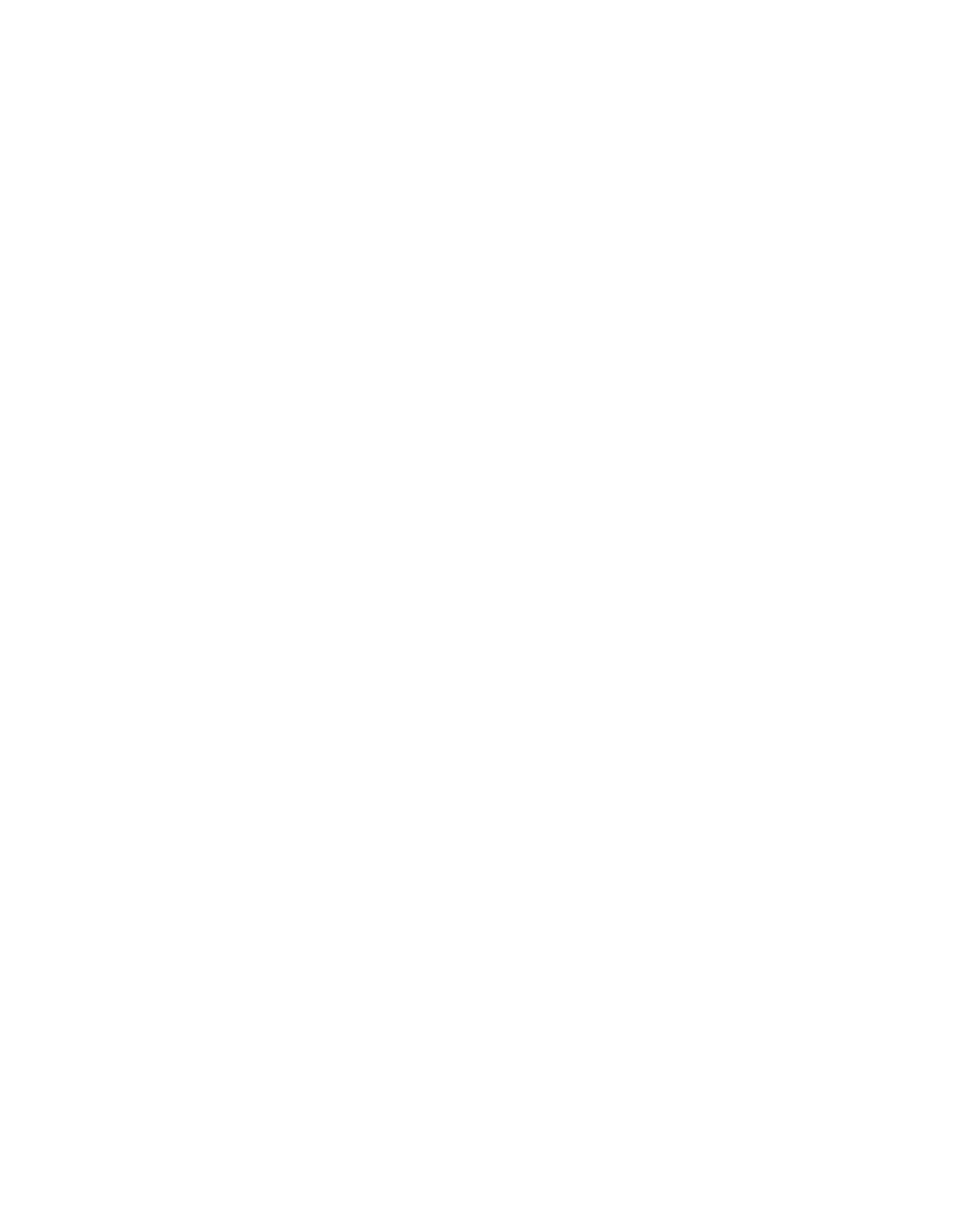| 1.0 |                                                                                                     |  |
|-----|-----------------------------------------------------------------------------------------------------|--|
|     |                                                                                                     |  |
|     |                                                                                                     |  |
|     |                                                                                                     |  |
|     | 1.3.1                                                                                               |  |
|     | 1.3.2                                                                                               |  |
|     | 1.3.3                                                                                               |  |
| 2.0 |                                                                                                     |  |
|     |                                                                                                     |  |
|     |                                                                                                     |  |
|     |                                                                                                     |  |
|     |                                                                                                     |  |
|     | 2.4.1<br>2.4.2                                                                                      |  |
|     | 2.4.3                                                                                               |  |
|     | 2.4.4                                                                                               |  |
|     |                                                                                                     |  |
|     |                                                                                                     |  |
|     |                                                                                                     |  |
| 3.0 |                                                                                                     |  |
|     |                                                                                                     |  |
|     | 3.2 Configuring Specification 141 and 142 Settings from the Scale Keyboard  12                      |  |
|     | 3.2.1                                                                                               |  |
|     | 3.2.2                                                                                               |  |
| 4.0 |                                                                                                     |  |
| 5.0 |                                                                                                     |  |
|     |                                                                                                     |  |
|     |                                                                                                     |  |
|     |                                                                                                     |  |
|     | 5.2.1<br>5.2.2                                                                                      |  |
|     | 5.2.3                                                                                               |  |
|     |                                                                                                     |  |
|     | 5.3.1                                                                                               |  |
|     | 5.3.2                                                                                               |  |
|     | 22                                                                                                  |  |
|     | 5.4.1                                                                                               |  |
|     | Part Accumulation or Subtraction and Negative Counting - Without Recalling an Item Code 22<br>5.4.2 |  |
|     |                                                                                                     |  |
|     | 5.5.1<br>5.5.2                                                                                      |  |
|     |                                                                                                     |  |
| 6.0 |                                                                                                     |  |
|     |                                                                                                     |  |
|     |                                                                                                     |  |
|     |                                                                                                     |  |



Technical training seminars are available through Rice Lake Weighing Systems. Course descriptions and dates can be viewed at www.ricelake.com or obtained by calling 715-234-9171 and asking for the training department

© 2012 Rice Lake Weighing Systems. All rights reserved. Printed in the United States of America. Specifications subject to change without notice. Version 1.006, January 2012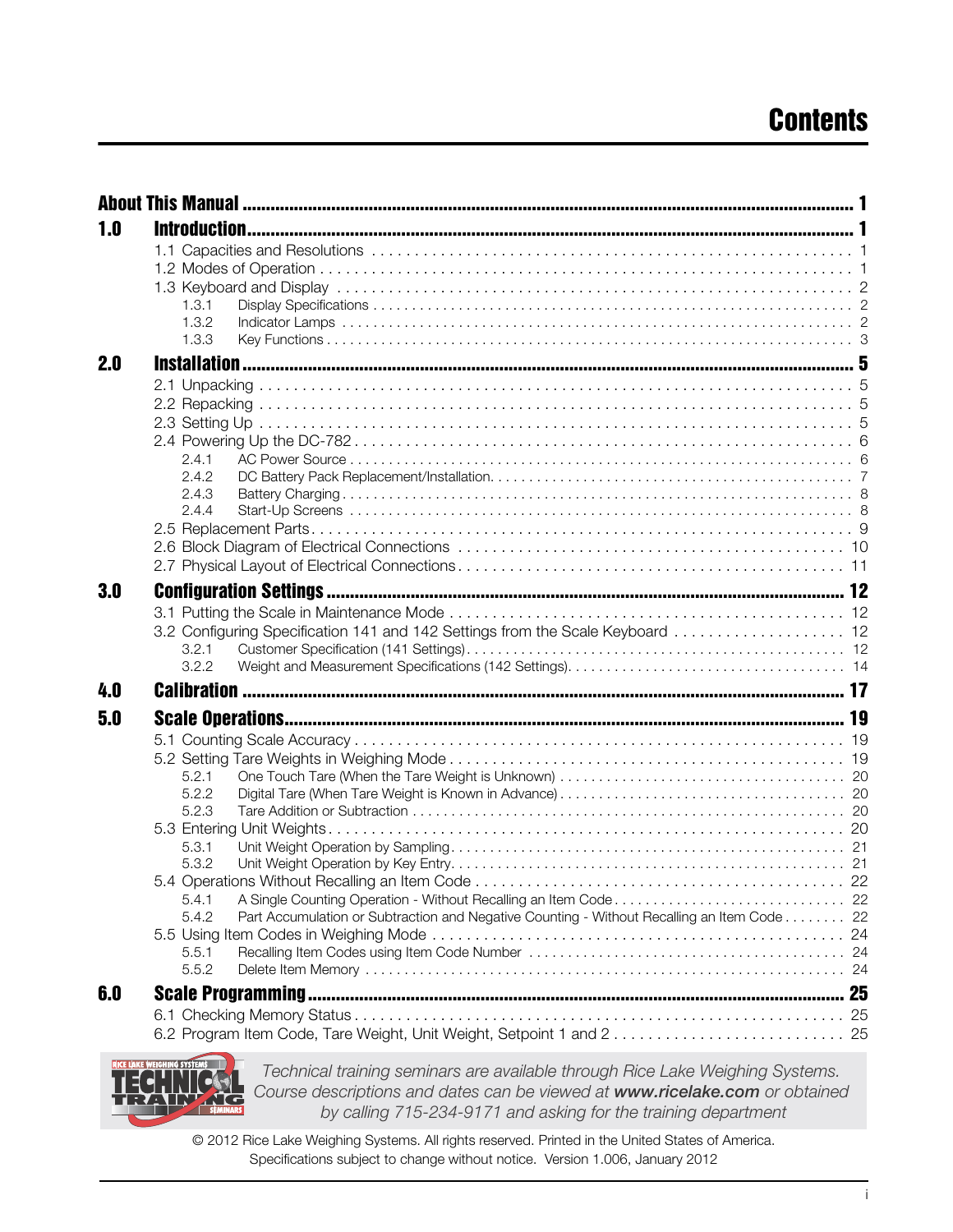| 7.0 |       |    |
|-----|-------|----|
|     |       |    |
|     |       |    |
|     |       |    |
|     |       |    |
|     | 7.4.1 |    |
|     | 7.4.2 |    |
|     | 7.4.3 |    |
|     |       |    |
|     |       |    |
| 8.0 |       |    |
|     |       |    |
|     |       |    |
| 9.0 |       | 39 |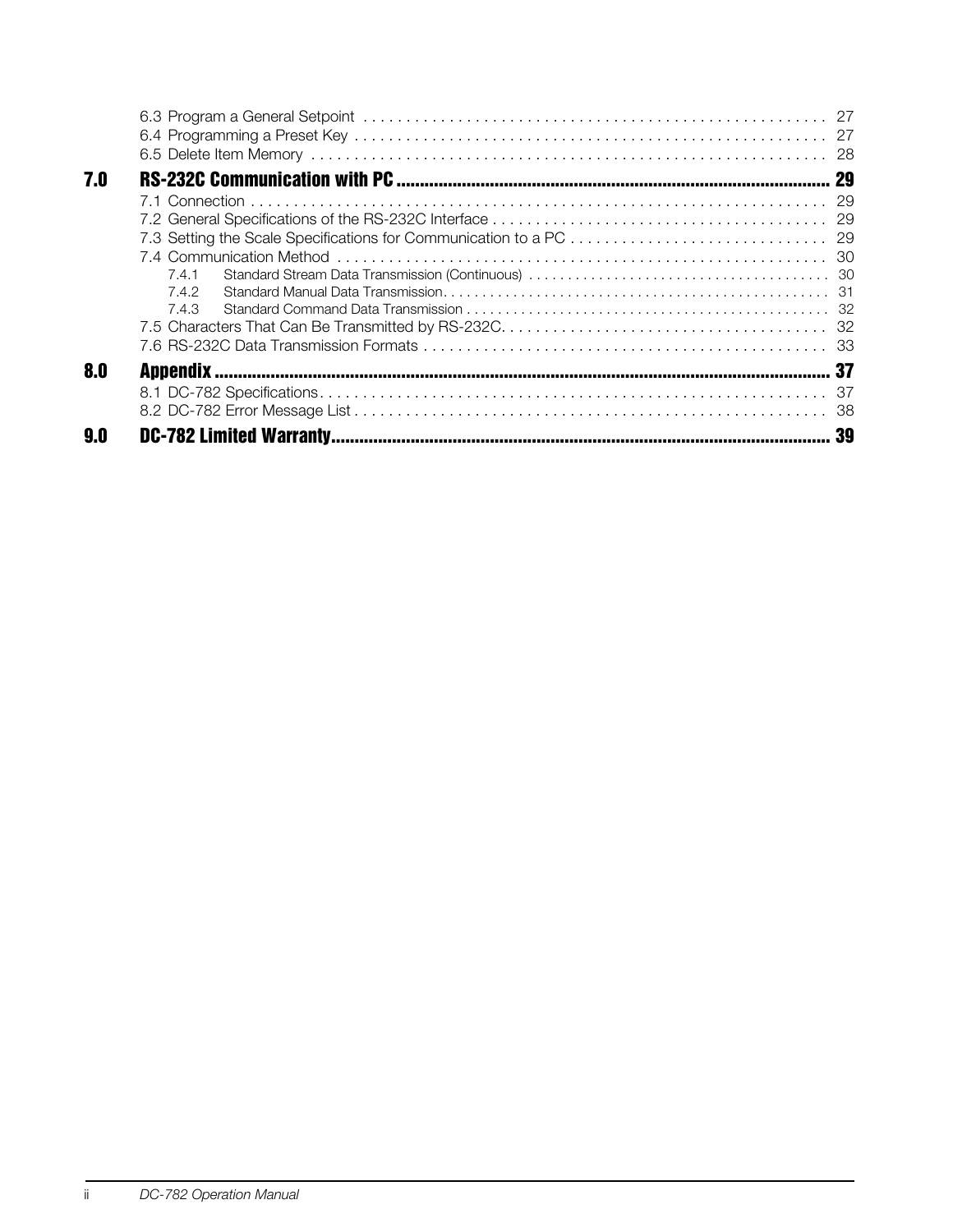# <span id="page-4-0"></span>About This Manual

This manual contains operating procedures for the DC-782 counting scale and provides the user with all the information necessary for setup and operation. It is organized based on the procedures you will likely follow when setting up and using your counting scale. This manual applies to Version 1.006 of the DC-782 counting scale series.



Some procedures described in this manual require work inside the scale base. These procedures are to be performed by qualified service personnel only.



Authorized distributors and their employees can view or download this manual from the DIGI distributor site at www.ricelake.com.

# <span id="page-4-1"></span>1.0 Introduction

The DC-782 is a low cost counting scale that offers practical solutions for a full range of counting applications. Its counting resolution of 1/500,000 gives you maximum counting precision and accuracy. Its backlit LCD display enables operators to easily see weights and quantities. The DC-782 can also store an item code, tare weight, unit weight, and setpoint value for 25 of your pieces, parts, or items and recall 10 of them with the pressing of a single preprogrammed key. The RS-232 output allows you to transmit data from the scale to a PC. When portability is required, choose the battery operation option of the DC-782 for over 300 hours of continuous use in mobile workstations, outdoor applications, and rental fleets. The DC-782 is rugged enough to operate reliably in many environments and withstand transport from one area of the plant to another or from one business to the next.

# <span id="page-4-2"></span>1.1 Capacities and Resolutions

[Table](#page-4-4) 1-1 lists the scale capacities, minimum graduations, and tare ranges for all models of the DC-782 counting scales. The display resolution is 1/6,000 with an internal or counting resolution of 1/500,000.

| Part No. | Capacity               |
|----------|------------------------|
| 108248   | $6 lb \times 0.001 lb$ |
| 108249   | 15 lb x 0.002 lb       |
| 108250   | 30 lb x 0.005 lb       |
| 108251   | 60 lb x 0.01 lb        |

*Table 1-1. DC-782 Capacities and Resolutions*

## <span id="page-4-4"></span><span id="page-4-3"></span>1.2 Modes of Operation

The DC-782 has three modes of operation:

- Weighing Mode where all weighing, counting and outputting of data operations take place.
- Programming Mode where item data can be programmed into the memory of the scale. The display will show **PROG** to indicate that you are the Programming Mode.
- Maintenance Mode where your DIGI dealer can set specifications, perform scale calibration and other maintenance functions.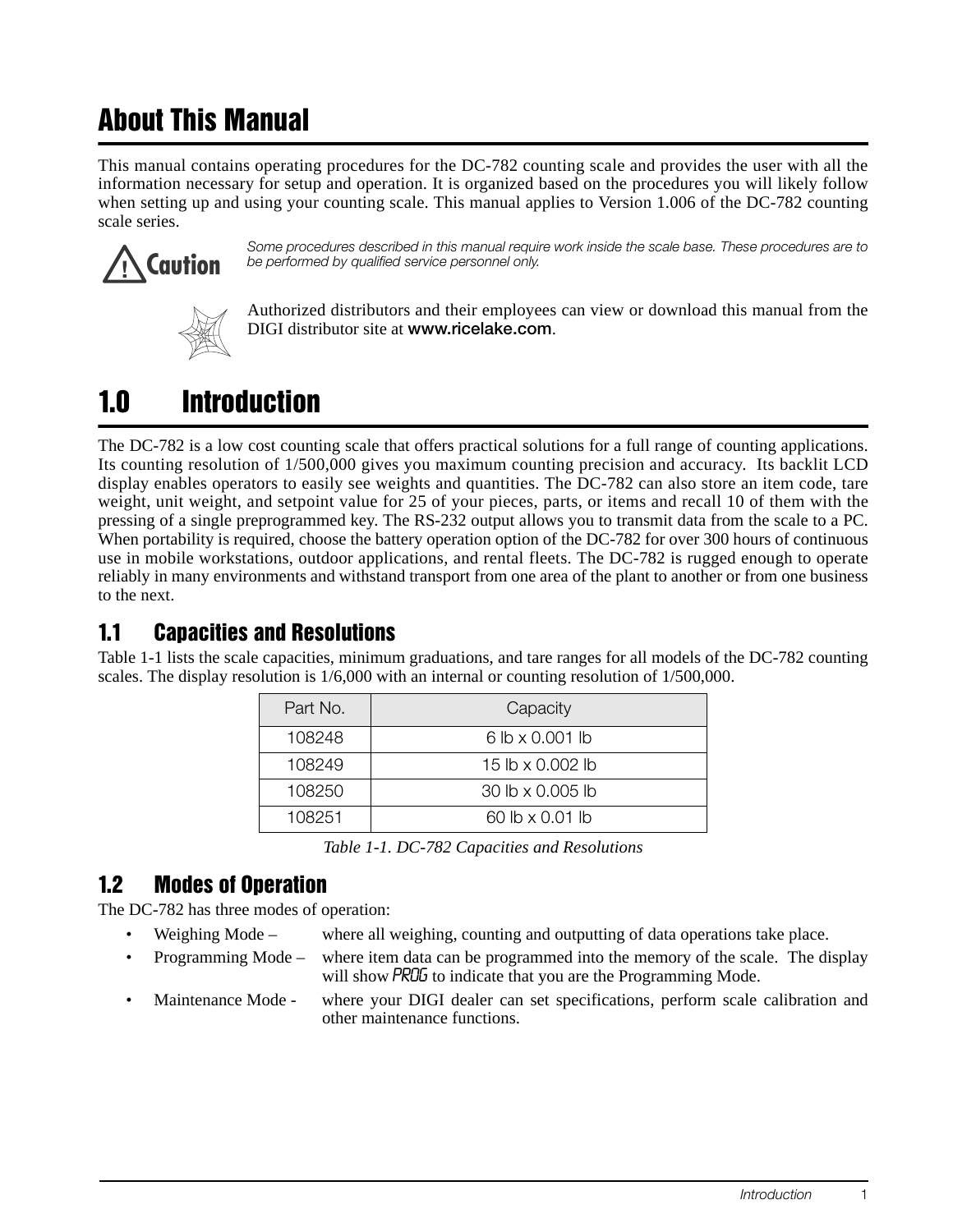# <span id="page-5-0"></span>1.3 Keyboard and Display

[Figure](#page-5-3) 1-1 shows the DC-782 console with its indicator lamps, the function keyboard and the numeric keypad. Annunciators are described in [Section](#page-5-2) 1.3.2. [Section](#page-6-0) 1.3.3 describes the DC-782 keyboard and keypad.



*Figure 1-1. DC-782 Display* 

#### <span id="page-5-3"></span><span id="page-5-1"></span>1.3.1 Display Specifications

| Weight display      | 5 digits |
|---------------------|----------|
| Unit weight display | 5 digits |
| Quantity display    | 6 digits |

*Table 1-2. DC-782 Display Specifications*

#### <span id="page-5-2"></span>1.3.2 Indicator Lamps

[Table](#page-5-4) 1-3 shows a list of the indicator lamps that the DC-782 uses to provide additional information about the value being displayed. The indicator lamps are illuminated when the specific function is being performed.

<span id="page-5-4"></span>

| Function or Meaning<br>Indicator Lamp |                                                                                                 |
|---------------------------------------|-------------------------------------------------------------------------------------------------|
| П                                     | On when the gross weight is zero and is stable                                                  |
| <b>NET</b>                            | On when the display shows net weight (when a tare weight is entered or recalled and subtracted) |
| GROSS                                 | On when the GROSS/NET key has been pressed and gross weight is being shown                      |
| RECOMP                                | On when unit weight recomputing is enabled                                                      |
| <b>INSUFF</b>                         | On when the net weight is below the specified percentage of scale capacity                      |
| mem                                   | On when carrying out accumulation and subtraction                                               |
| BATT                                  | Battery warning when weak and needs charging (blinks while charging)                            |

*Table 1-3. DC-782 Indicator Lamps and Function*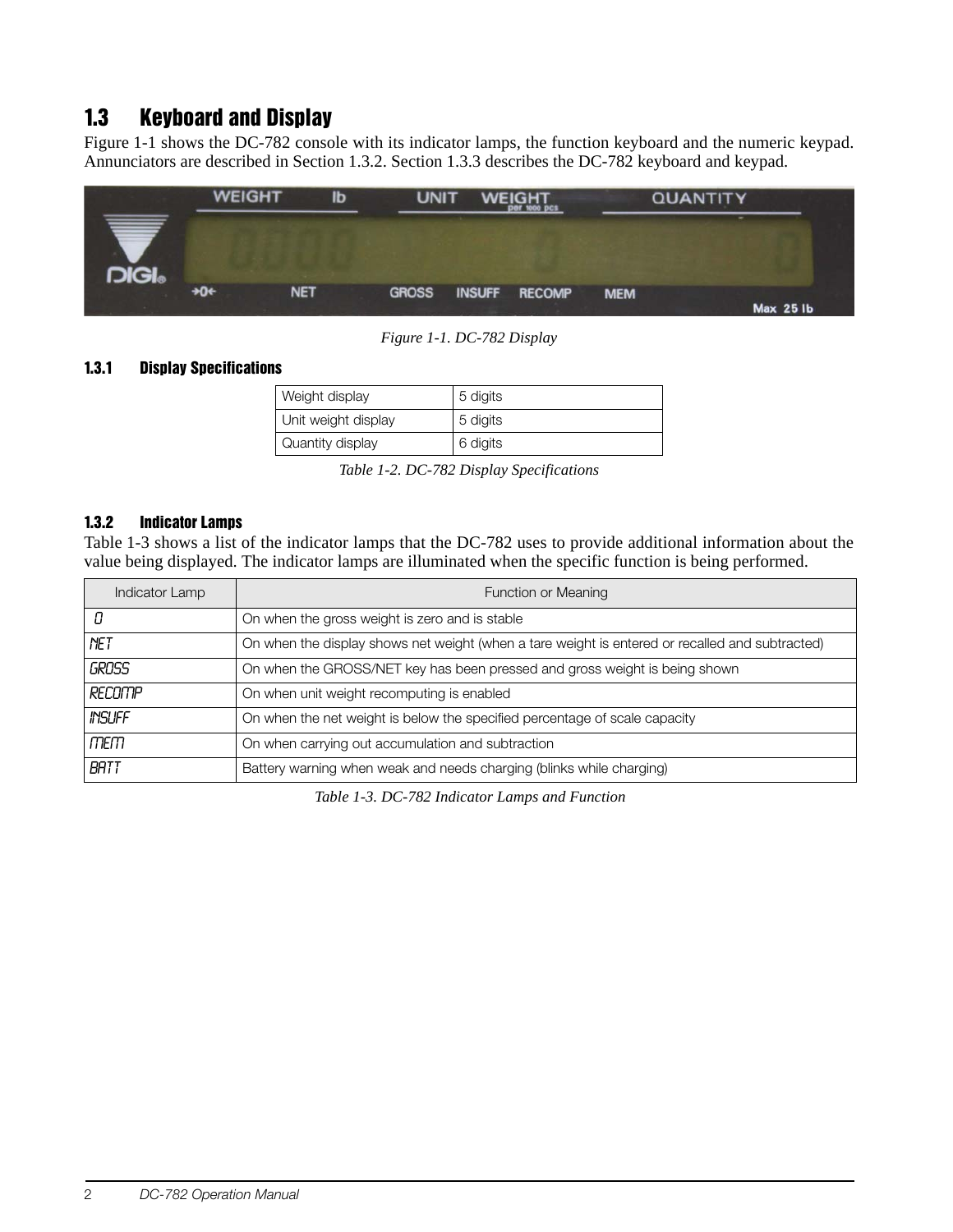#### <span id="page-6-0"></span>1.3.3 Key Functions

The DC-782 features many functions for managing inventory information and scale operation. [Figure](#page-6-1) 1-2 shows the key-sheet and [Table](#page-6-2) 1-4 lists the keys and key functions of the DC-782 keyboard.



#### *Figure 1-2. Key Sheet Layout*

<span id="page-6-1"></span>Some keys have different functions depending on what mode or function you are in.

| Key     | Description                                                                     |                                                                                                                                                                                                                                                          |  |  |
|---------|---------------------------------------------------------------------------------|----------------------------------------------------------------------------------------------------------------------------------------------------------------------------------------------------------------------------------------------------------|--|--|
|         | <b>ON/OFF-</b>                                                                  | Turns the scale display on or off                                                                                                                                                                                                                        |  |  |
| to<br>9 | Numeric keys -                                                                  | Used to enter numeric values. When using the scale, first enter a numeric<br>value, then press the appropriate function key.                                                                                                                             |  |  |
|         | <b>DECIMAL key -</b>                                                            | Used to set the decimal point.                                                                                                                                                                                                                           |  |  |
|         | <b>CLEAR key.</b><br>Weighing Mode -<br>Programming Mode -                      | Used to clear the Unit Weight. Used to return to the weighing display when<br>doing accumulation.<br>Used to delete an Item Code or associated value when programming item<br>codes. Used to Cancel input in programming SPEC codes.                     |  |  |
|         | Pieces key -                                                                    | Used for computing unit weight by sampling.                                                                                                                                                                                                              |  |  |
|         | <b>TARE</b> key.<br>Weighing Mode -<br>Programming Mode -<br>Maintenance Mode - | Used to set or clear the tare value.<br>Used to store SPEC changes and escape to the Weighing Mode when<br>programming specifications.<br>Used to escape to the Weighing Mode from the Maintenance Mode.                                                 |  |  |
| 90€     | <b>REZERO</b> key.<br>Weighing Mode -                                           | Used to reset the weight display to zero.                                                                                                                                                                                                                |  |  |
|         | - (Minus) key.<br>Weighing Mode -<br>Programming Mode -                         | Used to delete a character entered during operations. Used to subtract a<br>quantity during accumulation. Also prompts outputting data to a PC if one<br>is connected.<br>Used to navigate to the previous specification when programming SPEC<br>codes. |  |  |

<span id="page-6-2"></span>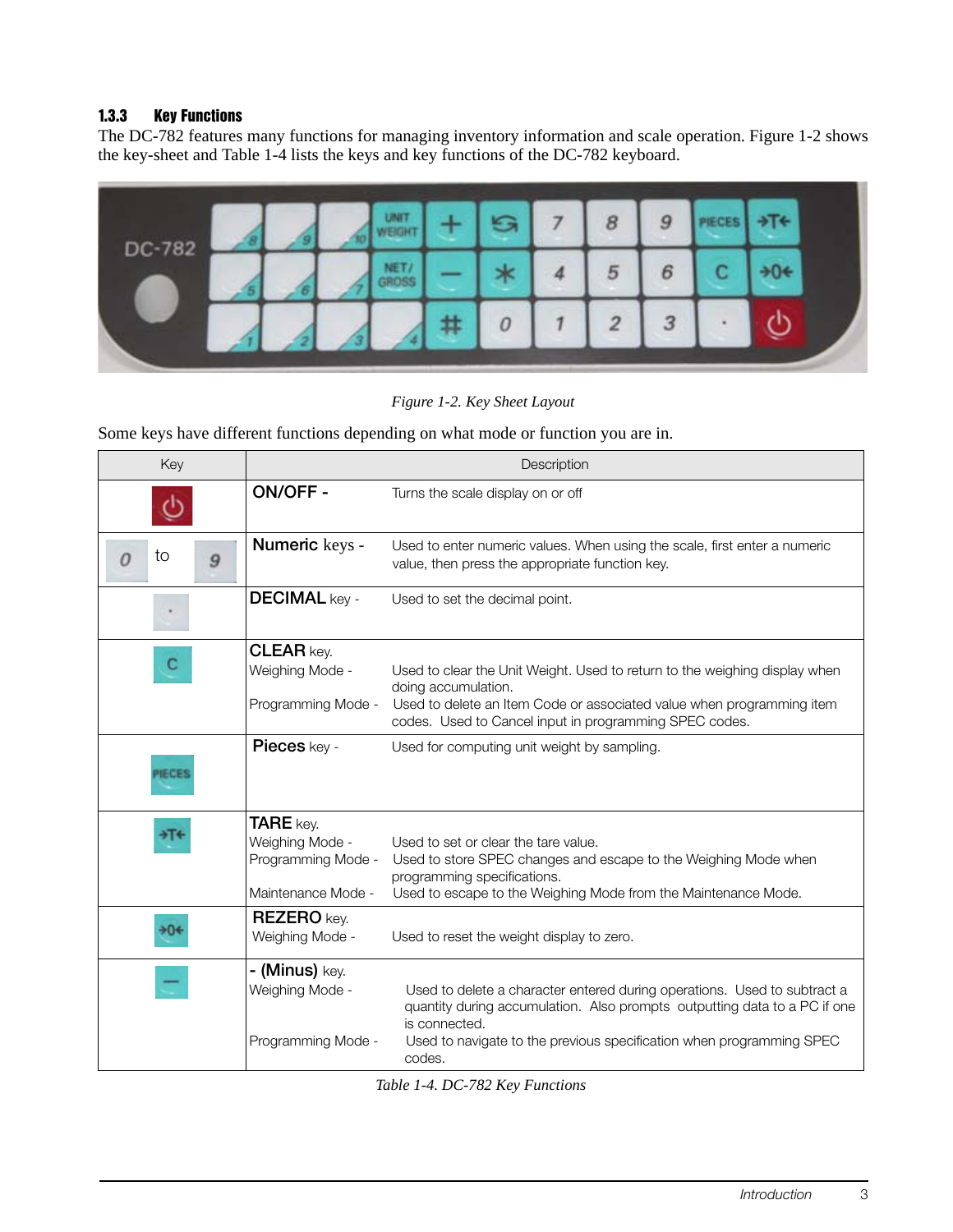| Key | Description                        |                                                                                                                                         |  |  |
|-----|------------------------------------|-----------------------------------------------------------------------------------------------------------------------------------------|--|--|
|     | $+$ (Plus) key.<br>Weighing Mode - | Used to accumulate data. Also prompts outputting of data to a PC if one is<br>connected.                                                |  |  |
|     | Programming Mode -                 | Used to navigate to the next specification when programming SPEC codes.                                                                 |  |  |
|     | <b>MODE</b> key -                  | Used to enter the programming mode from the weighing mode.                                                                              |  |  |
|     |                                    | <b>UNIT WEIGHT</b> key - Used to set the unit weight from the numeric keypad and display all digits of<br>the unit weight.              |  |  |
|     | <b>CONFIRM key -</b>               | Used to confirm the data to be saved or deleted. Also sends the data to the<br>RS-232C port if the specifications are set to send data. |  |  |
|     | NET/GROSS key -                    | Used to change the display between net and gross weights.                                                                               |  |  |
| to  | <b>PRESET</b> keys -               | Used to set up and recall specific item codes and their associated data<br>from memory.                                                 |  |  |
|     | Number Key -                       | Used to call up item codes                                                                                                              |  |  |

*Table 1-4. DC-782 Key Functions*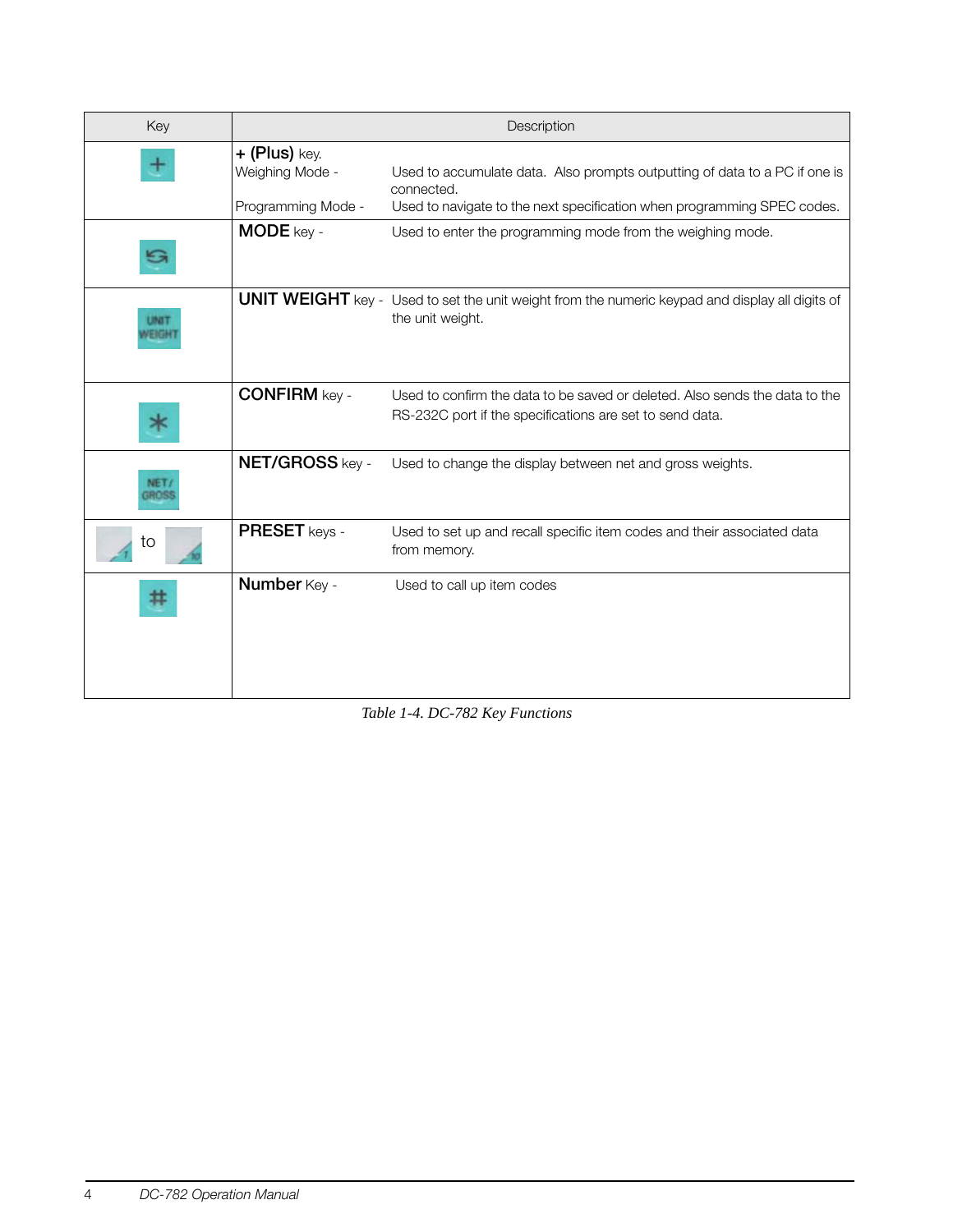# 2.0 Installation

This section describes the procedure for the installation and setup of the DC-782 counting scale.

# 2.1 Unpacking



Do not turn scale upside down. Always work with scale on its side! Damage to the load cell can occur if the scale is turned upside down.

- 1. Immediately after unpacking, visually inspect the DC-782 counting scale to ensure all components are included and undamaged. If any were damaged in shipment, notify Rice Lake Weighing Systems and the shipper immediately.
- 2. The DC-782 counting scale is carefully packed for protection during shipping. After opening the box, remove all the components. Check the insides of the box carefully to make sure you have all of the pieces. The package should include the following:
	- DC-782 counting scale
	- Stainless steel platter
	- AC power cord
	- Operation manual



- 3. Remove the bag protecting the scale and the protective film covering the front panel and platter.
- 4. Seat the stainless steel platter on the platter supports, with the four corner pins inserted into the corner rubber stops.
- 5. After ensuring that all parts are present, store the DC-782 scale box for possible future use.

## 2.2 Repacking

If the DC-782 counting scale must be returned for modification, calibration or repair, it must be properly packed with sufficient cushioning materials. Whenever possible, use the original carton when shipping the DC-782. Damage caused by improper packaging is not covered by the warranty.

# 2.3 Setting Up

Place the scale on a solid, level surface away from fans, breezes, and sources of electrical interference.

Level the scale by turning the four adjustable legs located on the bottom of the scale while referencing the bubble level located on the front of the scale (see [Figure](#page-9-0) 2-1).

NOTE: To ensure a higher degree of scale stability, turn in all four adjustable legs before leveling. Turn out adjustable legs to level as needed.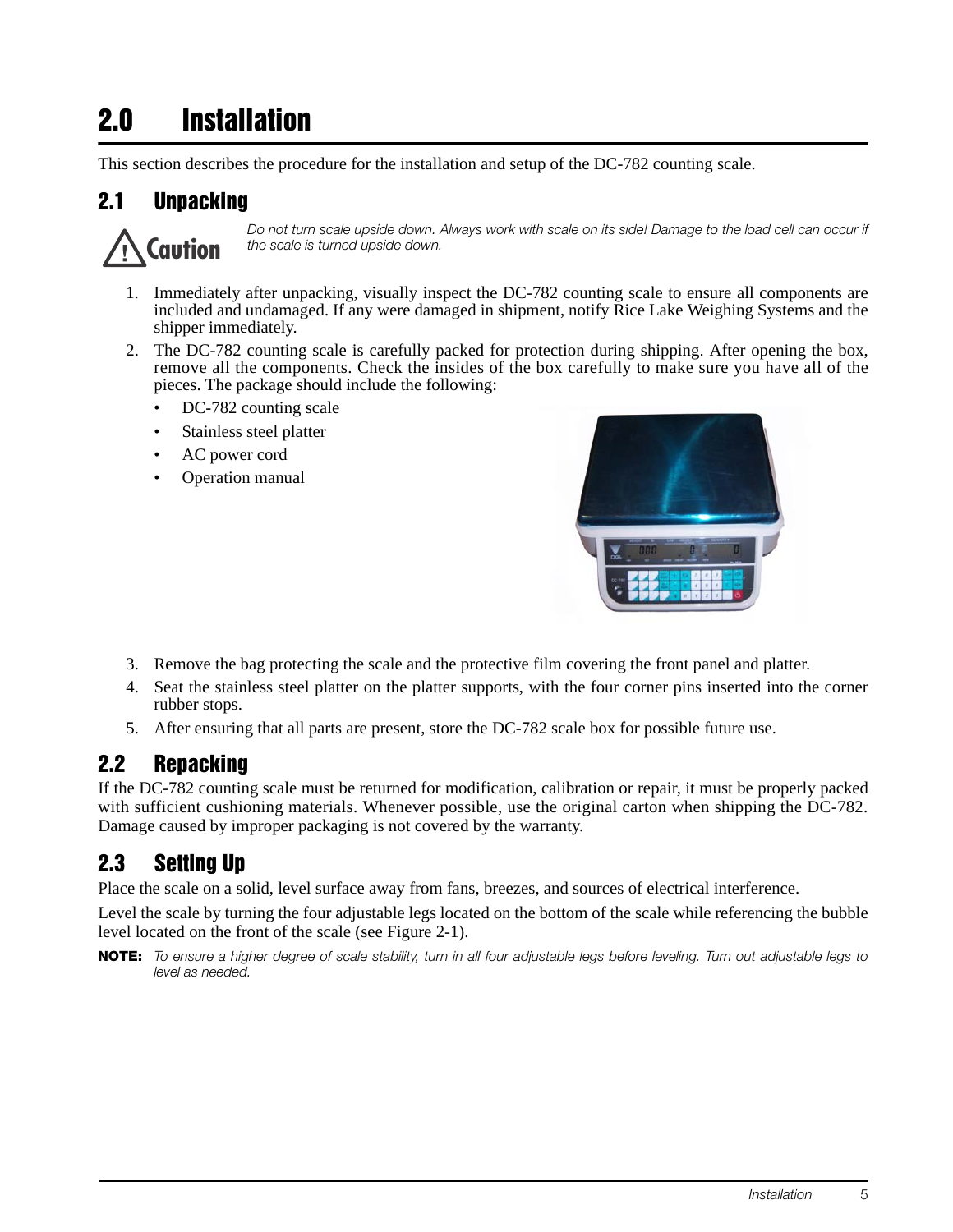

*Figure 2-1. Leveling Bubble*

# <span id="page-9-0"></span>2.4 Powering Up the DC-782

The DC-782 can be operated either from an AC power source or with a rechargeable battery pack (DC power). The DC power allows the unit to be completely portable. Instructions for DC operation are contained in [Section](#page-10-0) 2.4.2.

#### 2.4.1 AC Power Source

NOTE: Production units manufactured after February 2011 have a standard power cord.

To power up the DC-782 using the AC power cord:

1. Connect the AC power cord under the scale base as shown in [Figure](#page-9-1) 2-2.



*Figure 2-2. AC Plug-in Location on Underside of DC-782*

- <span id="page-9-1"></span>2. Plug the AC power cord into a grounded 115 VAC receptacle.
- 3. Press the ON/OFF key located on the front of the scale. The scale will run through a check of the LCD display's segments. How thorough the segment check is depends on the setting of SPEC 20, Bit 2. The default is 0: Fast (For further instructions on how to set the scale's specifications, see [Section](#page-15-4) 3.2.1):
	- If SPEC 20, Bit 2 is set to 0: Fast, the scale display's 888's for 1.5 seconds, then blanks for 1.5 seconds. It then displays 888's again followed by a blank display for another 1.5 seconds before going into the normal weighing mode.
	- If SPEC 20, Bit 2 is set to 1: Standard, the scale's display will test the LCD segments for each numeral from 0 to 9, asterisks, decimal points and annunciators before going into the normal weighing mode.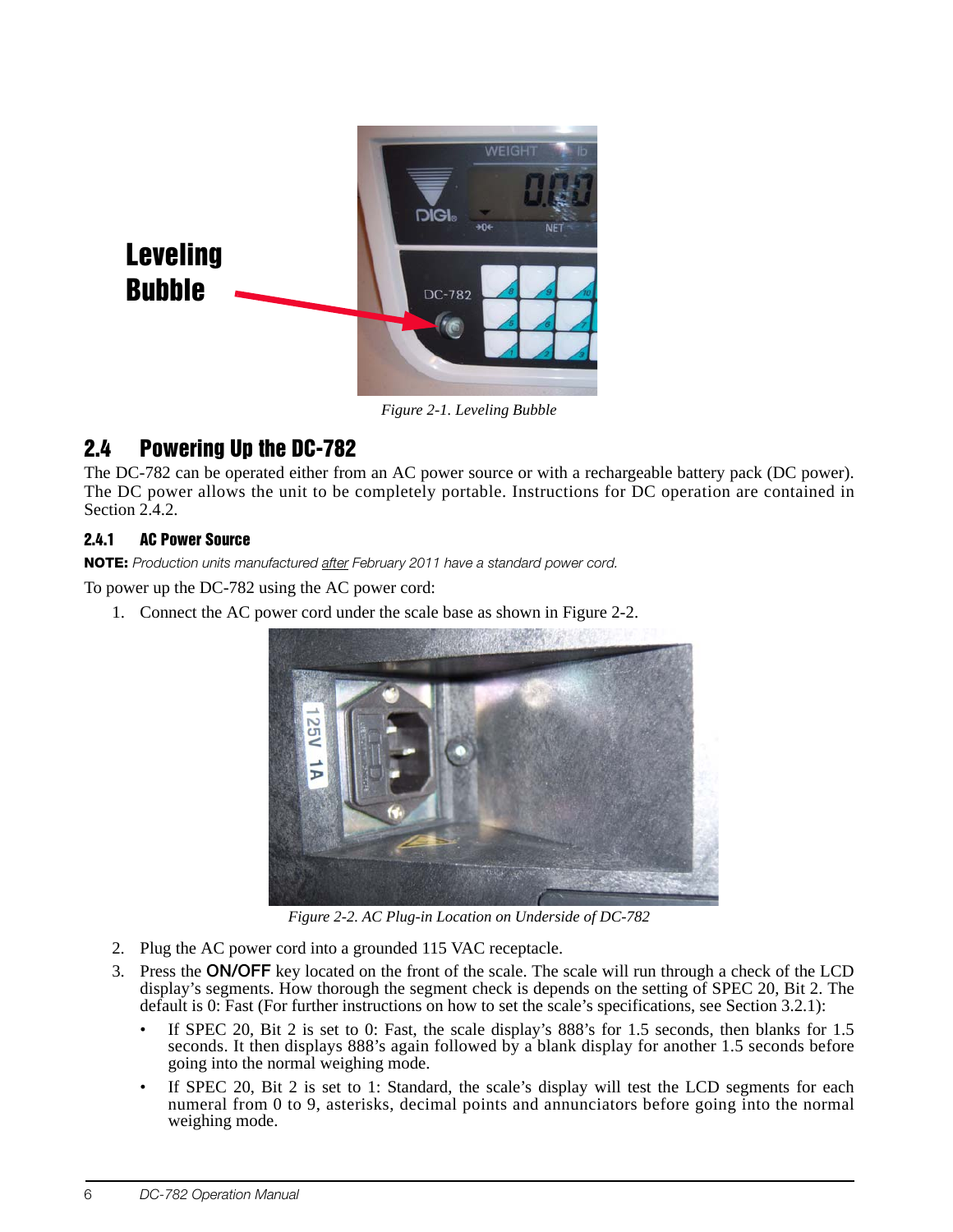4. Once the scale is on, the time interval before the scale will automatically power itself off, if there no key is pressed and no weight is placed on the platter, is determined by SPEC 00- Auto Power-Off Function. The default is 0000: Disabled. (For further instructions on how to set the scale's specifications, see [Section](#page-15-4) 3.2.1)

#### <span id="page-10-0"></span>2.4.2 DC Battery Pack Replacement/Installation

An optional DC battery pack (PN 108516) for the DC-782 is available and can be purchased from RLWS to ship with the scale or retrofit in the field. The rechargeable 6V 5.0 AH battery pack allows for up to 300 hours of scale use without an AC power supply (with the backlight off). It is located in the bottom of the scale base. Use the following procedure to install or replace the battery pack.

- 1. Unplug the scale from power source.
- 2. Place scale its left side.



Do not turn the scale upside down. Always work with the scale on its side. Damage to the load cell can occur if the scale is turned upside down.

- 3. Unscrew the thumb screw (4 below) holding the battery compartment door (5 below) closed.
- 4. Unscrew the two screws (3 below) holding on the battery holding bracket (2 below) and remove the bracket.



*Figure 2-3. Installing the Battery*

- 5. If you are removing a battery previously installed, remove the battery from its compartment, then disconnect the black (-) and red ( $+$ ) electrical leads from the battery (6 above). If you are installing a new battery, go to step 6.
- 6. Attach the red lead to the positive (+) terminal of the new DC battery pack, and the black lead to the negative (-) terminal. Place new DC battery pack in battery compartment.
- 7. Replace the battery holding bracket (2 above) and fasten it with its two screws (3 above).
- 8. Replace the battery compartment door (5 above) and fasten it with its thumb screw (4 above).
- 9. Put the scale back upright on its feet.
- 10. Press the ON/OFF key located on the front of the scale. The scale will run through a check of the LCD display's segments. How thorough the segment check is depends on the setting of SPEC 20, Bit 2. The default is 0: Fast (For further instructions on how to set the scale's specifications, see [Section](#page-15-4) 3.2.1):
	- If SPEC 20, Bit 2 is set to 0: Fast, the scale display's 888's for 1.5 seconds, then blanks for 1.5 seconds. It then displays 888's again followed by a blank display for another 1.5 seconds before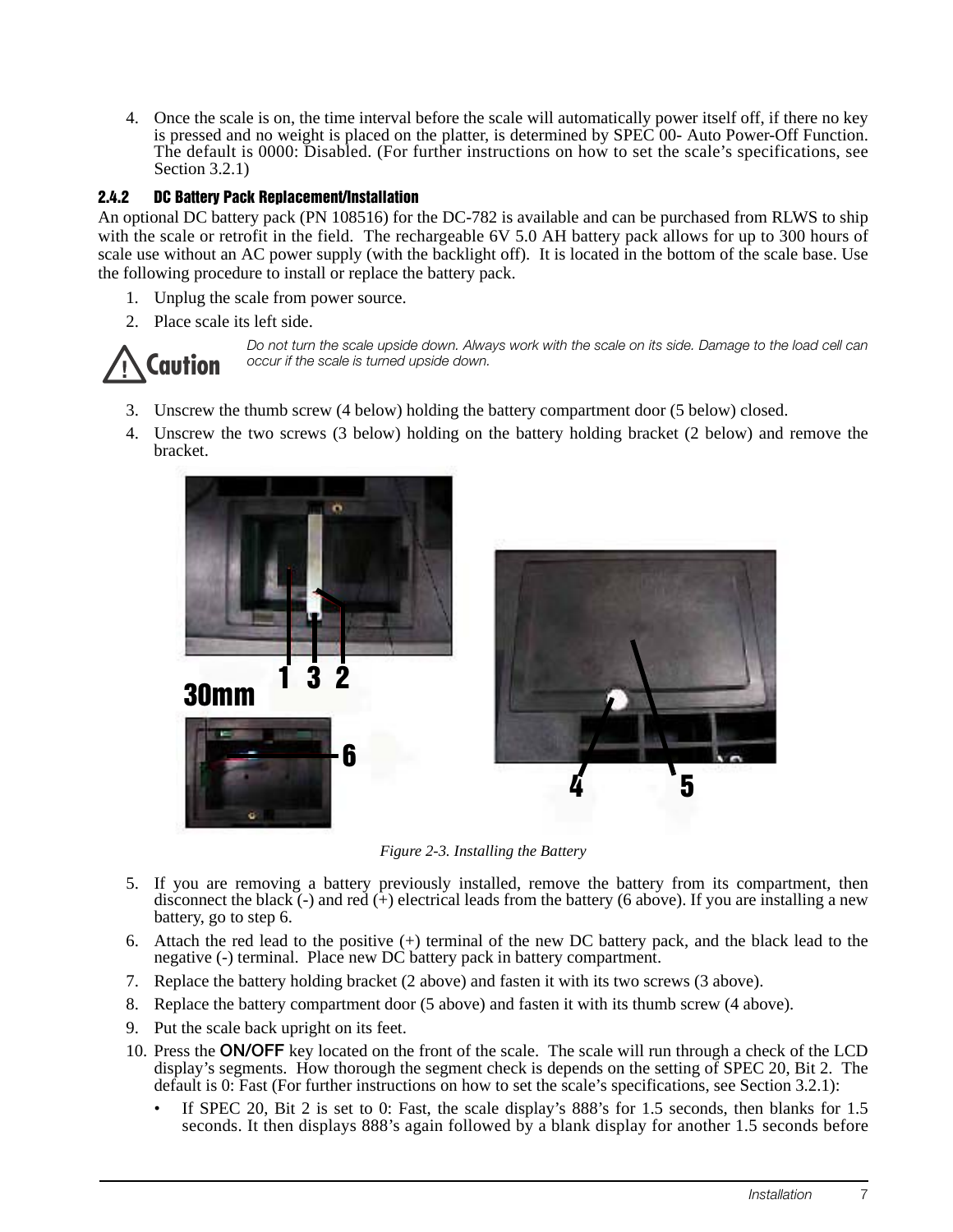going into the normal weighing mode.

• If SPEC 20, Bit 2 is set to 1: Standard, the scale's display will test the LCD segments for each numeral from 0 to 9, asterisks, decimal points and annunciators before going into the normal weighing mode.

#### 2.4.3 Battery Charging

A fully charged battery allows for approximately 300 hours of continuous use (with the backlight off). When the battery is low the battery indicator light will light up. It will take approximately 12-14 hours to fully recharge a battery that has been completely dissipated. To charge the battery, plug in the AC power cord.

#### 2.4.4 Start-Up Screens

1. If SPEC 20, Bit 3 - Version Display When Power On is set to *0: Allow*, the scale will display the current version of the firmware it is using as it powers up (For further instructions on how to set the specifications, see [Section](#page-15-4) 3.2.1).



2. After a test of the different elements of the display, the scale takes you to the stand-by screen in the Weighing Mode. SPEC 20, Bit 2 - Selection of Segment-Check Style controls whether the startup test of the segments is Fast or Standard. At the stand-by screen the QUANTITY, WEIGHT, and UNIT WEIGHT displays show zeroes.



From this stand-by screen all of the basic weighing, counting and inventory operations can be performed

3. If there is anything on the platform(s) and it exceeds the scale start range, the display will show the error message OF indicating "weight overflow".

Note: The Initial Start Range settings are controlled by SPEC 20, Bit 1. The default setting is 0:  $\pm$  10% OF FULL SCALE.



If this error appears, remove the weight from the platform and the scale will continue its startup sequence.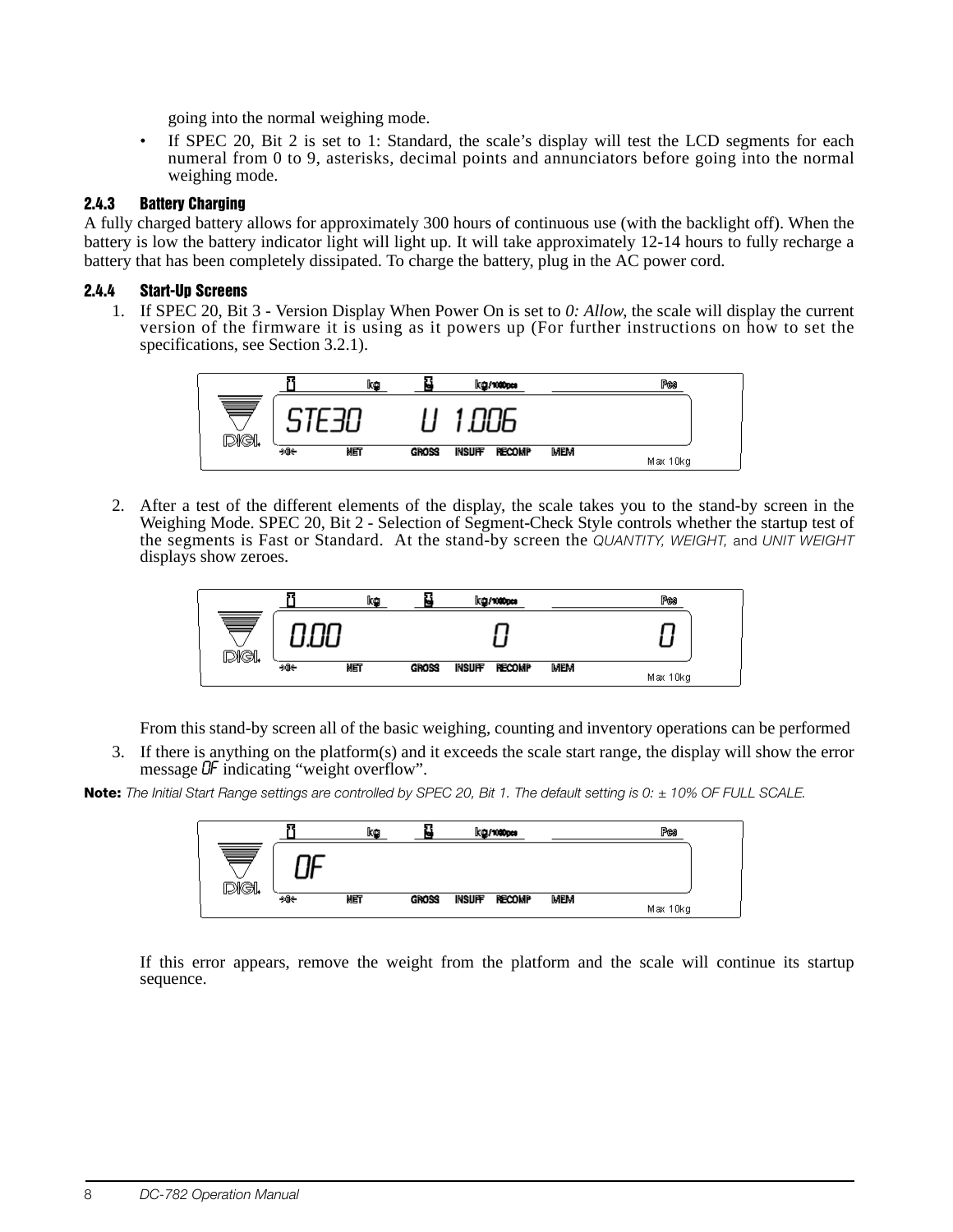# 2.5 Replacement Parts

The following list contains the part numbers and descriptions of replacement parts available for the DC-782 counting scale.

| <b>RLWS Part Number</b> | Description                           |
|-------------------------|---------------------------------------|
| 108516                  | Rechargeable Battery Pack, 6 V, 5.0AH |
| 108517                  | AC Adapter 110VAC                     |
| 108518                  | AC Adapter 230VAC                     |
| 109429                  | <b>Operating Manual</b>               |
| 109241                  | Display Overlay                       |
| 109242                  | Keyboard Underlay                     |
| 73524                   | Weighing Platter                      |
| 109243                  | Display Window Overlay 6 lb Capacity  |
| 109244                  | Display Window Overlay 15 lb Capacity |
| 109245                  | Display Window Overlay 30 lb Capacity |
| 109246                  | Display Window Overlay 60 lb Capacity |
| 109247                  | Keyboard Overlay                      |
| 109248                  | <b>Platter Support Bracket</b>        |
| 73438                   | Platter Support (Black)               |
| 109249                  | Center Support (Black)                |
| 109250                  | Foot                                  |
| 109251                  | Hexagonal Nut T3 M6 for Foot          |
| 109252                  | Loadcell, 6 lb (3 kg)                 |
| 109253                  | Loadcell, 15 lb (6 kg)                |
| 109254                  | Loadcell, 30 lb (12 kg)               |
| 109255                  | Loadcell, 60 lb (30 kg)               |
| 109256                  | Main Board                            |
| 109257                  | A/D Board                             |
| 109258                  | DC Power Board                        |

*Table 2-1. DC-782 Replacement Parts*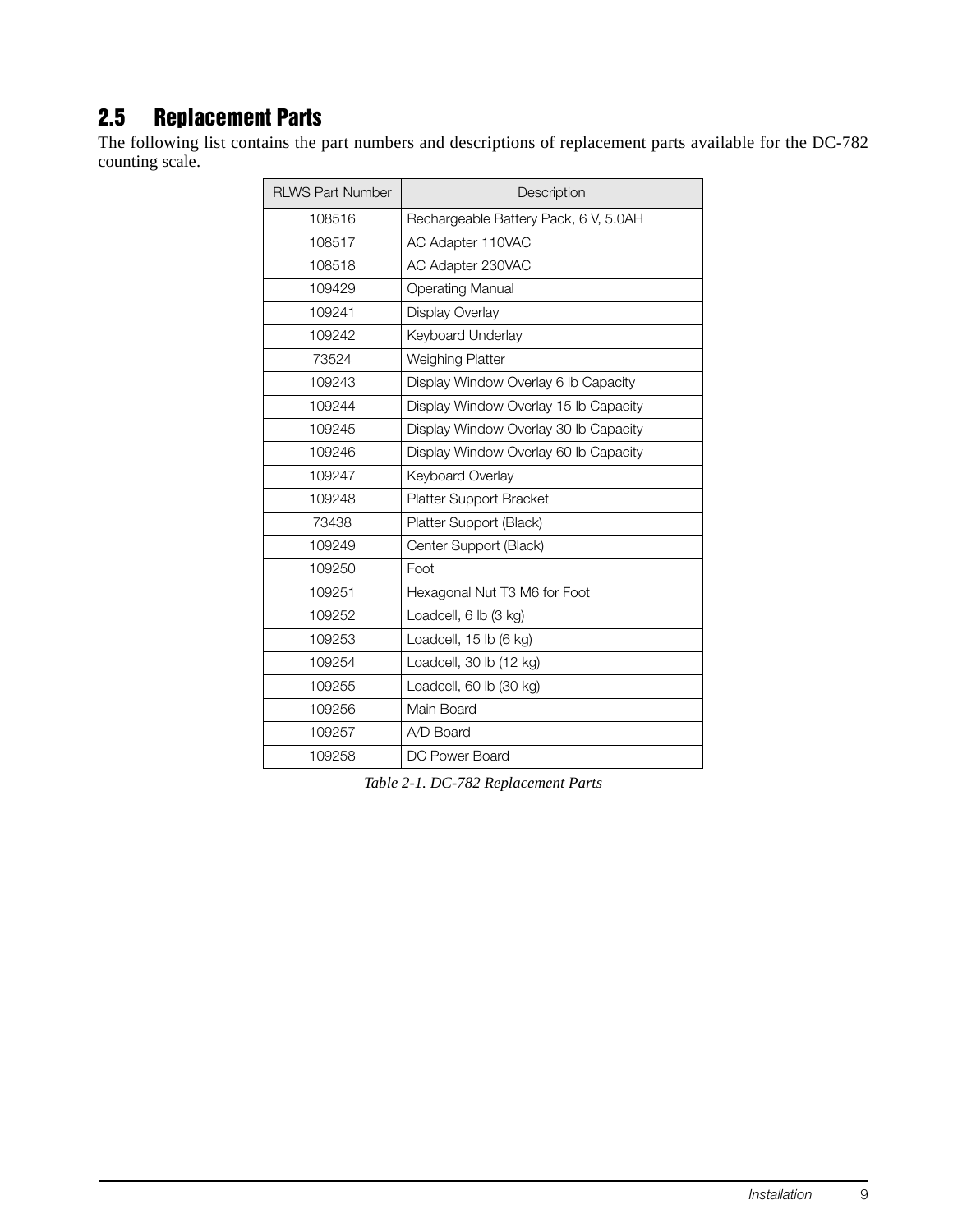# 2.6 Block Diagram of Electrical Connections

The following block diagram illustrates the electrical connections.

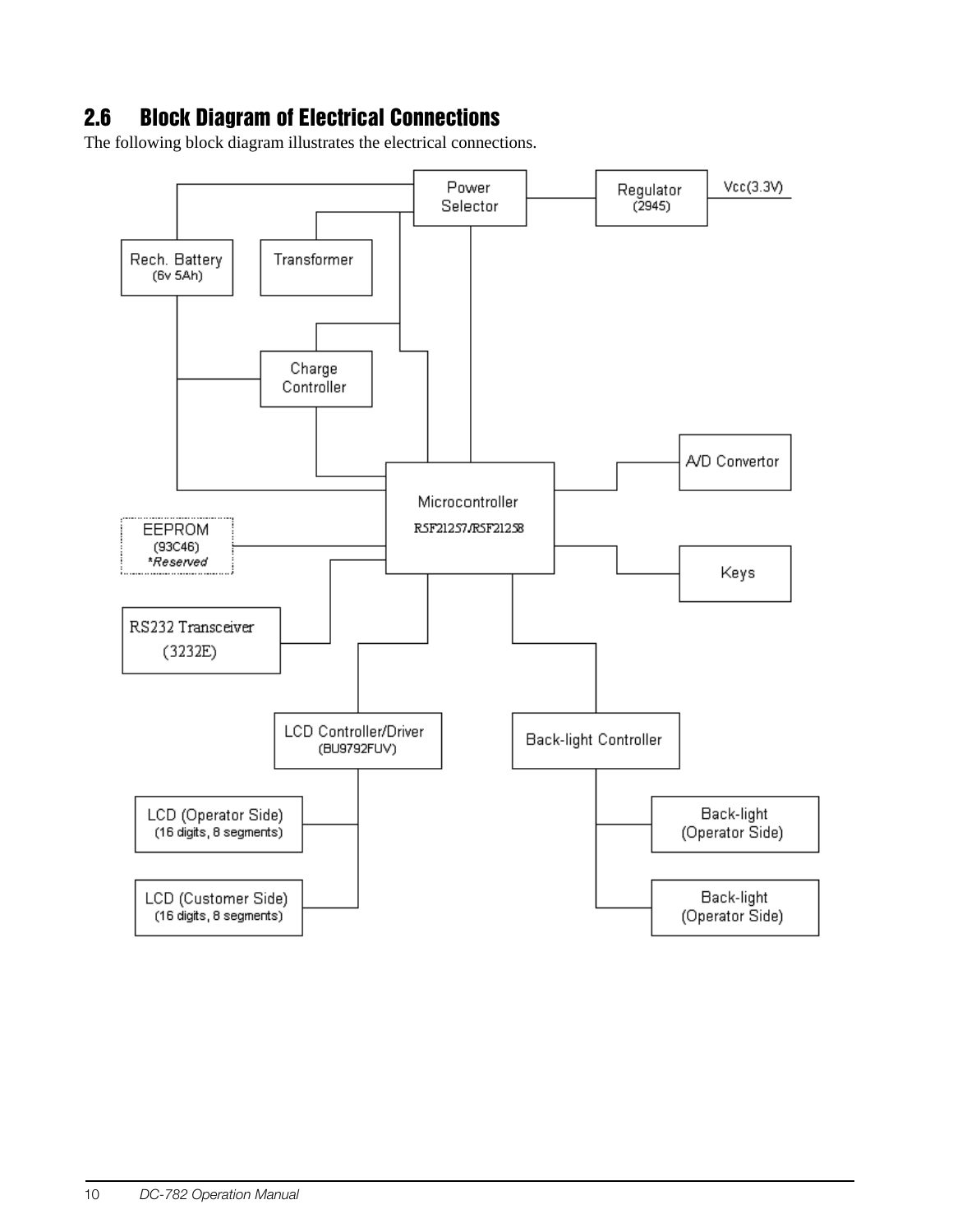# 2.7 Physical Layout of Electrical Connections

The following diagram illustrates the actual layout of the electrical connections.

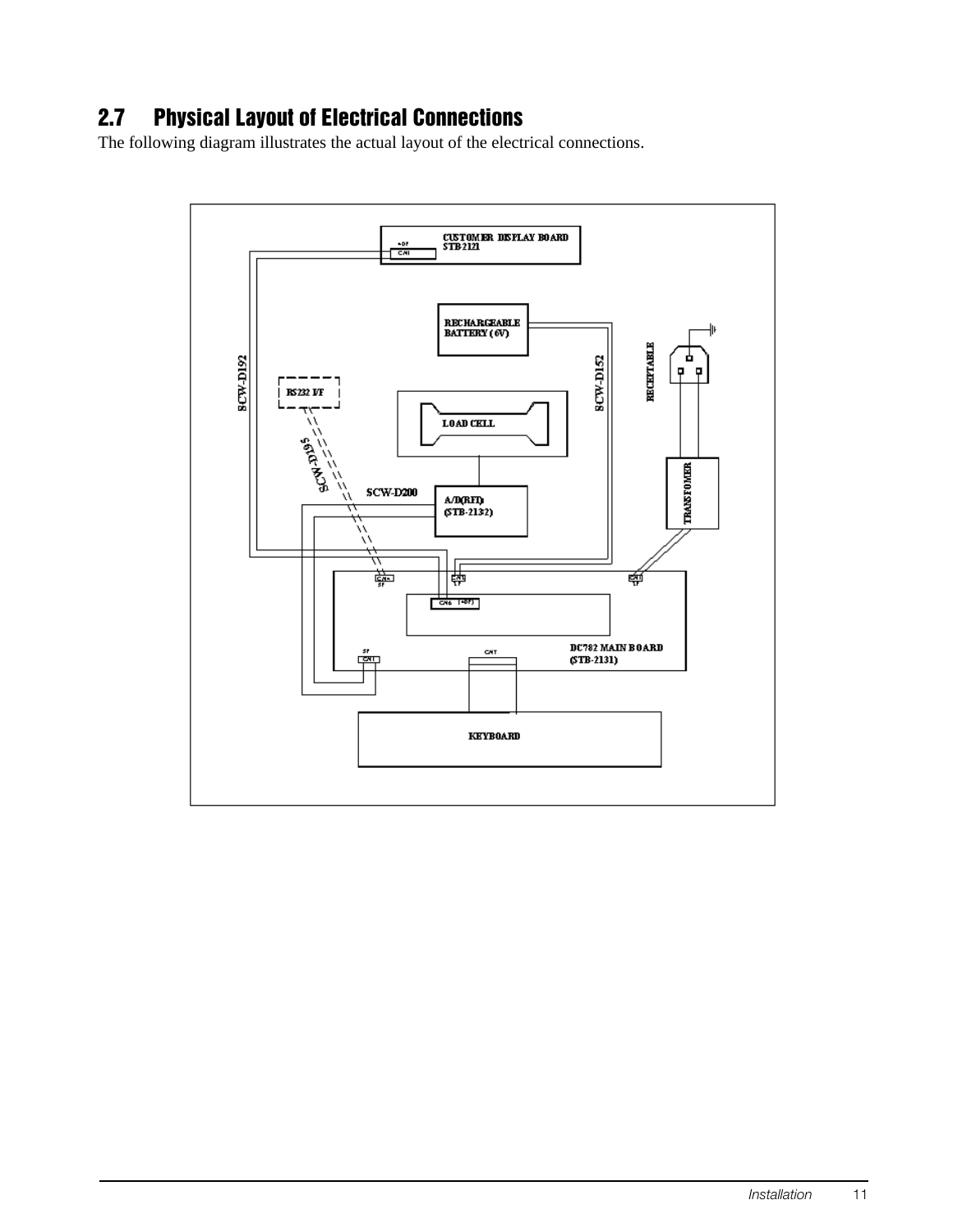# <span id="page-15-0"></span>3.0 Configuration Settings

This section presents the setup and configuration of the DC-782 counting scale to be used specifically by distributors and service technicians. Configuring these specifications allow you to tailor the DC-782 to your specific applications.

Setting the specifications allows you to modify the functionality of the DC-782. Use the tables in this section to view the options you can modify.

# <span id="page-15-1"></span>3.1 Putting the Scale in Maintenance Mode

Before you can configure the specification settings of the DC-782 scale, you must first place the scale in Maintenance Mode by pressing the span switch.

NOTE: You can exit the Maintenance Mode and return to the Weighing Mode at any time by pressing the TARE key.

Turn the scale on, then press the span switch to reset it. (See [Figure](#page-15-5) 3-1 below.)



*Figure 3-1. Location of Span Switch*

# <span id="page-15-5"></span><span id="page-15-2"></span>3.2 Configuring Specification 141 and 142 Settings from the Scale Keyboard

The following tables list the DC-782 specifications, their corresponding default values, and the other possible values to which they can be programmed. The default values are set at the factory when the scale is shipped. SPEC 0 through SPEC 10 ([Table](#page-16-0) 3-1) are customer specifications and use the 141 access code, while SPEC 20 through SPEC 29 [\(Table](#page-18-0) 3-2) are weight and measurement specifications, and use the 142 access code

In programming specifications, the  $+$  (Plus) and  $-$  (Minus) keys allow you to move to the next or previous specification. The CLEAR key cancels any input you have made. The \* CONFIRM key temporarily stores to memory any changes you have made. The **TARE** key saves to memory the changes you have made and returns you to the weighing mode. Note also that when programming specifications, only the 0 and 1 keys on the numeric keypad are enabled, since those are the only valid entries.

#### <span id="page-15-3"></span>3.2.1 Customer Specification (141 Settings)

<span id="page-15-4"></span>1. To configure customer specifications, press and hold the REZERO key and enter 141 using the numeric keypad. The first SPEC code is displayed.



The Quantity display shows what specification you are in (in this case, SPEC00). The Weight display shows how this specification is currently programmed (Bit  $3 = 0$ ; Bit  $2 = 0$ ; Bit  $1 = 0$ , and Bit  $0 = 1$  in this example, while the Unit Weight display will show any changes you enter.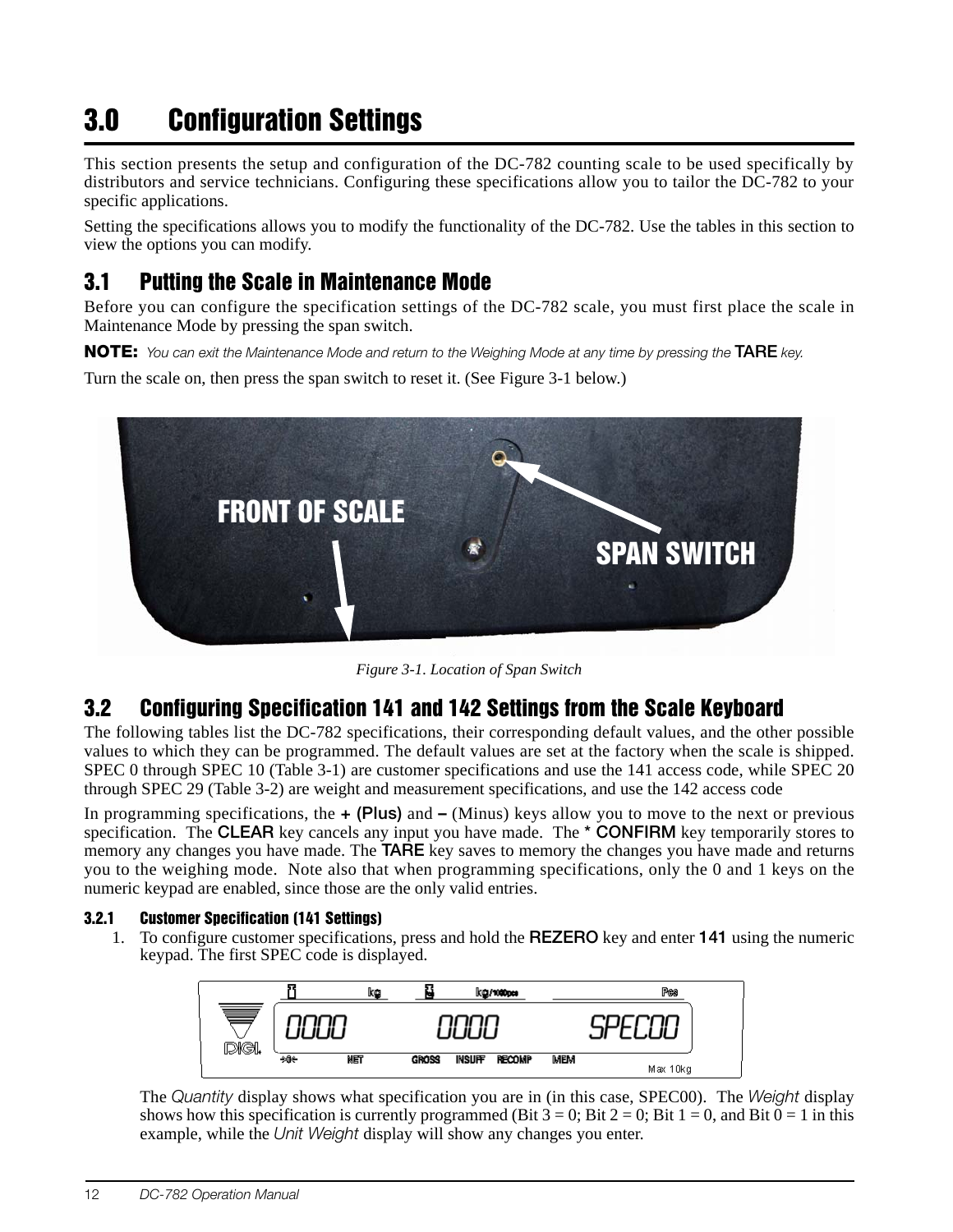If this is the SPEC that you want to modify, enter the new setting from the numeric keypad and press the \* CONFIRM key to enter the change into temporary memory and move to the next SPEC code.

- 2. Use the + (plus) and (minus) keys to scroll through the specifications until you find the one you want. Then make your changes per the instructions in Step 1. Alternatively, you can go directly to a specific specification by entering that specification's number and pressing the # key (Example: 9 + # will bring up SPEC 09;  $11 + #$  will bring up SPEC 11).
- 3. To change another SPEC code before exiting, repeat Steps 1 and 2.
- 4. To save all the changed SPEC settings currently in temporary memory and exit to the Weighing Mode, press the TARE key.
- 5. Turn off Power and restart the scale.

| SPEC No. | Bit 3                                                                                                                                                                                                   | Bit 2                                                                      | Bit 1                                                                     | Bit 0                                          |  |
|----------|---------------------------------------------------------------------------------------------------------------------------------------------------------------------------------------------------------|----------------------------------------------------------------------------|---------------------------------------------------------------------------|------------------------------------------------|--|
| $00\,$   | Auto Power-off Function (for no key operation and weighing operation)                                                                                                                                   |                                                                            |                                                                           |                                                |  |
|          | 0000: Auto power-off disable when scale is not in use (DEFAULT)<br>0001:<br>3 minutes<br>0010: 10 minutes<br>0011: 30 minutes<br>0100: 1 hour (DEFAULT0<br>0101: 3 hours<br>0110 $\sim$ 1111 - not used |                                                                            |                                                                           |                                                |  |
| 01       | <b>Buzzer</b>                                                                                                                                                                                           | <b>Error Alarm</b>                                                         | <b>Set Point Alarm</b>                                                    | <b>Not Used</b>                                |  |
|          | 0: On (DEFAULT)<br>$1:$ Off                                                                                                                                                                             | 0: On (DEFAULT)<br>$1:$ Off                                                | 0: On (DEFAULT)<br>$1:$ Off                                               | 0: (DEFAULT)                                   |  |
| 02       | Tare Override                                                                                                                                                                                           | <b>Unit Weight Override</b>                                                | Zero Unit Weight Override                                                 | <b>Not Used</b>                                |  |
|          | 0: Allow (DEFAULT)<br>1: Inhibit                                                                                                                                                                        | 0: Allow(DEFAULT)<br>1: Inhibit                                            | 0: Allow (DEFAULT)<br>$1:$ Inhibit                                        | 0: (DEFAULT)                                   |  |
| 03       | <b>Back-Light Function</b>                                                                                                                                                                              |                                                                            | <b>Auto Back-Light Function</b>                                           |                                                |  |
|          | 00: Auto (DEFAULT)<br>01: Always On<br>10: Always Off<br>11: Not Used                                                                                                                                   |                                                                            | 00: 6 seconds (DEFAULT0<br>01: 15 seconds<br>10: Not Used<br>11: Not Used |                                                |  |
| 04       | <b>Extent of Insufficient Samples</b>                                                                                                                                                                   |                                                                            | Set Point Type                                                            |                                                |  |
|          | 00: 0.1% (DEFAULT)<br>01: 0.2%<br>10:0.0%<br>11: Not Used                                                                                                                                               |                                                                            | 00: % quantity (DEFAULT)<br>01: % weight<br>10: Quantity<br>11: Weight    |                                                |  |
| 05       | <b>Sampling Time for Unit</b><br><b>Weight Calculation</b>                                                                                                                                              | <b>Negative Counting</b>                                                   | <b>Re-Zero Function</b>                                                   | <b>Transmission Condition</b><br>of RS-232     |  |
|          | $0:10 \times$<br>1: 5 times (DEFAULT)                                                                                                                                                                   | 0: Allow (DEFAULT)<br>1: Inhibit                                           | 0: Allow (DEFAULT)<br>1: Inhibit                                          | 0: Weight Stable<br>1: Unconditional (DEFAULT) |  |
| 06       | RTS/CTS Handshaking of<br><b>RS-232C</b>                                                                                                                                                                | Baud Rate of RS-232C                                                       |                                                                           |                                                |  |
|          | 0:On<br>1: Off (DEFAULT)                                                                                                                                                                                | 000: 1200 bps<br>001: 2400 bps<br>010: 4800 bps<br>011: 9600 bps (DEFAULT) | 100: 19200 bps<br>101:38400 bps<br>110: Not used<br>111: Not used         |                                                |  |

<span id="page-16-0"></span>*Table 3-1. DC-782 (141) Settings*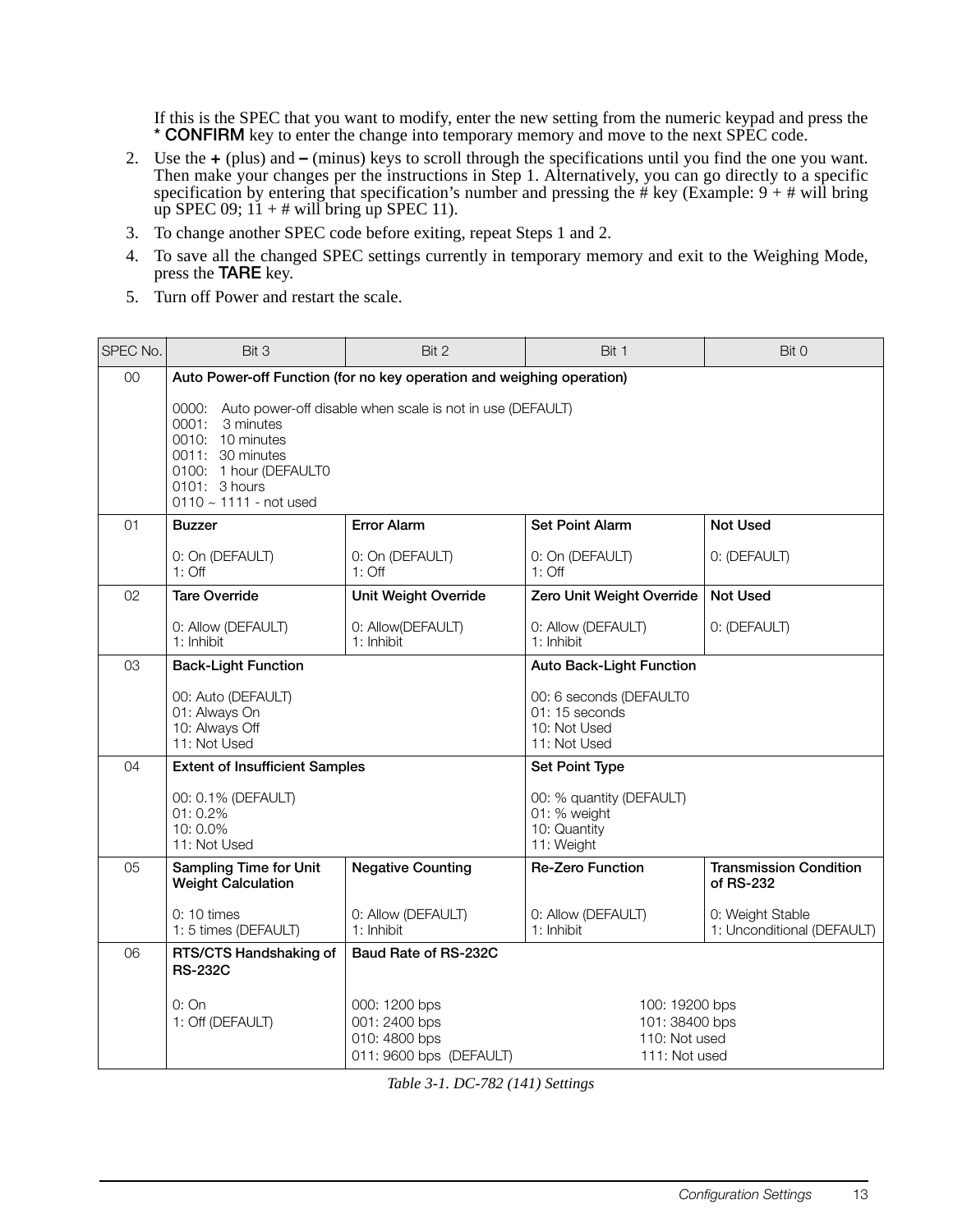| SPEC No.  | Bit 3                                                                                                                                                                               | Bit 2                                    | Bit 1                                                       | Bit 0                                                                   |  |
|-----------|-------------------------------------------------------------------------------------------------------------------------------------------------------------------------------------|------------------------------------------|-------------------------------------------------------------|-------------------------------------------------------------------------|--|
| 07        | Stop bit of RS-232C                                                                                                                                                                 | Data length of RS-232C                   | Parity of RS-232C                                           |                                                                         |  |
|           | 0: 1 bit (DEFAULT)<br>$1:2$ bit                                                                                                                                                     | $0:7$ bits<br>1: 8 bits (DEFAULT)        | 00: None (DEFAULT)<br>$01:$ Odd<br>10: Even<br>11: Not Used |                                                                         |  |
| 08        | Interval of Time-Out Error of RS-232C                                                                                                                                               |                                          | <b>Additional Parity Code in</b><br>Text of RS-232C         | <b>Status and Weight</b><br>Condition Flag in Text of<br><b>RS-232C</b> |  |
|           | $00:1$ second<br>01: 3 seconds (DEFAULT)<br>10: 5 seconds<br>$11:10$ seconds                                                                                                        |                                          | 0: No (DEFAULT)<br>1: Yes                                   | 0: No (DEFAULT)<br>1: Yes                                               |  |
| 09        | Tare Weight in Text of<br><b>RS-232C</b>                                                                                                                                            | Unit Weight in Text of<br><b>RS-232C</b> | Quantity in Text of<br><b>RS-232C</b>                       | Header Code in Text of<br><b>RS-232C</b>                                |  |
|           | 0: No<br>1: Yes (DEFAULT)                                                                                                                                                           | 0: No<br>1: Yes (DEFAULT)                | 0: No<br>1: Yes (DEFAULT)                                   | 0: No<br>1: Yes (DEFAULT)                                               |  |
| 10        | <b>RS-232C PC Protocol</b>                                                                                                                                                          |                                          |                                                             |                                                                         |  |
|           | 0000: Inhibit data transfer (DEFAULT)<br>0001: Standard Stream Type (Continuous Output)<br>0010: Standard Manual Type<br>0011: Standard Command Type<br>$0100 \sim 1111$ : Not Used |                                          |                                                             |                                                                         |  |
| $11 - 19$ | Not Used (reserved for future use)                                                                                                                                                  |                                          |                                                             |                                                                         |  |

*Table 3-1. DC-782 (141) Settings*

#### <span id="page-17-1"></span><span id="page-17-0"></span>3.2.2 Weight and Measurement Specifications (142 Settings)

To make changes to the Weight and Measurement Specifications, the span switch must be on. (For instructions on how to turn the span switch on, see [Section](#page-20-1) 4.0.)

1. To configure customer specifications, press and hold the REZERO key and enter 142 using the numeric keypad. The first SPEC code is displayed.



The Quantity display shows what specification you are in (in this case, SPEC20). The Weight display shows how this specification is currently programmed (Bit  $3 = 1$ ; Bit  $2 = 0$ ; Bit  $1 = 0$ , and Bit  $0 = 0$ ), while the Unit Weight display will show any changes you enter.

If this is the SPEC that you want to modify, enter the new setting from the numeric keypad and press the \* CONFIRM key to enter the change into temporary memory and move to the next SPEC code.

2. Use the + (Plus) and – (Minus) keys to scroll through the specifications until you find the one you want. Then make your changes per the instructions in Step 1. Alternatively, you can go directly to a specific specification by entering that specification's number and pressing the # key (Example:  $25 +$  # will bring up SPEC 25).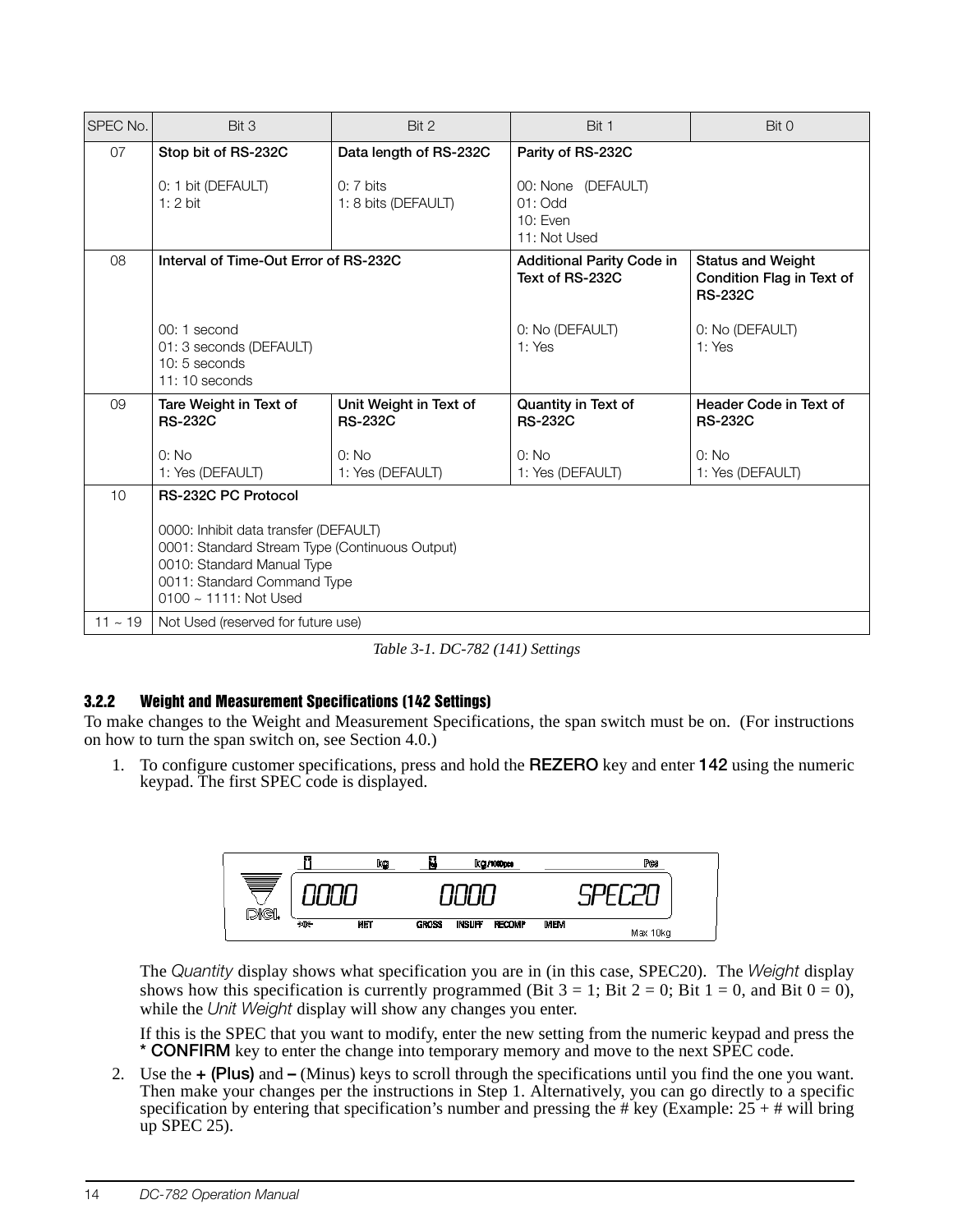- 3. To change another SPEC code before exiting, repeat Steps 1 and 2.
- 4. To save all the changed SPEC settings currently in temporary memory and exit to the Weighing Mode, press the **TARE** key.
- 5. Turn off Power and restart the scale.

| SPEC No. | Bit 3                                                                                                                                       | Bit 2                                                                                                                                                                 | Bit 1                                                                                                                    | Bit 0                                                      |
|----------|---------------------------------------------------------------------------------------------------------------------------------------------|-----------------------------------------------------------------------------------------------------------------------------------------------------------------------|--------------------------------------------------------------------------------------------------------------------------|------------------------------------------------------------|
| 20       | <b>Version Display When</b><br><b>Power On</b>                                                                                              | <b>Selection of</b><br><b>Segment-Check Style</b>                                                                                                                     | <b>Start Range</b>                                                                                                       |                                                            |
|          | 0: Allow (DEFAULT)<br>1: Inhibit                                                                                                            | 0: Fast (DEFAULT)<br>1: Standard                                                                                                                                      | 00: ±10% of Full Scale (DEFAULT)<br>$01: 15\%$ of Full Scale<br>10: $\pm$ 3% of Full Scale<br>11: $\pm$ 2% of Full Scale |                                                            |
| 21       | <b>Wight Stability Condition</b>                                                                                                            |                                                                                                                                                                       | <b>IR Mode Protected by</b><br><b>Span Switch</b>                                                                        | <b>Password Setting</b>                                    |
|          | 00: Loose<br>01: Nornal (DEFAULT)<br>10: Tight<br>11: Stringent                                                                             |                                                                                                                                                                       | 0: No (DEFAULT)<br>1: Yes                                                                                                | $0:$ Allow<br>1: Inhibit (DEFAULT)                         |
| 22       | <b>Decimal Point Position on Weight Display</b>                                                                                             |                                                                                                                                                                       | Minimum Display                                                                                                          |                                                            |
|          | 00: No Decimal Point<br>01: 2nd Digit (0000.0)<br>10: 3rd Digit (000.00) (DEFAULT 50 lb)<br>11: 4h Digit (00.000) (DEFAULT for 6 lb, 25 lb) |                                                                                                                                                                       | 00: 1 ((DEFAULT 6 lb)<br>01:2<br>10: 5 (DEFAULT 25 lb)<br>11: 10 (DEFAULT 50 lb)                                         |                                                            |
| 23       | <b>Weight Single Interval</b><br>or Multi-Interval                                                                                          | <b>Selection of Resolution</b>                                                                                                                                        |                                                                                                                          |                                                            |
|          | 0: Single Interval (DEFAULT<br>6 lb)<br>1: Multi-Interval (DEFAULT<br>25 lb, 50 lb)                                                         | 000: 1/2.500<br>001: 1/5,000 (DEFAULT 25 lb, 50 lb)<br>010: 1/10,000<br>011: Not Used<br>100: 1/3,000 (DEFAULT 6 lb)<br>101: 1/6,000<br>110: 1/7.500<br>111: Not Used |                                                                                                                          |                                                            |
| 24       | <b>Negative Weight</b><br><b>Display Mask</b>                                                                                               | Gross Mode                                                                                                                                                            | <b>PLU Tare</b>                                                                                                          | <b>Tare Range</b>                                          |
|          | 0: Minus gross $> 9e$<br>1: Minus gross weight<br>(DEFAULT)                                                                                 | 0: Allow (DEFAULT)<br>1: Inhibit                                                                                                                                      | 0: Allow (DEFAULT)<br>1: Inhibit                                                                                         | 0: 50% of full scale<br>(DEFAULT)<br>1: 100% of full scale |
| 25       | <b>Manual Tare</b><br><b>Cancellation</b>                                                                                                   | <b>Tare Subtraction</b>                                                                                                                                               | <b>Tare Accumulation</b>                                                                                                 | <b>Auto Tare Clear When</b><br>Re-Zero                     |
|          | 0: Allow<br>1: Inhibit                                                                                                                      | 0: Allow<br>1: Inhibit                                                                                                                                                | 0: Allow<br>1: Inhibit                                                                                                   | 0: Allow<br>1: Inhibit                                     |
| 26       | <b>Digital Tare</b>                                                                                                                         | <b>Accumulation When Tare</b>                                                                                                                                         | <b>Zero Tracking When</b><br><b>Tare</b>                                                                                 | <b>Weight Reset When</b><br><b>Tare</b>                    |
|          | 0: Allow (DEFAULT)<br>$1:$ Tare                                                                                                             | 0: Allow (DEFAULT)<br>1: Inhibit                                                                                                                                      | 0: Allow (DEFAULT)<br>1: Inhibit                                                                                         | 0: Allow (DEFAULT)<br>1: Inhibit                           |

<span id="page-18-0"></span>*Table 3-2. DC-782 Weight and Measurement Specifications*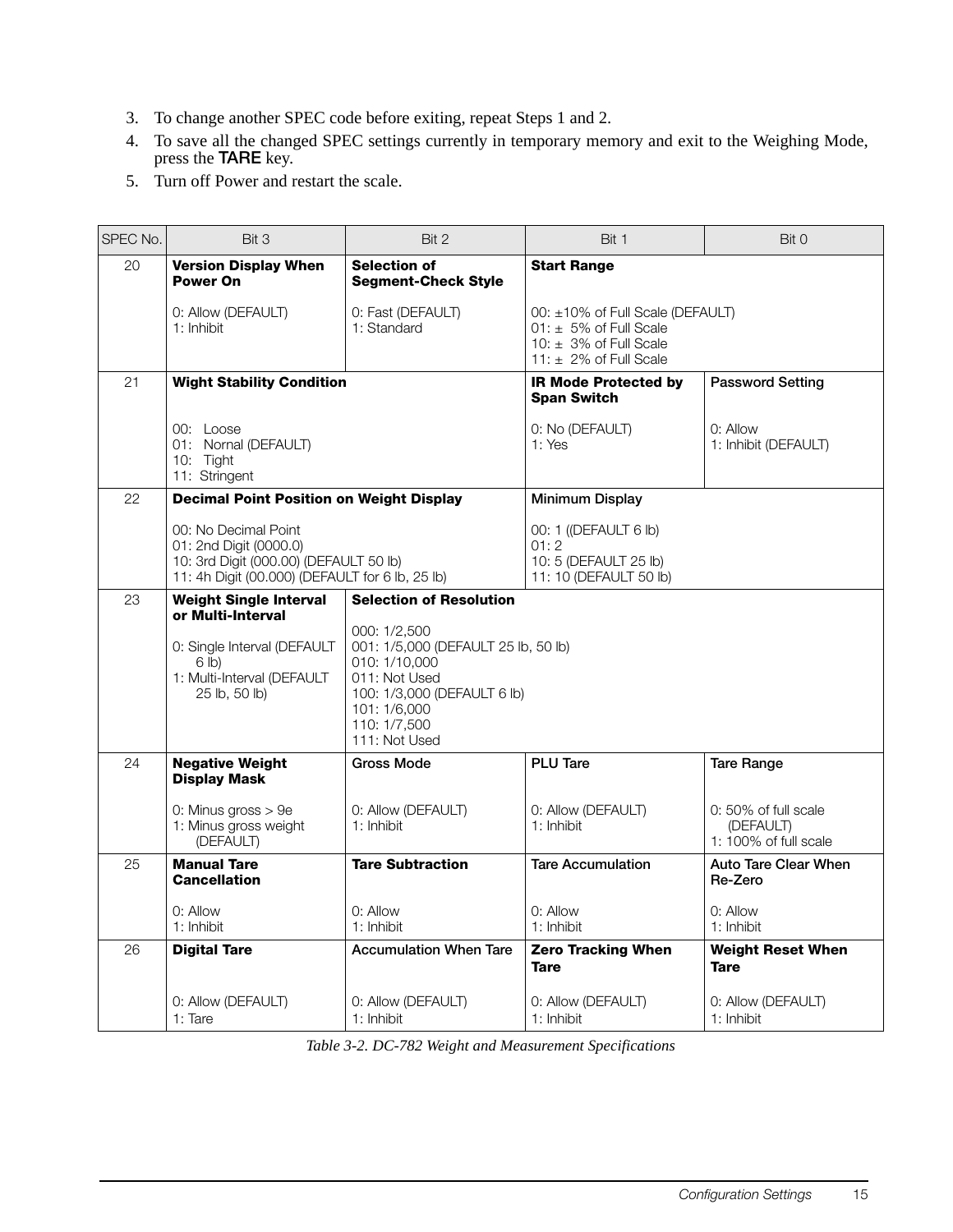| SPEC No.  | Bit 3                                                                           | Bit 2                                                              | Bit 1                                                                         | Bit 0                                                                        |
|-----------|---------------------------------------------------------------------------------|--------------------------------------------------------------------|-------------------------------------------------------------------------------|------------------------------------------------------------------------------|
| 27        | <b>Tare Auto Clear</b>                                                          | <b>Unit Weight Auto Clear</b>                                      | <b>Auto Clear Condition</b>                                                   | <b>Net/Gross</b><br><b>Multi-Interval</b>                                    |
|           | $0:$ Allow<br>1: Inhibit (DEFAULT)                                              | $0:$ Allow<br>1: Inhibit (DEFAULT)                                 | $0:>=$ Gross 21e & $>=$ Net 5e l<br>1: >=Net 1e & Quantity Not<br>0 (DEFAULT) | $0:$ Gross<br>1: Net (DEFAULT)                                               |
| 28        | <b>Accumulation</b>                                                             | <b>Subtraction</b>                                                 | <b>Accumulation Number</b><br><b>Display</b>                                  | <b>Weight Range of Data</b><br>Output                                        |
|           | 0: Allow (DEFAULT)<br>1: Inhibit                                                | 0: Allow (DEFAULT)<br>1: Inhibit                                   | 0: Allow (DEFAULT)<br>$1:$ Inhbit                                             | 0: Allow (DEFAULT)<br>1: Inhibit                                             |
| 29        | <b>Exit From Accumulation</b><br><b>Mode After 15 Second</b><br><b>Time Out</b> | <b>Exit From Accumulation</b><br><b>Mode When Weight</b><br>Change | <b>Quantity Accumulation</b><br><b>Without Removing</b><br>Weight             | <b>Quantity Accumulation</b><br><b>Without Change Weight</b><br>(for $>=\pm$ |
|           | 0: Allow (DEFAULT)<br>1: Inhibit                                                | 0: Allow (DEFAULT)<br>1: Inhibit                                   | 0: Allow (DEFAULT)<br>1: Inhibit                                              | 0: Allow (DEFAULT)<br>1: Inhibit                                             |
| $30 - 47$ | Not Used (reserved for future use)                                              |                                                                    |                                                                               |                                                                              |

*Table 3-2. DC-782 Weight and Measurement Specifications*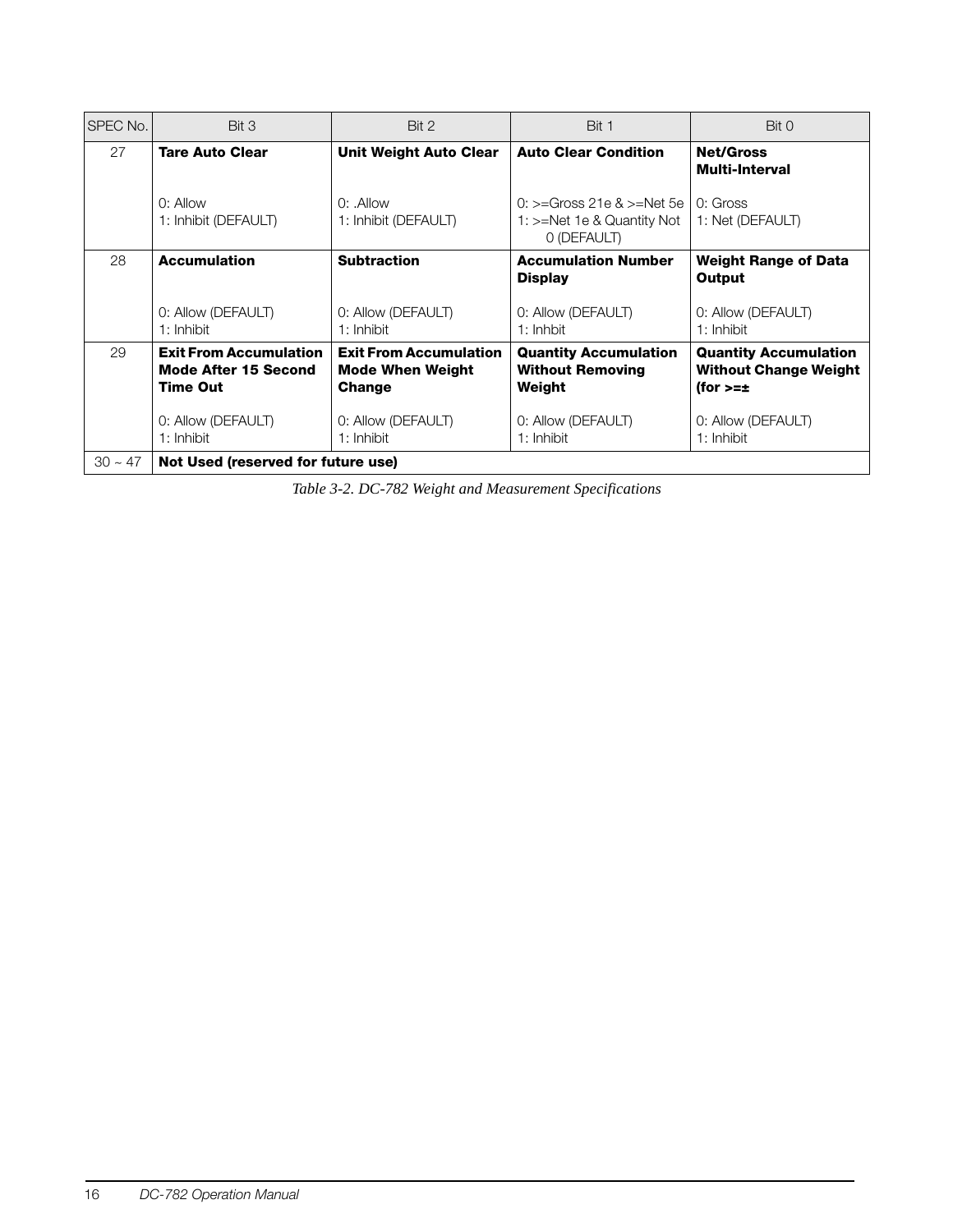# <span id="page-20-1"></span><span id="page-20-0"></span>4.0 Calibration

The DC-782 scale is a high-precision instrument. Although the scale needs very little maintenance, you may want to check the calibration after every month or so of normal usage. To do this you will need to have a test weight of approximately the total capacity of the scale (i.e. a 10 lb weight if you have a 10 lb capacity scale). After the scale is initially installed, put the weight on the platform and record the weight displayed. Then every month or so put the same weight on the scale and verify that it still reads the same.

Many facilities have a technician come in and check their units with certified test weights four times a year. If you are ISO certified, you will want to check to see if your certification specifies more stringent requirements in order to stay in compliance. Your DIGI scale dealer has the calibrated test weights, expertise and experience to perform this task for you as well as to check other operating parameters of your scale and help you effectively integrate scales into your operations. If you do not know who your local DIGI dealer is, call us at 1-715-736-0002 and we will help you find someone who can provide you with on-site support.

Follow the instructions below to calibrate your DC-782 scale to ensure its continued accuracy.

NOTE: You can exit the Maintenance Mode and return to the Weighing Mode at any time by pressing the TARE key. If you have a remote scale attached to the DC-782, you must first set the SPECs for that remote scale before beginning the calibration process.

1. Turn the scale on, then press the span switch to reset it. (See [Figure](#page-20-2) 4-1 below.)



*Figure 4-1. Location of Span Switch*

<span id="page-20-2"></span>2. While pressing the REZERO key, enter 8715 from the numeric keypad to enter the calibration mode.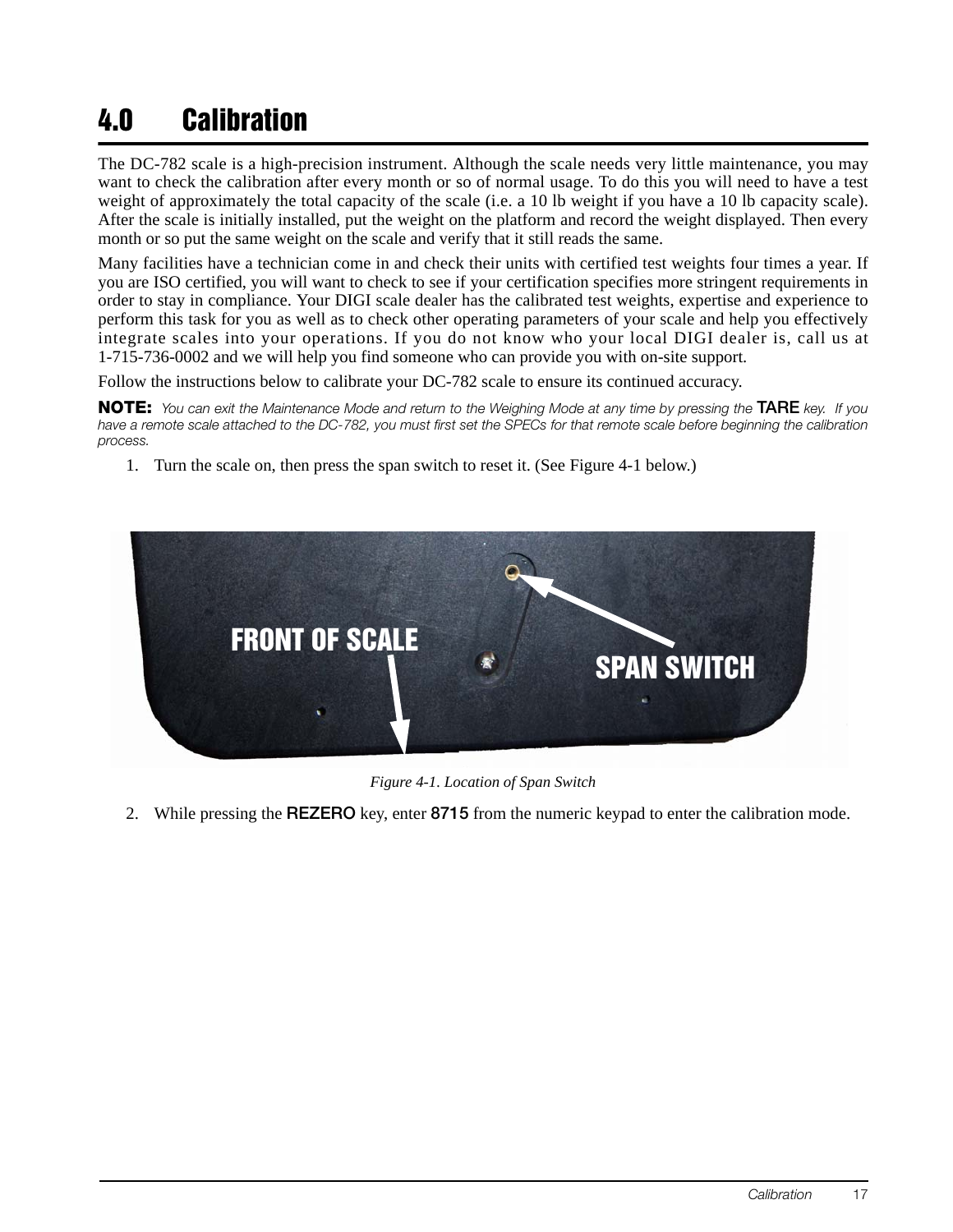3. The scale display will confirm that you are in the Calibration Mode.



- 4. Make sure that there is no weight on the platform of the scale you are calibrating and press the \* **CONFIRM** key. The scale will flash briefly as it searches for the zero point and then will toggle between CAL SP and the capacity.
- 5. Place a reference weight on the platform. It is preferable to calibrate the scale using a weight equal to the full capacity of the scale (i.e. a 15 lb weight for 15 lb capacity scale, etc.) If the reference weight is not equal to the full capacity of the scale, it must at least be greater than 10% of the full scale capacity.

If the reference weight is equal to the full capacity of the scale, press the  $*$  **CONFIRM** key. If the reference weight is less than the full capacity of the scale, press the \* CLEAR key to toggle between different calibration choices. The weight you enter will appear in the Weight display, press the \* CONFIRM key.

6. The display will flash briefly again as the span settings for calibration of the scale are being temporarily saved. Then the display will return to the weighing mode with the calibrated weight showing in the Weight window..



7. To exit the Maintenance Mode and save your calibration, power down your DC-782 scale. To exit the Maintenance Mode and return to the Weighing Mode without saving your calibration, press the TARE key.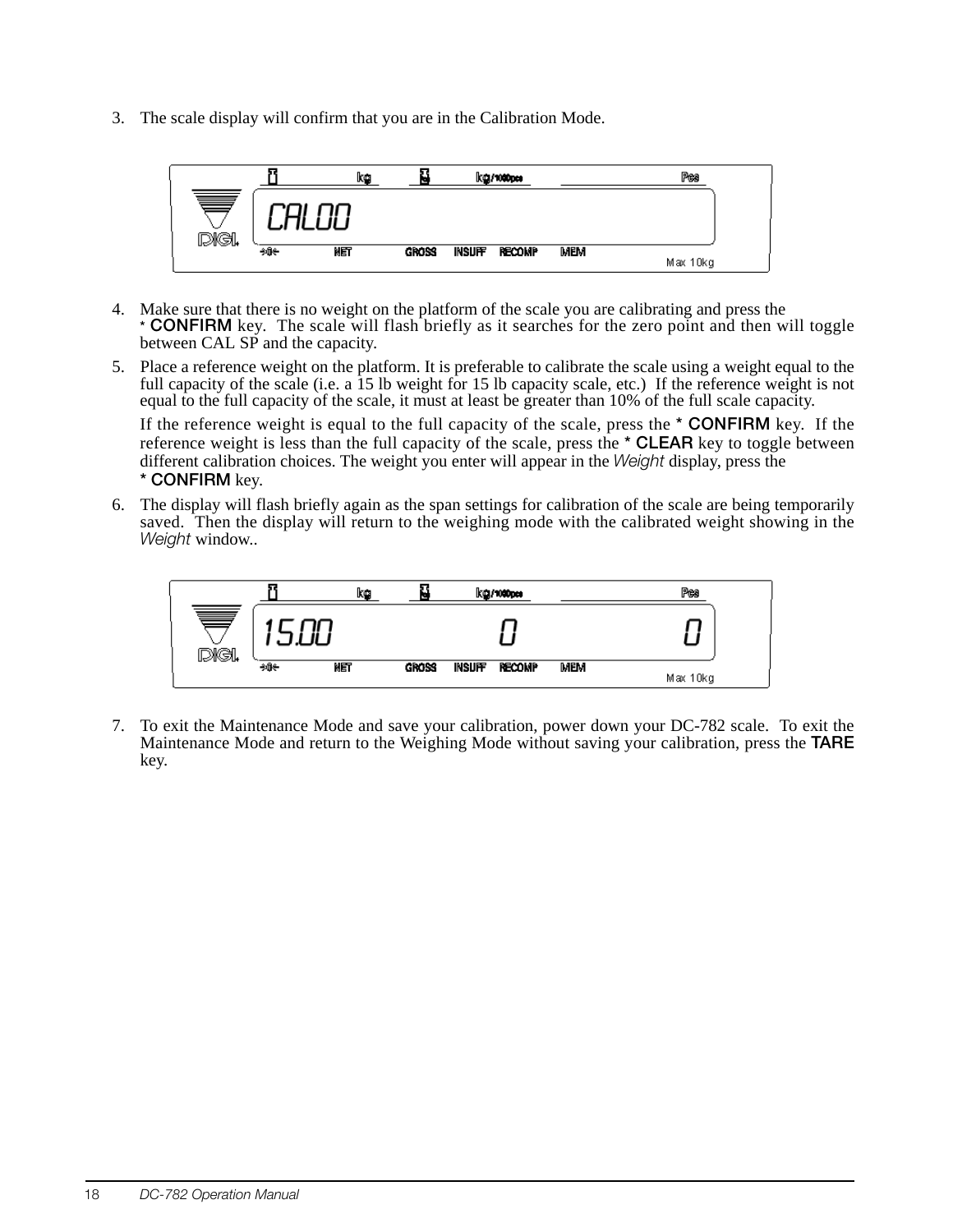# <span id="page-22-0"></span>5.0 Scale Operations

The following sections contain detailed operator instructions for the DC-782 counting scale (see [Figure](#page-22-3) 5-1). Included are instructions on how to enter tare weights, how to enter unit weights, and how to perform counting operations.



*Figure 5-1. DC-782 Counting Scale*

### <span id="page-22-3"></span><span id="page-22-1"></span>5.1 Counting Scale Accuracy

Counting scale accuracy is primarily determined by the following factors:

- Sample size (number of pieces)
- Total sample size as a percentage of full scale capacity
- Piece-to-piece weight variation

As a general rule when determining sample size of fairly uniform pieces, the larger the sample size the greater the total sample weight, therefore, the better the counting accuracy. Selecting the smallest capacity scale that can obtain the highest counting resolution should be considered, but should not sacrifice the capacity required for the heaviest container of parts.

There is a direct relationship between piece-to-piece weight variation (non-uniformity) and counting accuracy. Therefore, elimination of the piece-to-piece weight variations can be accomplished by:

- 1. Isolating the sample used to calculate the unit weight and use the same sample to re-check the scale.
- 2. Recalculating the unit weight from lot-to-lot of parts. Parts manufactured on one machine may vary slightly from another machine relative to weight.
- 3. Tightening the manufacturing tolerances on the parts reduces piece weight variations and increases count accuracy.

Parts can vary greatly in their value. With parts of lesser value per piece, the extra sampling and time involved in trying to achieve 100% accuracy as opposed to 99.5% may not be cost-effective. However, with high value items, 100% accuracy is vital. The DC-782 Counting Scale has the precision to help you with both situations.

## <span id="page-22-2"></span>5.2 Setting Tare Weights in Weighing Mode

This section will describe the different tare-related operations you can perform from the weighing mode. Tare weight can be set by one touch tare using the TARE key or, if the value is known ahead of time, can be entered digitally using the digital tare function. Tare addition and subtraction can also be done digitally or by using the TARE key. Finally, an existing tare stored with an Item Code can be overridden temporarily in the Weighing Mode if needed.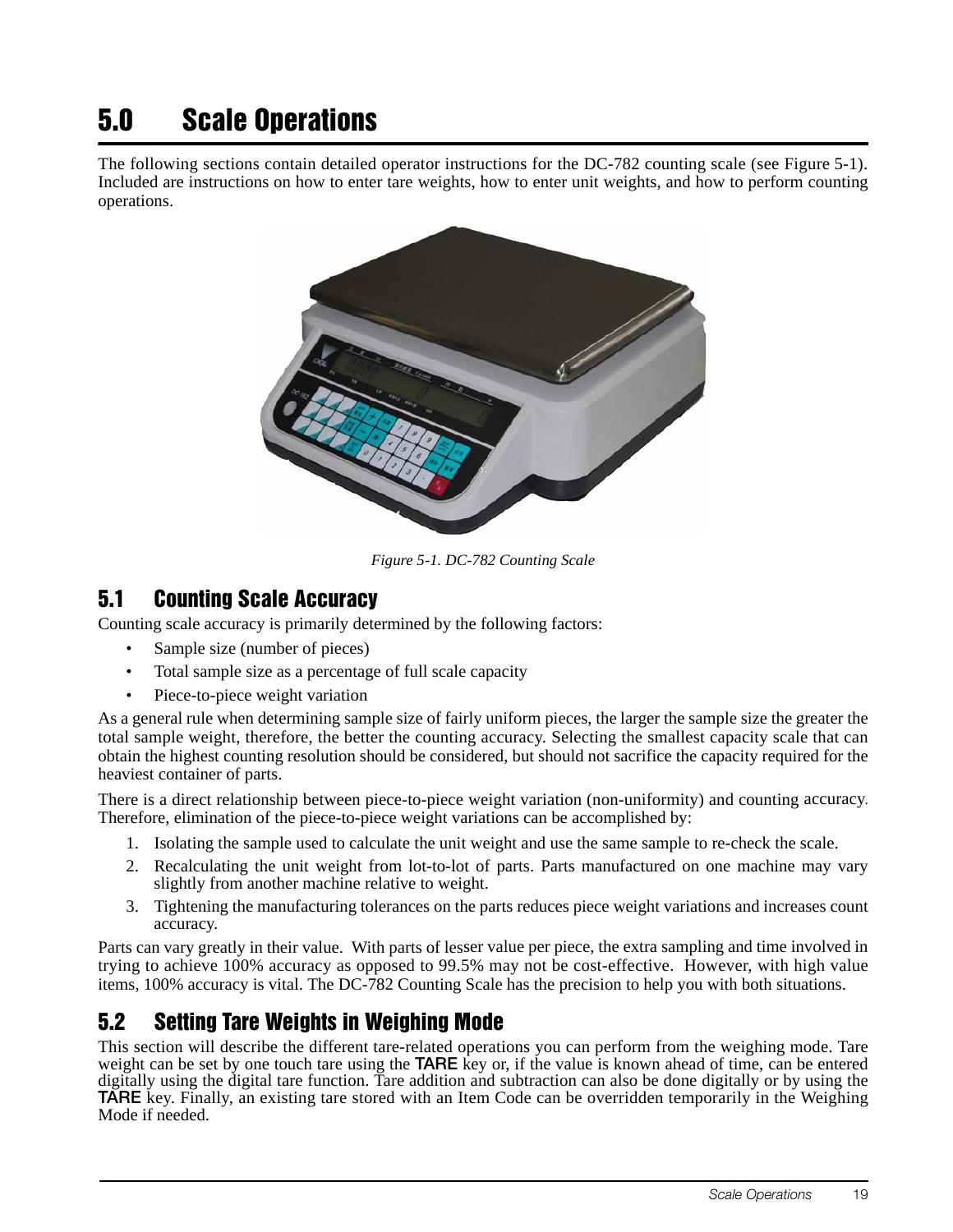Note: The following SPEC codes must be set properly to allow these operations before continuing: SPEC 25, Bit 3 - MANUAL TARE CANCELLATION sets whether or not the tare weight can be cancelled from the keyboard. SPEC 25 also controls whether TARE SUBTRACTION (Bit 2) and TARE ACCUMULATION (Bit 1) are allowed or inhibited and whether AUTO TARE CLEAR WHEN REZERO (Bit 0) takes place or not. SPEC 26 controls whether the scale allows DIGITAL TARE entry (Bit 3), whether the scale can do ACCUMULATION WHEN TARE (Bit 2), if there will be ZERO TRACKING WHEN TARE (Bit 1) and WEIGHT RESET WHEN TARE (Bit 0). SPEC 27 sets whether or not TARE AUTO CLEAR is activated (Bit 3). (For further instructions on how to set the specifications, see [Section](#page-15-4) 3.2.1)

#### <span id="page-23-0"></span>5.2.1 One Touch Tare (When the Tare Weight is Unknown)

- 1. While in the weighing mode, place a bin, box or other weight to be tared out on the platform.
- 2. Press the TARE key to subtract the tare weight. The Net annuciator will light up and the Weight display should now show  $\vec{u}$ .
- 3. If you remove the tare weight from the platform, the tare weight will show as a negative weight in the weight window and the Net annunciator will remain lit.

NOTE: This tare weight will be overridden by the weight stored with an Item Code when you call up an Item Code.

4. To clear this tare weight and return to the Weighing Mode, press the TARE key again. The Net annunciator will not longer be lit.

#### <span id="page-23-1"></span>5.2.2 Digital Tare (When Tare Weight is Known in Advance)

- 1. While at the stand-by screen, enter the known tare weight by using the numeric keypad.
- 2. Press the **TARE** key to subtract the tare weight. The *Net* annunciator will light up and the tare weight will be displayed in the weight display.

NOTE: This tare weight will be overridden by the weight stored with an Item Code when you call up an Item Code.

3. To clear this tare weight and return to the Weighing Mode, press the TARE key again. The net annunciator will no longer be lit.

NOTE: For digital tare entry, the decimal must be in the appropriate place as it would be displayed in the weight display. For example, .250 would be entered as 0.250, not .250. The weight display shows weight entered with a negative sign indicating that it is a tare weight.

#### <span id="page-23-2"></span>5.2.3 Tare Addition or Subtraction

Two tares can be accumulated or subtracted using the TARE key as well. Tare weights cannot be accumulated or subtracted by digital entry.

NOTE: SPEC 25, Bits 2 and 1 must be set to 00 to enable Tare Accumulation and Tare Subtraction. (For further instructions on how to set the specifications, see [Section](#page-15-4) 3.2.1)

- 1. Place the container, box or item to be tared on the platform and press the TARE key. The weight display should show 0, the Net annunicator will illuminate and the tare weight will appear in the Tare display.
- 2. Place another tare weight on the platform and press the TARE key again. This will add the two tare weights together (Tare Addition).
- 3. Tare weights can be subtracted individually by removing one from the platform and pressing the TARE key again. To clear all the tare weights and return to the Weighing Mode, remove all the tare weights and press the **TARE** key. The Net annunicator will no longer be lit.

# <span id="page-23-3"></span>5.3 Entering Unit Weights

Entering unit weights can be done either by sampling, as presented in [Section](#page-24-0) 5.3.1, or by key entry as described in [Section](#page-24-1) 5.3.2.

NOTES: SPEC 04 - EXTENT OF INSUFFICIENT SAMPLES controls unit weight sampling. The default setting for the SPEC is 00: 0.1 percent. (For further instructions on how to set the specifications, see [Section](#page-15-4) 3.2.1)

#### The Benefit of Unit Weight per 1000 Pieces Over Unit Weight per 1 Piece

Your DIGI DC-782 scale displays the unit weight calculated per 1000 pieces. Why is this a more accurate way to display unit weight than the more common unit weight per individual piece? The scale's internal microprocessor calculates unit weights to 7 or 8 decimal places. However, the scale display generally can only show Unit Weight to 5 characters. If this Unit Weight is recorded from the scale display and entered by key entry, this can introduce errors in the Unit Weight and consequently in the counts. This error increases as the Unit Weight of the parts being counted decreases.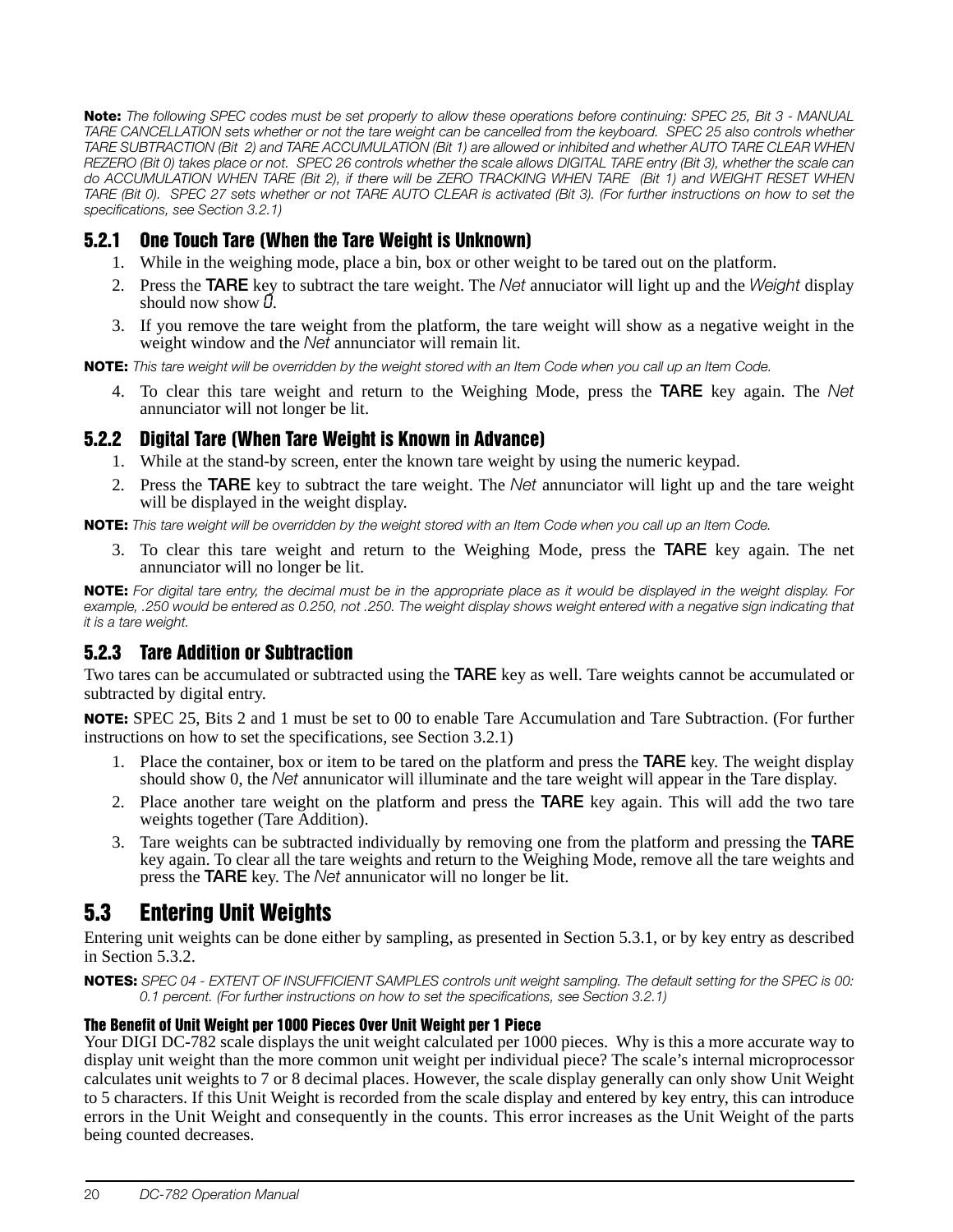Example: A sample of 10 zener diodes is placed on the scale. The Unit Weight is computed by the scale to be 0.0006536 lbs. However, the scale has a 5 character display for Unit Weight so the scale can only display.0065 as the Unit Weight. If this Unit Weight were recorded and keyboard entered in future counting operations, the resulting error would be:  $0.0065 = 0.55\%$ 

.0006536

On the other hand, with entry of the Unit Weight as "weight per 1000 pieces" the decimal place is, in effect, moved three places to the right, allowing 3 more decimal places of accuracy. In this example, the entry would be made as 0.6536 per 1000 pieces, eliminating the error.

As a practical note, entering unit weights per 1000 pieces also lessens the chances of entering the wrong number of zeros when keying in weights with many leading zeros. Misentry of unit weights is a common cause of inaccurate counting.

#### <span id="page-24-0"></span>5.3.1 Unit Weight Operation by Sampling

Unit weight operation by sampling is accomplished by placing a 10 piece sample on the scale and then pressing the PIECES key. The scale calculates a unit weight based on the capacity of the scale compared to the weight of the sample. If you wish to use a sample of more than 10 pieces, place the sample on the scale, then input the sample size before pressing the **PIECES** key.

If the sample size is insufficient to give an accurate unit weight, no unit weight will be displayed, the INSUFF lamp will be illuminated. To get to an adequate sample size :

- You can add pieces to the sample (keeping track of how many you add) until the INSUFF lamp goes out Key in the new total sample quantity and press the PIECES key. The scale will compute and display the unit weight.
- If you press the PIECES key while the *INSUFF* lamp is lit, the scale will show the word *ADD* in the Unit Weight display and a number of pieces to add in the Quantity display...



Add exactly the suggested number of pieces shown to bring the sample up a weight that allows calculation of a more accurate unit weight. The Quantity display will go down to zero, then press the PIECES key. The scale will recompute and display the total weight in the Weight display, the unit weight per thousand in the Unit Weight display, and the number of pieces in the Quantity display.

You can ignore or override the *INSUFF* indicator by pressing the **PIECES** key again without adding more pieces to the sample. However, it may affect counting accuracy to use a Unit Weight calculated on the basis of an insufficient sample. If you do press the PIECES key again, the scale will compute and display the unit weight based on the original sample you gave it.

If the RECOMP indicator is lit, the accuracy of the unit weight computation can be improved by adding approximately double the number of pieces currently on the scale and pressing the PIECES key again. The scale will flash as it recomputes the unit weight, after which it will display the new Unit Weight.

#### <span id="page-24-1"></span>5.3.2 Unit Weight Operation by Key Entry

Unit weight operation by key entry is accomplished by using the numeric keypad to enter the known value of the unit weight and then pressing the UNIT WEIGHT key. An example of unit weight operation by key entry is shown below:

- 1. With the display in the weighing mode, enter the known unit weight using the keyboard, for example, 5.2578.
- 2. Press UNIT WEIGHT key to enter the unit weight.
- 3. Press the CLEAR key to clear the Unit Weight.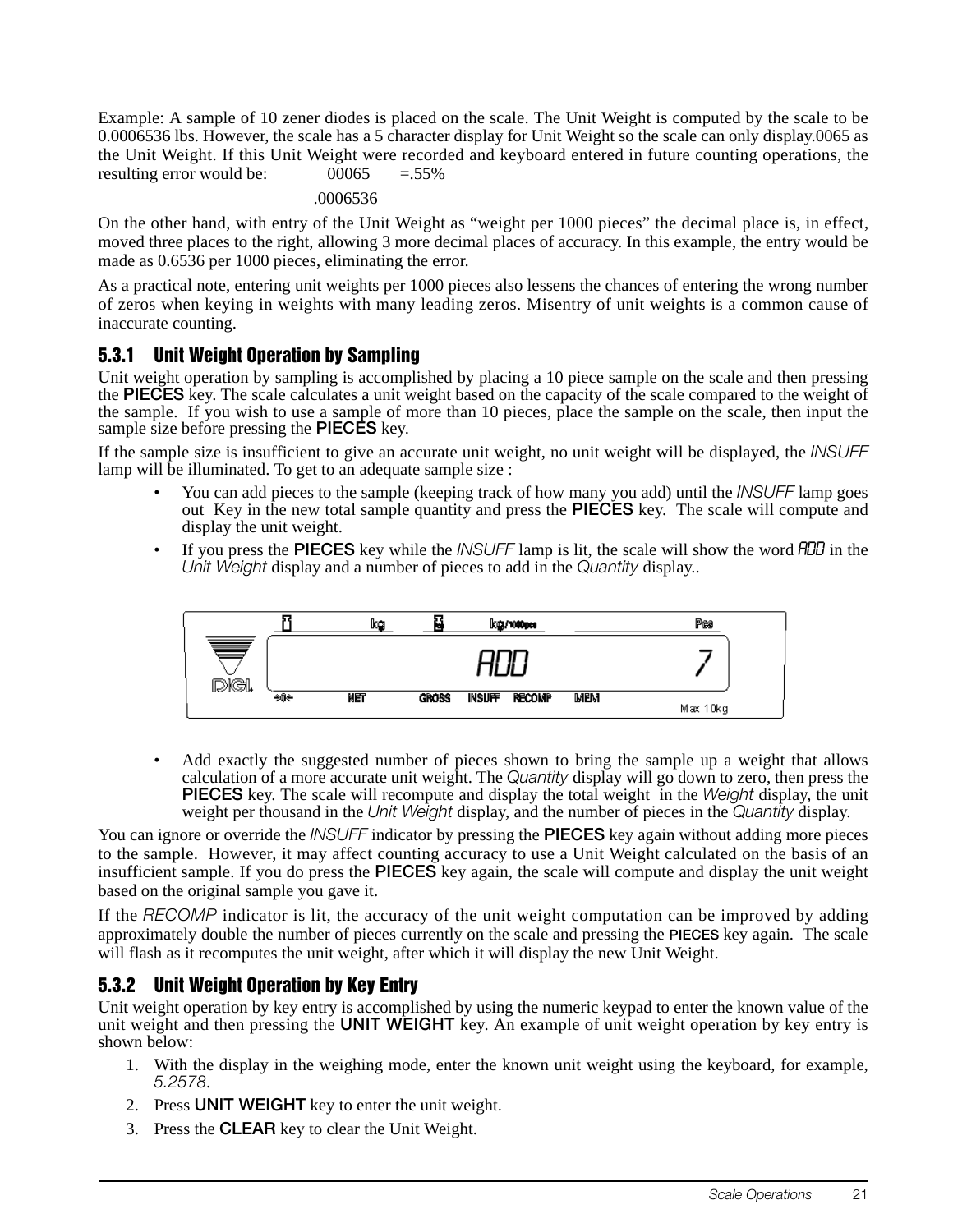# <span id="page-25-0"></span>5.4 Operations Without Recalling an Item Code

The following sections describe ways to carry out operations without having to recall the Item codes.

#### <span id="page-25-1"></span>5.4.1 A Single Counting Operation - Without Recalling an Item Code

At times you may want to perform a weighing and counting operation without recalling an Item Code from memory. This can be done from the keyboard in the Weighing Mode.

- 1. Place a 10 piece sample on the scale and press the PIECES key or enter the unit weight from the numeric keypad and press the UNIT WEIGHT key. The display will flash briefly, then return to normal.
- 2. To set a tare value, enter the tare from the numeric keypad and press the **TARE** key or place the container to be tared on the platter and press the TARE key.
- 3. Place the product to be weighed and counted on the platter. The total weight and pieces count will be displayed. If a PC is connected to the DC-782, you can send the data to it by pressing the  $*$  **CONFIRM**  $*$ key.
- 4. To perform another weighing and counting operation, remove the product from the scale platter and press the CLEAR key.

#### <span id="page-25-2"></span>5.4.2 Part Accumulation or Subtraction and Negative Counting - Without Recalling an Item Code

The DC-782 has the capability to calculate the total number of parts using the accumulation or reduction function of the scale (similar to the add/subtract functions of a calculator).

#### 5.4.2.1 Part Accumulation or Subtraction

To find the total accumulated quantity of similar containers filled with parts, use the accumulation procedure detailed below. To add or subtract from inventory, see [Section](#page-27-2) 5.5.2.

- 1. Enter the unit weight of the pieces (if known) or conduct a sampling process [\(Section](#page-24-0) 5.3.1) to determine the unit weight of the pieces. Press the PIECES key.
- 2. Enter the known tare weight, or place an empty container on the scale to perform tare function ([Section](#page-22-2) 5.2). Press the  $TA\overline{R}E$  key.
- NOTE: If SPEC 3, Bit 1 Negative Counting is set to 0: Allow, a quantity of pieces may be displayed if a tare is entered with no weight on the scale. (For more information on how to set customer specifications, see [Section](#page-15-4) 3.2.1.)
	- 3. Place container 1 (full of parts) on the scale.
	- 4. Press the + (Plus) key to store the total in container 1. The Memory annunicator is now illuminated. The weight display briefly shows  $T\ddot{\theta}$  and the quantity display shows the total pieces in the first container.



NOTE: If the DC-782 is connected to a PC, the data will be outputted each time the  $+$  (plus),  $-$  (minus) or  $*$  CONFIRM keys are pressed. If SPEC 29, Bit 3 - Exit From Accumulation Mode After 15 Sec Time Out is set to 0: Allow, the display will return to the weighing mode automatically after 15 seconds. If it is set to 1: Inhibit, you must press the CLEAR key to return to the weight display. (For more information on how to set the Weight and Measurement specifications, see [Section](#page-17-1) 3.2.2.)

- 5. Remove container 1 and place container 2 (full of parts) on the scale.
- 6. Press the  $\pm$  (Plus) key (Total 2 is equal to container 1 plus container 2) The Memory indicator will be illuminated.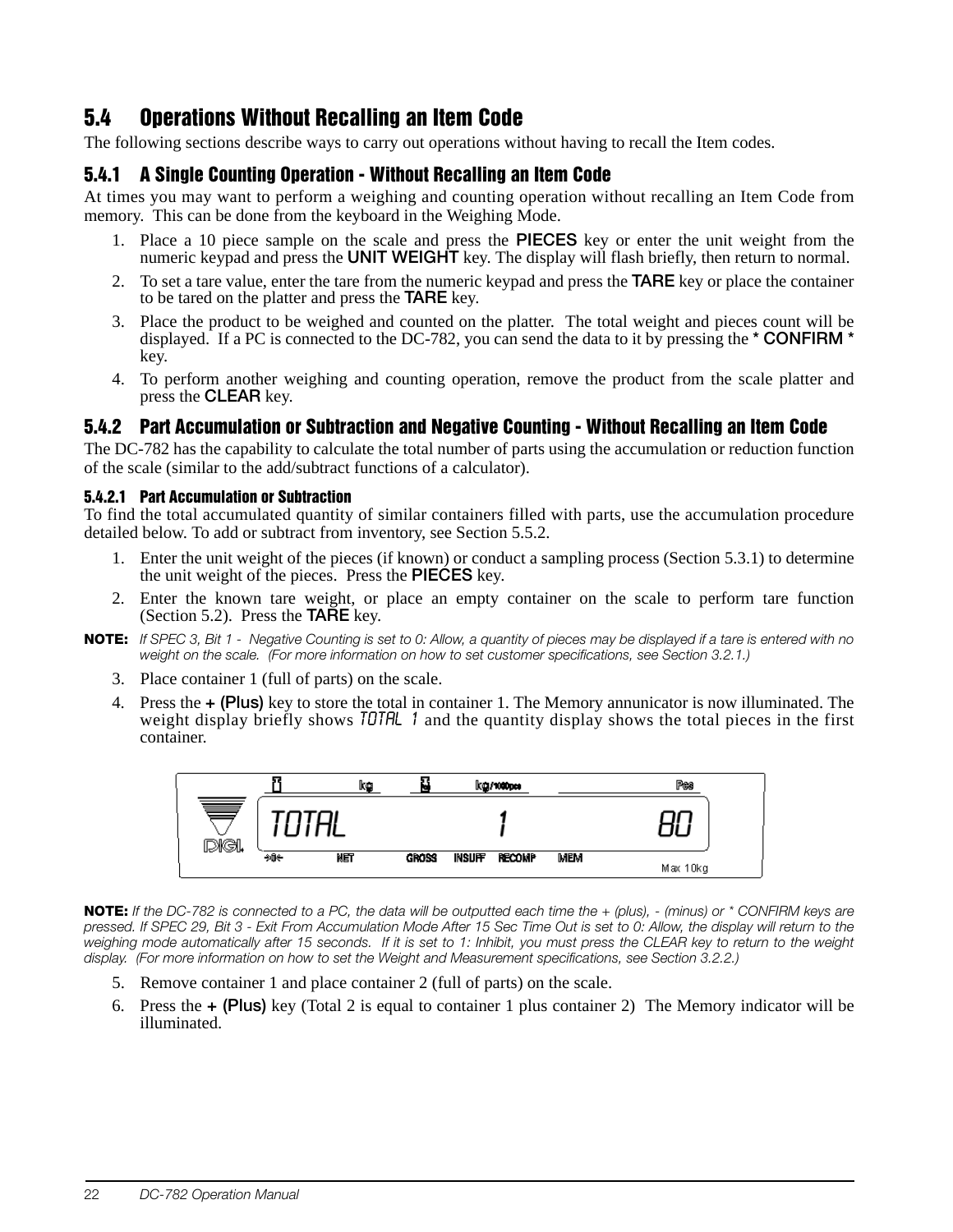

- 7. Continue with the remainder of the containers to be counted. The total number of parts stored in all the containers will be stored in the accumulation register.
- 8. To subtract pieces from the accumulation, place the container to be subtracted on the platform and press the - (Minus) key. The display will show CORR and the number of pieces being subtracted. The Memory indicator will continue to be illuminated.



Wait for the Total screen to clear and return to the Weighing Mode or press the **CLEAR** key.

- 9. You can also accumulate or subtract by key entry. To add pieces to the accumulated total, enter the number of pieces from the keypad and press the  $+$  (Plus) key. As with placing pieces on the platform, the display will show TOTHL and the total number of pieces in the Quantity display increases to reflect the new total. To subtract pieces from the accumulation, enter the number of pieces from the keypad and press the - (Minus) key.
- 10. When done with accumulation and subtraction, remove all products from the platter and press the CLEAR key to clear the Unit Weight.
- 11. Press the + (Plus) key to display the accumulated total when the Unit Weight is zero. Wait for the Total screen to clear and return to the Weighing Mode or press the CLEAR key.
- 12. Press the TARE key to clear the Tare Weight.
- 13. To output the accumulated data and clear the accumulation register, press the \* **CONFIRM** key while the totals are on the display (by having pressed the  $+$  (Plus) key. The Memory indicator will no longer be lit, indicating that the accumulation registers have been cleared.

#### 5.4.2.2 Negative Counting

Just as you can count by adding parts to the scale, you can also count by removing parts from the scale. This is called "negative counting" because a negative weight is displayed while counting. Contrary to what may seem intuitively logical, you do not use the (-) key to do negative counting. The (-) key is only used to delete an entry in accumulation mode that you want to erase.

NOTE: To utilize the negative counting feature, SPEC 5, Bit 2 - Negative Counting must be set to "0: ALLOW". (For information on setting Customer specifications, see [Section](#page-15-4) 3.2.1.)

There are two ways to do this depending on whether at the end you want to see the total amount remaining in the container or the total amount removed from the container.

#### 5.4.2.3 Counting Out of a Full Container - See Total Amount Remaining in the Container

To carry out this operation you must know the tare weight ahead of time.

- 1. Place the full container on the scale. Press the **TARE** key.
- 2. Remove a 10 piece sample to the container and press the PIECES key. After the unit weight has been calculated, return the 10 piece sample to the container.
- 3. Remove a number of parts from the container. The QUANTITY window of the scale display will show the number of pieces you have removed. This process can be repeated as many times as desired.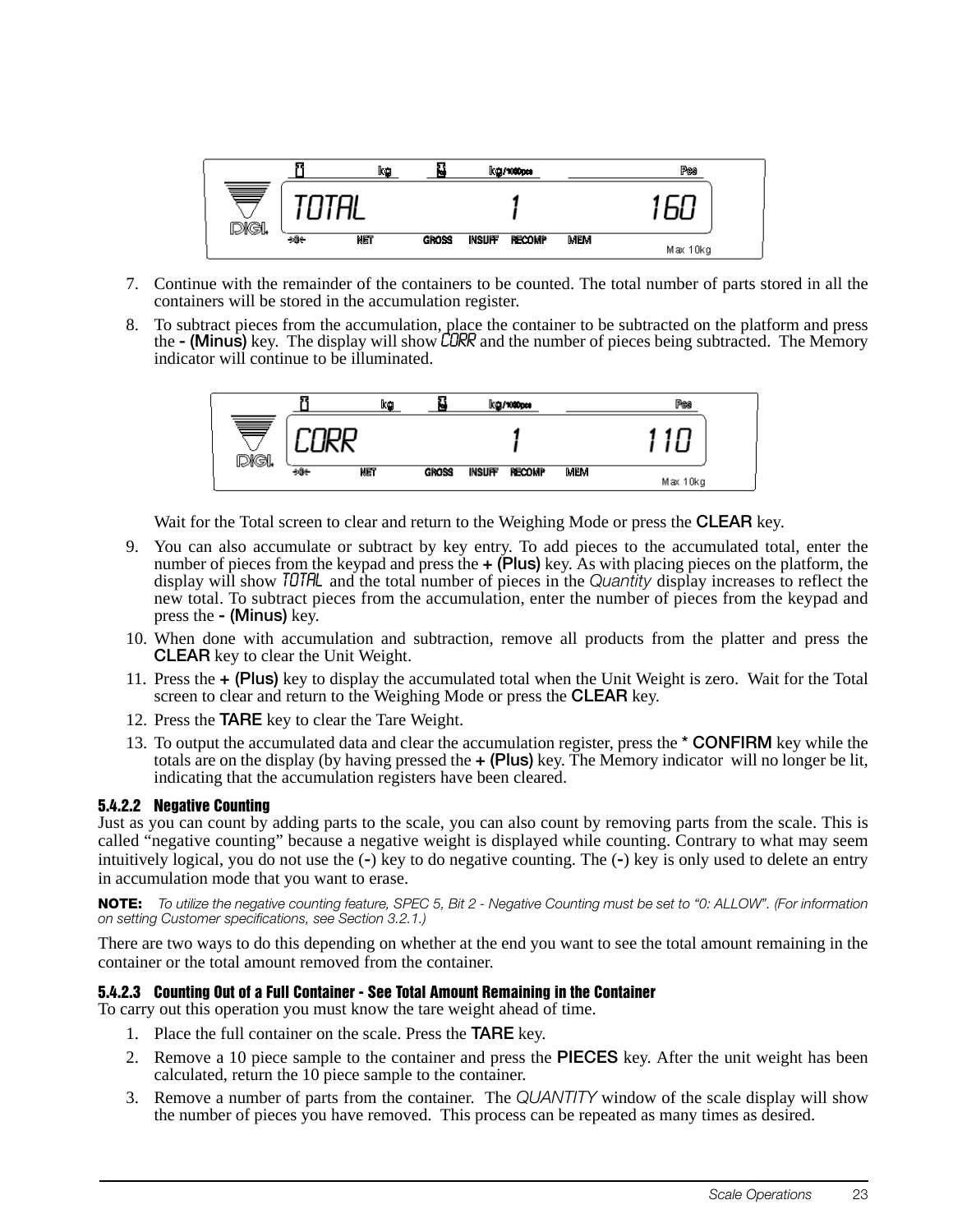4. If at the end of the procedure, if you want to see how many remain in the bin or container, you first have to know the tare weight of the bin or container. After removing the parts you want to take out of the bin, simply digitally enter the tare weight of the bin and press the **TARE** key. The scale will display how many parts were left in the bin.

If a PC is connected to the DC-782, pressing the  $*$  **CONFIRM** key will output the data to the PC.

#### 5.4.2.4 Negative Counting - Total Removed Displayed at the End

With this procedure you can count accurately out of a full container for kiting, shipping, etc.without having to know the tare weight of the container.

- 1. Place a full container on the scale and press TARE.
- 2. Remove a 10 piece sample from the container and press PIECES. After the unit weight has been calculated, return the 10 piece sample to the container.
- 3. Remove the number of pieces you need for kiting, shipping, etc. The amount removed will be displayed in the QUANTITY window. The Memory indicator will be illuminated and the scale displays the accumulated total of pieces removed so far. Then press the **TARE** key while the total is still shown on the display.
- 4. After removing each batch of pieces, press the  $+$  (Plus) key, then the TARE key (while the total is still showing on the display).
- 5. When you have removed the last batch of pieces, press the \* CONFIRM key to show the total number of pieces you have counted out of the full container. (Again you must press the \* CONFIRM key while the total is shown on the display.) If a PC is connected to the DC-782, pressing the \* CONFIRM key will output the data to the PC. The Memory indicator will no longer be illuminated.

#### 5.4.2.5 Clearing Accumulated Data

To clear accumulated data, press the \*CONFIRM key. The Memory indicator will no longer be illuminated.

### <span id="page-27-3"></span><span id="page-27-0"></span>5.5 Using Item Codes in Weighing Mode

The following paragraphs describe the procedure to recall item codes, view the information stored in memory with an Item Code, carry out inventory operations related to the item code quantity, and delete an item code.

NOTE: For these functions to work, information has to have been previously programmed for the item code being recalled. For more information on how to program an item code, see [Section](#page-28-2) 6.2.

#### <span id="page-27-1"></span>5.5.1 Recalling Item Codes using Item Code Number

The following procedure allows you recall item codes stored in memory.

- 1. Enter a numeric Item Code using the numeric keypad.
- 2. Press the # key to call up the item.

If an Item Code not stored in memory is entered, the scale will beep to indicate that the action cannot be completed.

If an Item Code existing in memory is entered, the stored Unit Weight will be displayed after the # key is pressed. Weighing operations can now be carried out utilizing the Tare Weight, Unit Weight, and Set Point stored with that Item Code.

Press the **CLEAR** key to clear the item information and return to stand-by status.

#### <span id="page-27-2"></span>5.5.2 Delete Item Memory

Deletion of an Item Code with all of its associated information (Tare Weight, Unit Weight, and Setpoints) can only be done from the item programming mode. See [Section](#page-31-1) 6.5 for procedures on deleting item codes or specific items associated with item codes.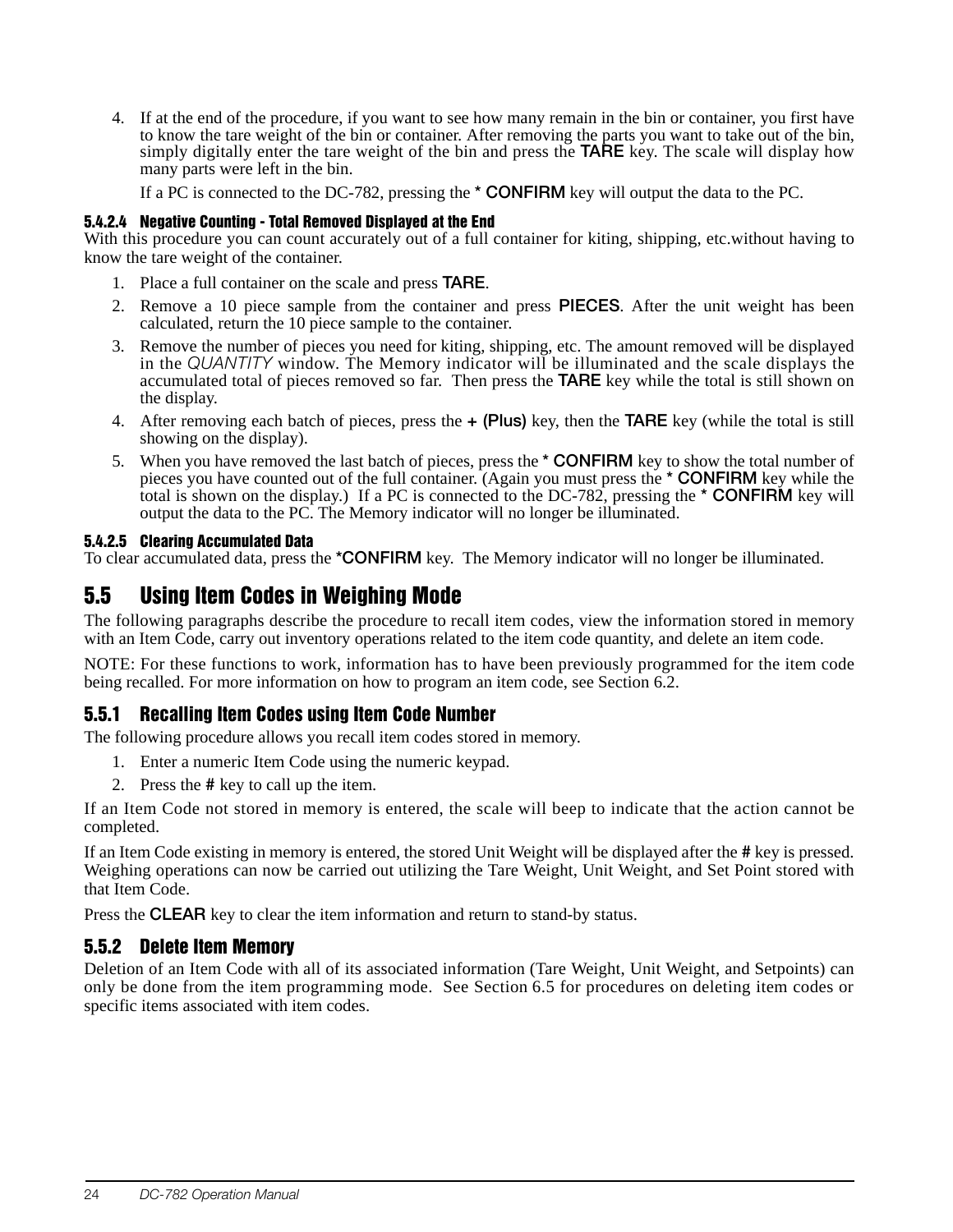# 6.0 Scale Programming

The DC-782 can store information for the parts you count most frequently, eliminating the need for re-entering data during parts counting. With each Item Code you can specify a Tare Weight, Unit Weight, and Setpoint Value. Up to 25 items can be programmed into your DC-782 counting scale, with as many as 10 of those being able to be assigned to the preset keys (P1 to P10).

### <span id="page-28-0"></span>6.1 Checking Memory Status

To see how many items of the 25 capacity have already been programmed, press the **MODE** key twice to enter the Programming Mode. The display will show PROG and the scale will display the PRG indicator, indicating the that you are in the programming mode, will illuminate. The total number of Item Codes currently in memory will appear in the **Quantity** column on the display.



# <span id="page-28-2"></span><span id="page-28-1"></span>6.2 Program Item Code, Tare Weight, Unit Weight, Setpoint 1 and 2

The DC-782 has the capacity to store information on up to 25 items (10 of which can be assigned to the preset keys 1-10). This section details the procedure for storing the item code, tare weight, unit weight, and set points to be associated with and item code. You can enter all of this information for each item code or only the data pertinent to your application. The memory fields associated with item codes can be programmed subject to the following parameters:

| Format and Maximum Length<br>Parameters |                                 |  |  |
|-----------------------------------------|---------------------------------|--|--|
| Item Code                               | 2 digits numeric                |  |  |
| Tare Weight                             | 5 digits plus the decimal point |  |  |
| Unit Weight                             | 5 digits plus the decimal point |  |  |
| Setpoint Value                          | 5 digits plus the decimal point |  |  |

*Table 6-1. Format and Length of Item Code Memory Fields*

- 1. Press MODE key twice to enter the Programming Mode. The display will show PROG. The number of items currently programmed into memory will appear in the QTY column on the scale display.
- 2. Enter the Item Code number and press the \* key. (The maximum length of the field is 2 characters.)



NOTE: If you enter an Item Code that has already been stored in memory, the scale will display the Unit Weight associated with that item code. To keep the current settings, press the  $*$  key to move through the fields or press the **MODE** key once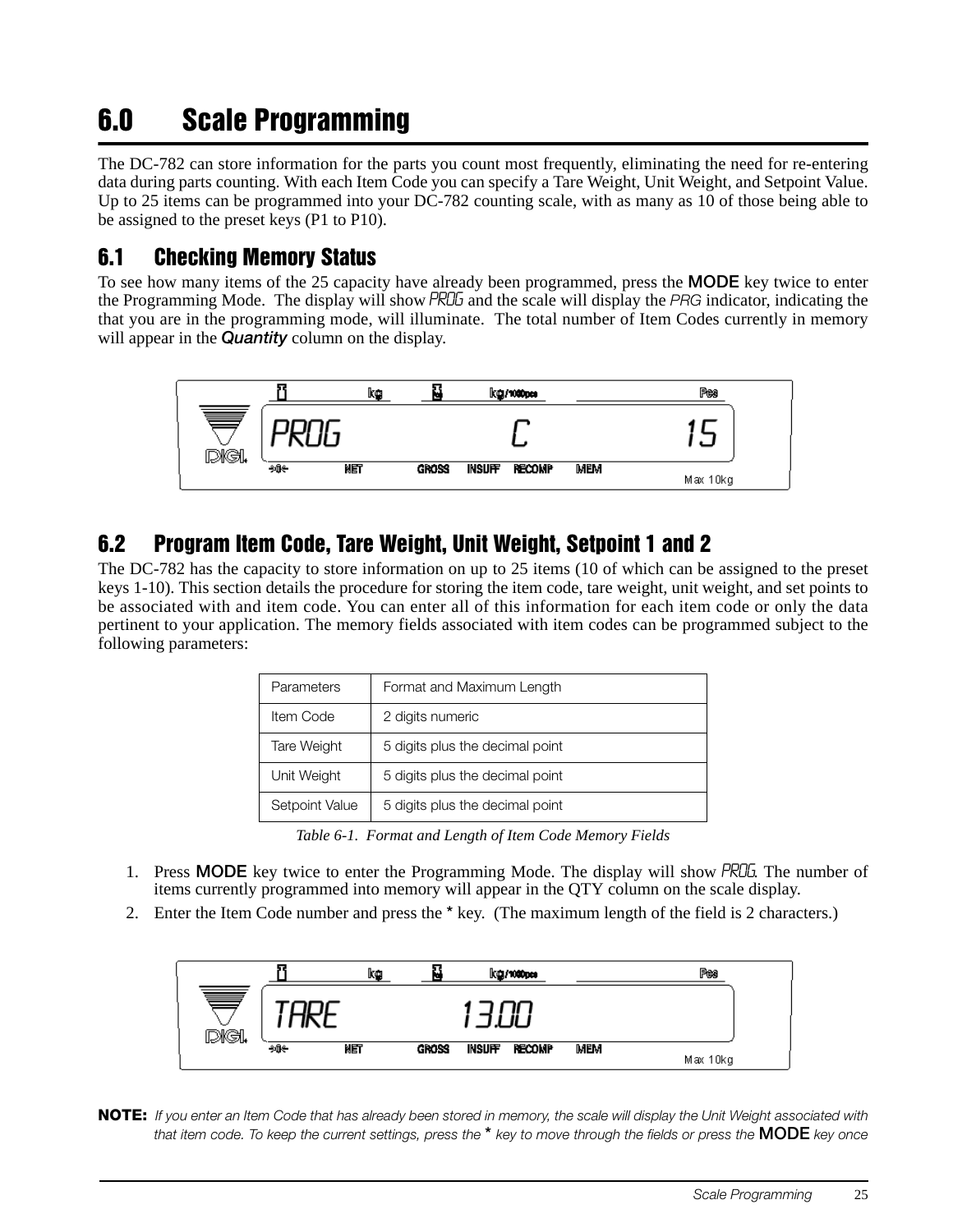to exit the Programming Mode. To change the previously entered data in any field, enter it from the keypad or, in the case of the unit weight you can use the scale to sample for the unit weight. Press the \* key after each entry to move to the next field. Once you've completed the reprogramming of the item code, press the  ${\sf MODE}$  key to save the changes and exit the Programming Mode.

- 3. The display will prompt you to enter a tare weight for this item by displaying TARE in the Weight column. The tare weight is limited to 5 digits plus the decimal symbol and must be entered numerically (i.e. you cannot place a container on the platform in the Item Programming Mode and press the **TARE** key). Note that if you enter a tare weight here to be associated in memory with this Item Code, when you recall an Item Code this stored Tare Weight will override any Tare Weight you have digitally entered into the scale or entered using the **TARE** key. Press the \* key to store the tare weight and move to the Unit Weight.
- 4. Enter Unit Weight (refer to [Section](#page-27-3) 5.5). The unit weight is limited to 5 digits plus the decimal symbol. This can be done by sampling if the unit weight is unknown or by digital entry if known. Press the \* key to store the unit weight and move to the programming of the setpoints.
- 5. SPEC 04, Bits 1 and 0 Setpoint Type determines what type of setpoint you are programming: 00: % Quantity, 01: % Weight, 10: Quantity, or 11: Weight. The setpoints are programmed by entering and storing a value (Setpoint 1) and then entering and storing a percentage or amount (Setpoint 2). Enter the value for Setpoint 1 (Ex. 100 pcs) and press the \* key to advance to Setpoint 2. (For instructions on how to program Customer specifications, see [Table](#page-15-4) 3.2.1.)
- 6. Enter a value for Setpoint 2 (Ex. 85%) and press the \* key to store the value and complete the programming cycle for this item number.

#### NOTE:

•There are four types of setpoints which can be selected by setting SPEC 04, Bits 1 and 0: % of Quantity (%QTY), % of Weight (%WT), Over/Under Quantity (QTY), or Over/Under Weight (WT).

• When entering weight setpoints, be sure that you enter in the weight values with decimal point and all leading and trailing zeros.

• All percentage values must be rounded to the nearest whole number, fractional percentages are not allowed.

• Setpoints involving % of quantity or weight are limited by the decimal places available on the display. For example: if Set Point value 1 specifies a Quantity of 9999999, then a Set Point value 2 of % of Quantity cannot be set for more than 100% because all 7 digits of the display are already in use.

[Table](#page-29-0) 6-2 below shows what to enter in each of the two set point values to program each type of set point. The alarm sounds with a rhythmic beeping at setpoint one and with a rapid beeping at setpoint two. For the Setpoint Alarm to be activated, SPEC 02: SET POINT ALARM must be set to "0: ON". See [Section](#page-15-4) 3.2.1 for instructions on how to set Customer specifications.).

|                                | $%$ OTY         | QTY          | % WEIGHT      | WТ           |
|--------------------------------|-----------------|--------------|---------------|--------------|
| Program Set Point 1 value with | target quantity | low value    | target weight | low value    |
| Program Set Point 2 value with | % of quantity   | target value | % of weight   | target value |

*Table 6-2. Setpoint Configuration*

<span id="page-29-0"></span>Here are some examples of how the setpoints can be programmed. These examples can be adjusted to fit your application.

| Setpoint Types          | $%$ QTY               | QTY                | % WEIGHT                | WТ                |
|-------------------------|-----------------------|--------------------|-------------------------|-------------------|
| Setpoint 1              | 80 pieces (target)    | 50 pieces          | 2.0 lb (target)         | 1.2 <sub>lb</sub> |
| Setpoint 2              | 80%                   | 75 pieces (target) | 50%                     | 1.5 lb (target)   |
| Equation                | $80 \times 80\% = 64$ | N/A                | $2.0 \times 50\% = 1.0$ | N/A               |
| Slow Beeping Occurs At  | 64 pieces             | 50 pieces          | 1.0 lb                  | 1.2 <sub>lb</sub> |
| Rapid Beeping Occurs At | 80 pieces             | 75 pieces          | 2.0 <sub>h</sub>        | 1.5 <sub>lb</sub> |

#### *Table 6-3. Setpoint Examples*

- 7. If you wish to program another Item Code's information, enter a new Item Code and press the \* key.
- 8. When you are finished programming item codes, press the MODE key to exit the Programming Mode and return to the Weighing Mode.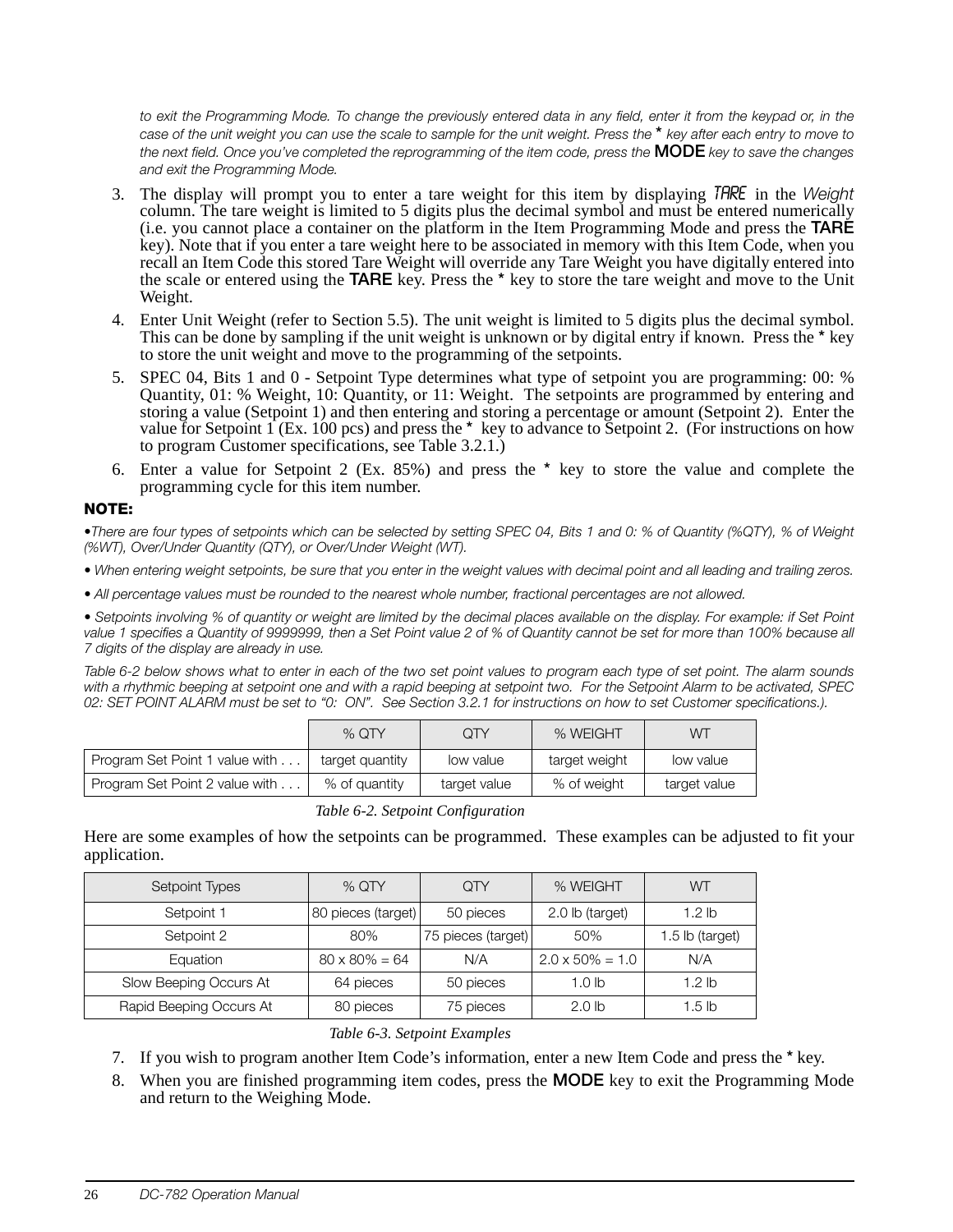# 6.3 Program a General Setpoint

You can program the DC-782 with a setpoint that will be enabled either when no Item Code is called up or when an Item Code is called up from memory that has no setpoint already associated with it in programming.

- 1. Press the **MODE** key twice to enter the Programming Mode. The scale display will show *PROG*.
- 2. SPEC 04, Bits 1 and 0 Setpoint Type determines what type of setpoint you are programming: 00: % Quantity, 01: % Weight, 10: Quantity, or 11: Weight. (For instructions on how to program Customer specifications, see [Section](#page-15-4) 3.2.1.) The setpoints are programmed by entering and storing a value (Setpoint 1) and then entering and storing a percentage or amount (Setpoint 2). Enter the value for Setpoint 1 (Ex. 100 pcs) and press the  $\div$  (Plus) key to save the change and advance to Setpoint 2.
- 3. Enter a value for Setpoint 2 and press the  $+$  (Plus) key to store the value and return to the Programming Mode Screen

#### NOTE:

•There are four types of setpoints which can be selected by setting SPEC 04, Bits 1 and 0: % of Quantity (%QTY), % of Weight (%WT), Over/Under Quantity (QTY), or Over/Under Weight (WT).

• When entering weight setpoints, be sure that you enter in the weight values with decimal point and all leading and trailing zeros.

• All percentage values must be rounded to the nearest whole number, fractional percentages are not allowed.

• Setpoints involving % of quantity or weight are limited by the decimal places available on the display. For example: if Set Point value 1 specifies a Quantity of 9999999, then a Set Point value 2 of % of Quantity cannot be set for more than 100% because all 7 digits of the display are already in use.

[Table](#page-30-1) 6-4 below shows what to enter in each of the two set point values to program each type of set point. The alarm sounds with a rhythmic beeping at setpoint one and with a rapid beeping at setpoint two. For the Setpoint Alarm to be activated, SPEC 02: SET POINT ALARM must be set to "0: ON". See [Section](#page-15-4) 3.2.1 for instructions on how to set Customer specifications.

|                                | % $\Omega$ TY   | ЭTY          | % WEIGHT      | WТ           |
|--------------------------------|-----------------|--------------|---------------|--------------|
| Program Set Point 1 value with | target quantity | low value    | target weight | low value    |
| Program Set Point 2 value with | % of quantity   | target value | % of weight   | target value |



<span id="page-30-1"></span>Here are some examples of how the setpoints can be programmed. These examples can be adjusted to fit your application.

| Setpoint Types          | $%$ QTY               | <b>QTY</b>         | % WEIGHT                | WТ                |
|-------------------------|-----------------------|--------------------|-------------------------|-------------------|
| Setpoint 1              | 80 pieces (target)    | 50 pieces          | 2.0 lb (target)         | 1.2 <sub>lh</sub> |
| Setpoint 2              | 80%                   | 75 pieces (target) | 50%                     | 1.5 lb (target)   |
| Equation                | $80 \times 80\% = 64$ | N/A                | $2.0 \times 50\% = 1.0$ | N/A               |
| Slow Beeping Occurs At  | 64 pieces             | 50 pieces          | 1.0 lb                  | 1.2 <sub>lb</sub> |
| Rapid Beeping Occurs At | 80 pieces             | 75 pieces          | 2.0 <sub>lb</sub>       | 1.5 <sub>h</sub>  |

*Table 6-5. Setpoint Examples*

4. Press the MODE key to quit the Programming Mode and return to the Weighing Mode.

## <span id="page-30-0"></span>6.4 Programming a Preset Key

The DC-782 has 10 preset keys that can have items assigned to them so that their tare weight, unit weight and setpoints can be recalled by simply pressing the preset key.

To program an item code to one of the preset keys:

- 1. Press the MODE key twice to enter the Programming Mode.
- 2. Enter the Item Code you wish to program to a preset key and press the # key to recall the item.
- 3. Press the preset key you wish to program this item code to (P1 to P10).
- 4. Press the MODE key once to exit the Programming Mode and return to the Weighing Mode.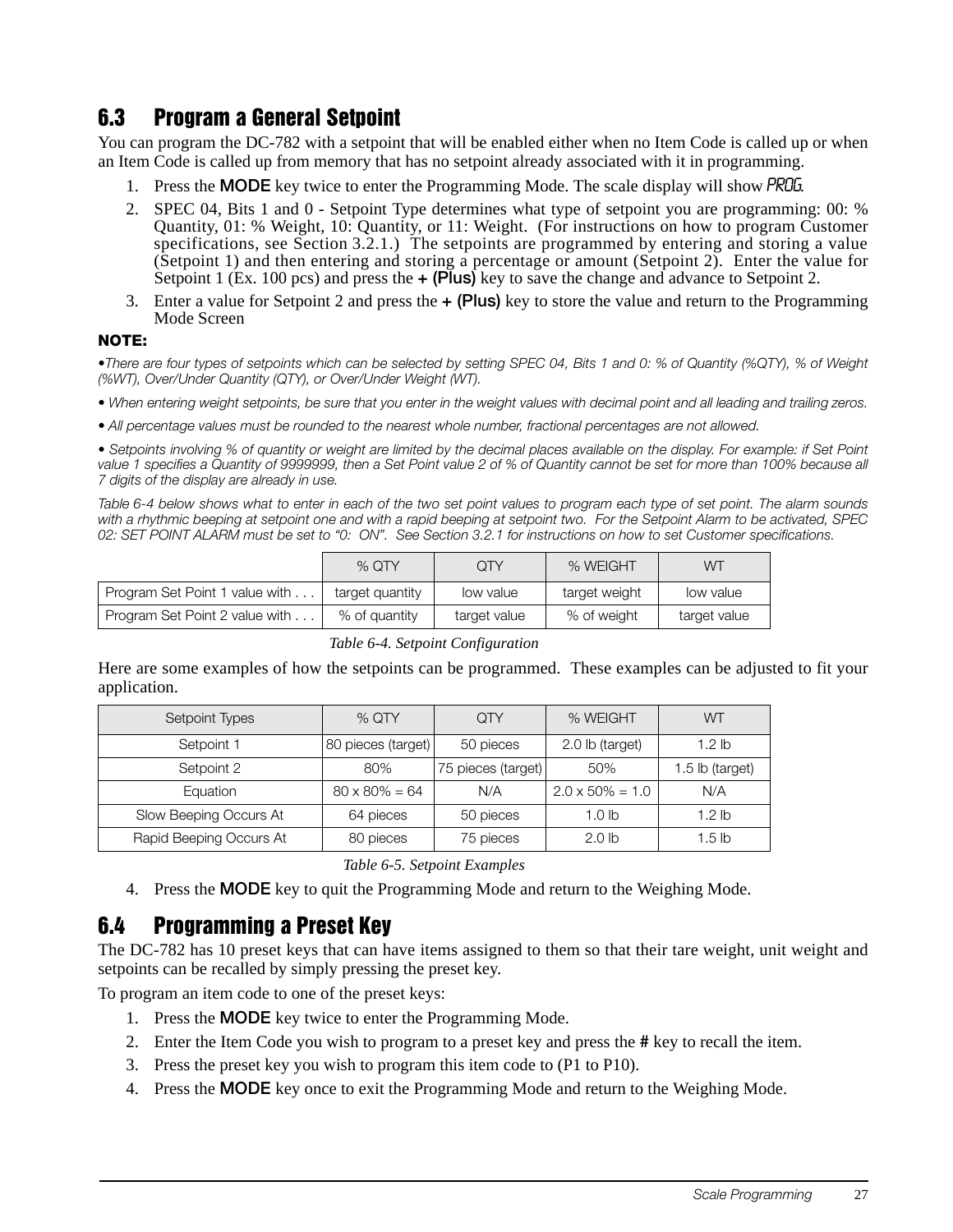# <span id="page-31-1"></span><span id="page-31-0"></span>6.5 Delete Item Memory

The DC-782 allows you to delete individual items from memory.

The following procedure describes the steps used to delete a single specific Item Code together will all of its associated information (tare weight, unit weight, and set point).

- 1. Press **MODE** key twice to enter the Programming Mode. The scale display will show *PROG*.
- 2. Enter the Item Code you wish to delete (the Item Code will appear in the Unit Weight display). If the Item Code you entered does not exist in memory, the scale will beep twice to indicate that this operation is not available.
- 3. Press the (MINUS) key to delete the item. The display will show CLEFIR, asking you to confirm that you want to delete or clear this item from memory.



- 4. To complete the deletion of this item and all of its data, press the CLEAR key, or press the MODE key to cancel the deletion. If you pressed the CLEAR key, the Item Code will be deleted and the scale will return to the Programming Mode screen.
- 5. To return to the Weighing Mode, press the MODE key once.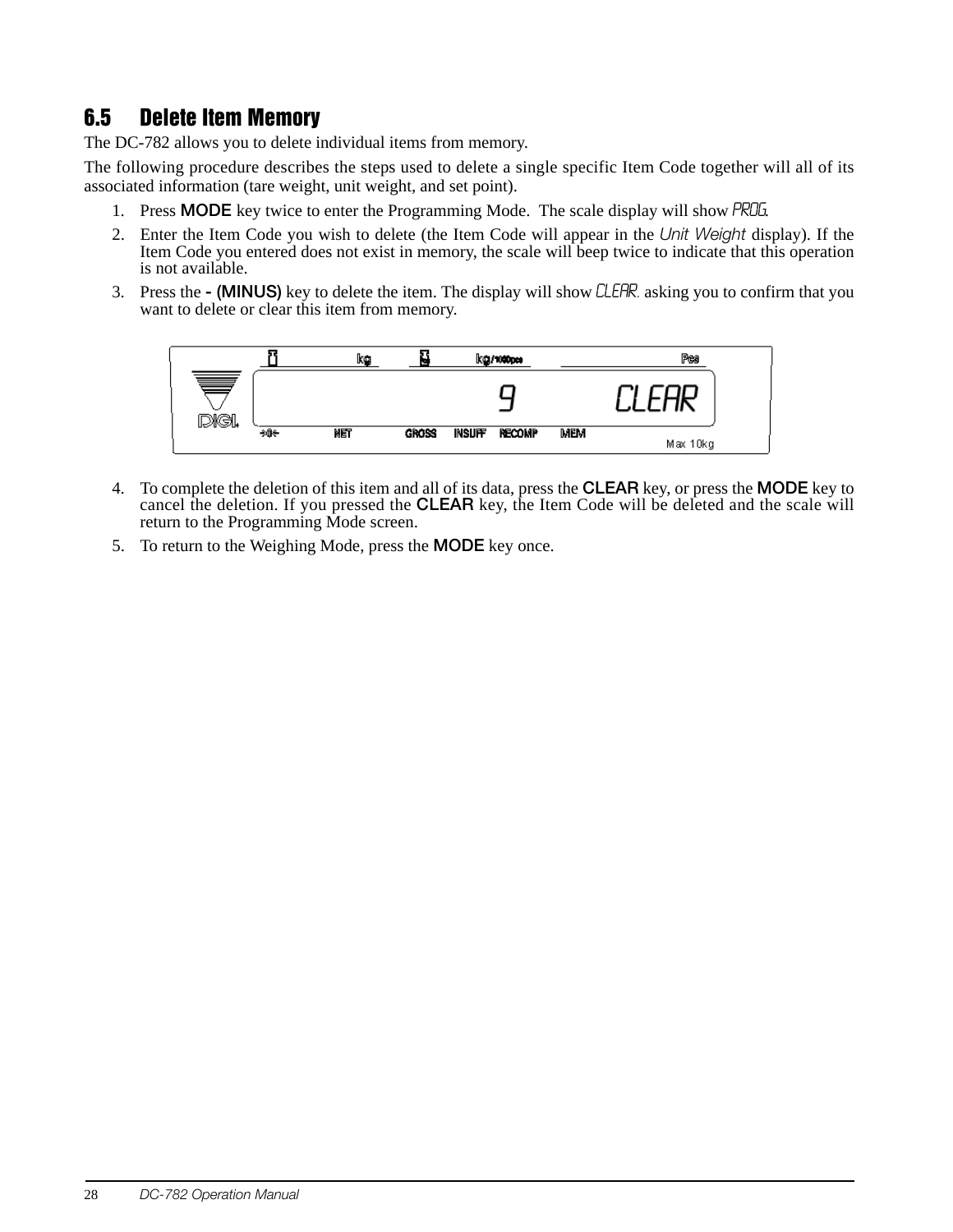# <span id="page-32-0"></span>7.0 RS-232C Communication with PC

The DC-782 Counting Scale is equipped with an RS-232C port that allows the scale to send data to a PC.

# <span id="page-32-1"></span>7.1 Connection

Below are the pin assignments for the connectors to a PC.

| $CN6(5 \text{ pins})$ |            |  | 9 PIN DIN  | DC-782 Side   | PC Side    |
|-----------------------|------------|--|------------|---------------|------------|
| PIN                   | SIGNAL     |  | PIN        | <b>SIGNAL</b> |            |
|                       | <b>RXD</b> |  | <b>RXD</b> | 2             | <b>TXD</b> |
| $\overline{2}$        | <b>RTS</b> |  | <b>RTS</b> | 7             |            |
| 3                     | <b>TXD</b> |  | <b>TXD</b> | 3             | <b>RXD</b> |
| 4                     | <b>CTS</b> |  | <b>CTS</b> | 8             |            |
| 5                     | <b>GND</b> |  | <b>GND</b> | 5             | <b>GND</b> |

### <span id="page-32-2"></span>7.2 General Specifications of the RS-232C Interface

Baud Rate: 1200 / 2400 / 4800 / 9600 / 19200 / 38400 BPS

Start Bit: 1 Bit

Stop Bit:  $1/2$  Bits

Date Bit: 7/8 Bits

Parity Bit: Even / Odd / None

### <span id="page-32-3"></span>7.3 Setting the Scale Specifications for Communication to a PC

The DC-782's RS-232C port can be used to connect the scale to a PC and output the data string to the computer. The following specifications must be set for the data transfer to take place: (for more information on setting specifications, see [Section](#page-15-4) 3.2.1)

- SPEC05, Bit 0 Transmission Condition of RS-232C sets whether you want the data output only when the weight is stable or to be output unconditionally.
- SPEC06, Bit 3 RTS/CTS Handshaking of RS-232C must be set to 0: On or 1: Off depending on the application receiving the data.
- SPEC06, Bits 0, 1 and 2-Baud Rate of RS-232C must be set for the proper Baud Rate for your application.
- SPC07, Bit 3-Stop Bit of RS-232C must be set to the proper Stop Bit for your application.
- SPC07, Bit 2-Data Length of RS-232C must be set to the proper Data Length for your application.
- SPC07, Bits 1 and 0-Parity of RS-232C must be set to the proper Parity for your application.
- SPEC08, Bits 3 and 2 Interval of Time Out Error of RS-232C must be set to the proper Time Out Interval for your application.
- SPEC08, Bit 1 Additional Parity Code in Text of RS-232C must be set to determine whether or not to allow an additional parity code in the text of the transmission.
- SPEC08, Bit 0 Status and Weight Condition Flag in Text of RS-232C determines whether or not the condition flag will be included in the transmission.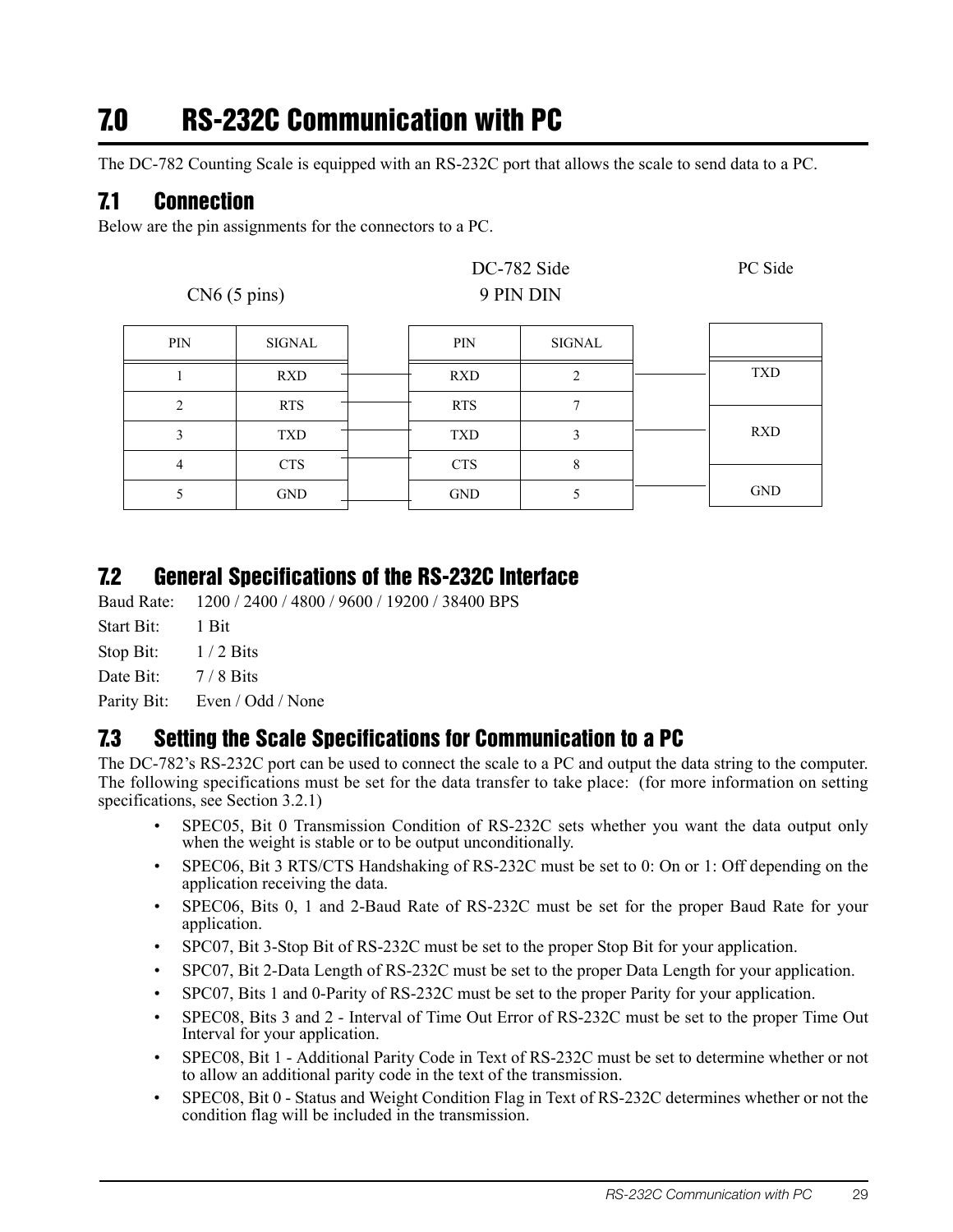# <span id="page-33-0"></span>7.4 Communication Method

SPEC10-RS-232C PC Protocol configures whether the data transfer to the computer is inhibited (0000: Inhibit Data Transfer); is transmitted continuously to the computer (0001: Standard Stream Type (continuous output); is transmitted when pressing the + (Plus), - (Minus), or \* CONFIRM keys (0010: Standard Manual Type); or is transmitted only when a command is received from the PC (0011: Standard Command Type).

### <span id="page-33-1"></span>7.4.1 Standard Stream Data Transmission (Continuous)

Set SPEC10-RS-232C PC Protocol to 0001: Standard Stream Type (continuos output). The communication between the DC-782 and the computer flows as follows:



*Figure 7-1. Continuous Stream Data Transmission Flowchart*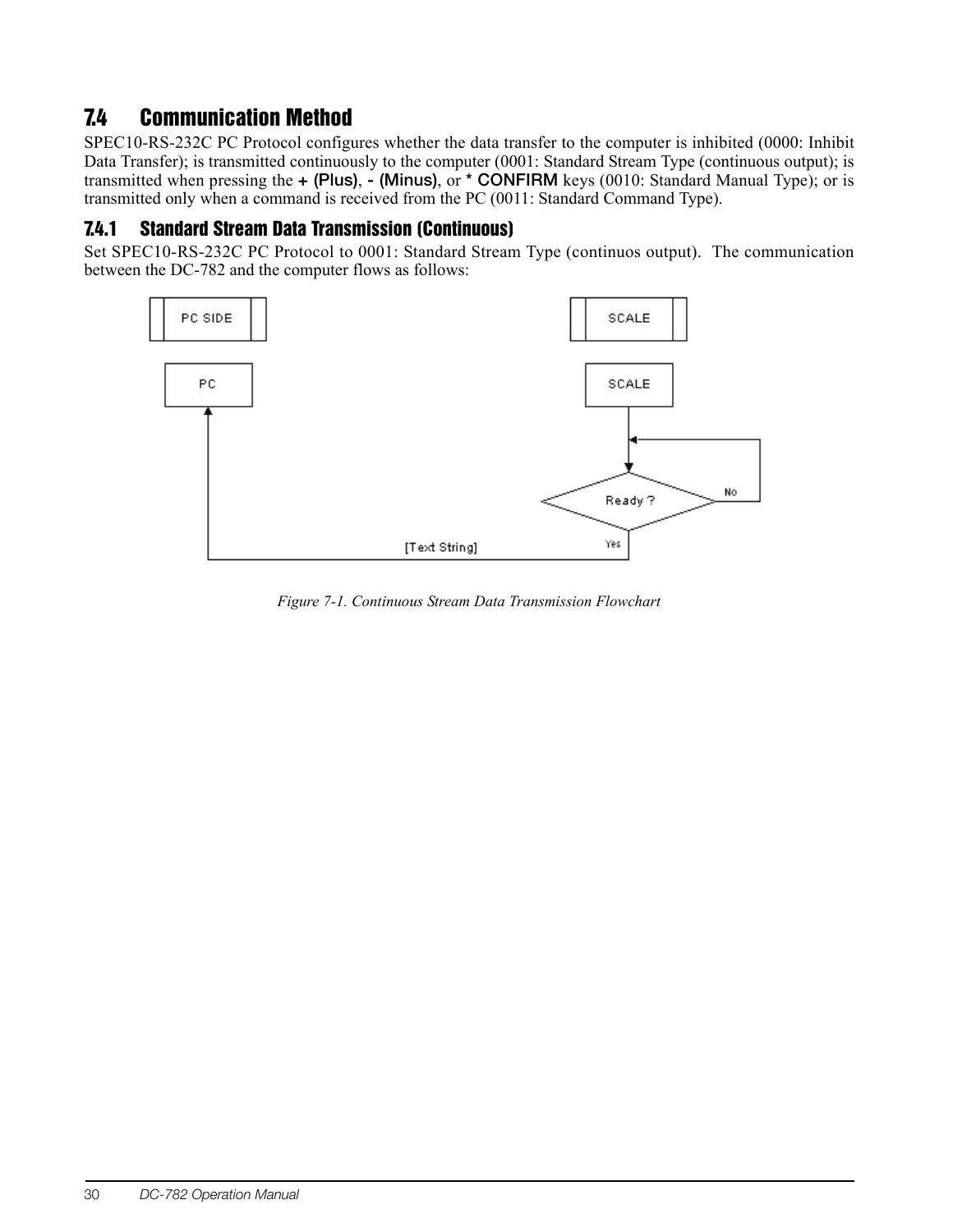#### <span id="page-34-0"></span>7.4.2 Standard Manual Data Transmission

Set SPEC10-RS-232C PC Protocol to 0010: Standard Manual Type. The communication between the DC-782 and the computer flows as follows. SPEC05, Bit 0 determines whether the data is transmitted only when the weight is stable or to output it right away when the \* key is pressed.



*Figure 7-2. Standard Manual Data Transmission Flowchart*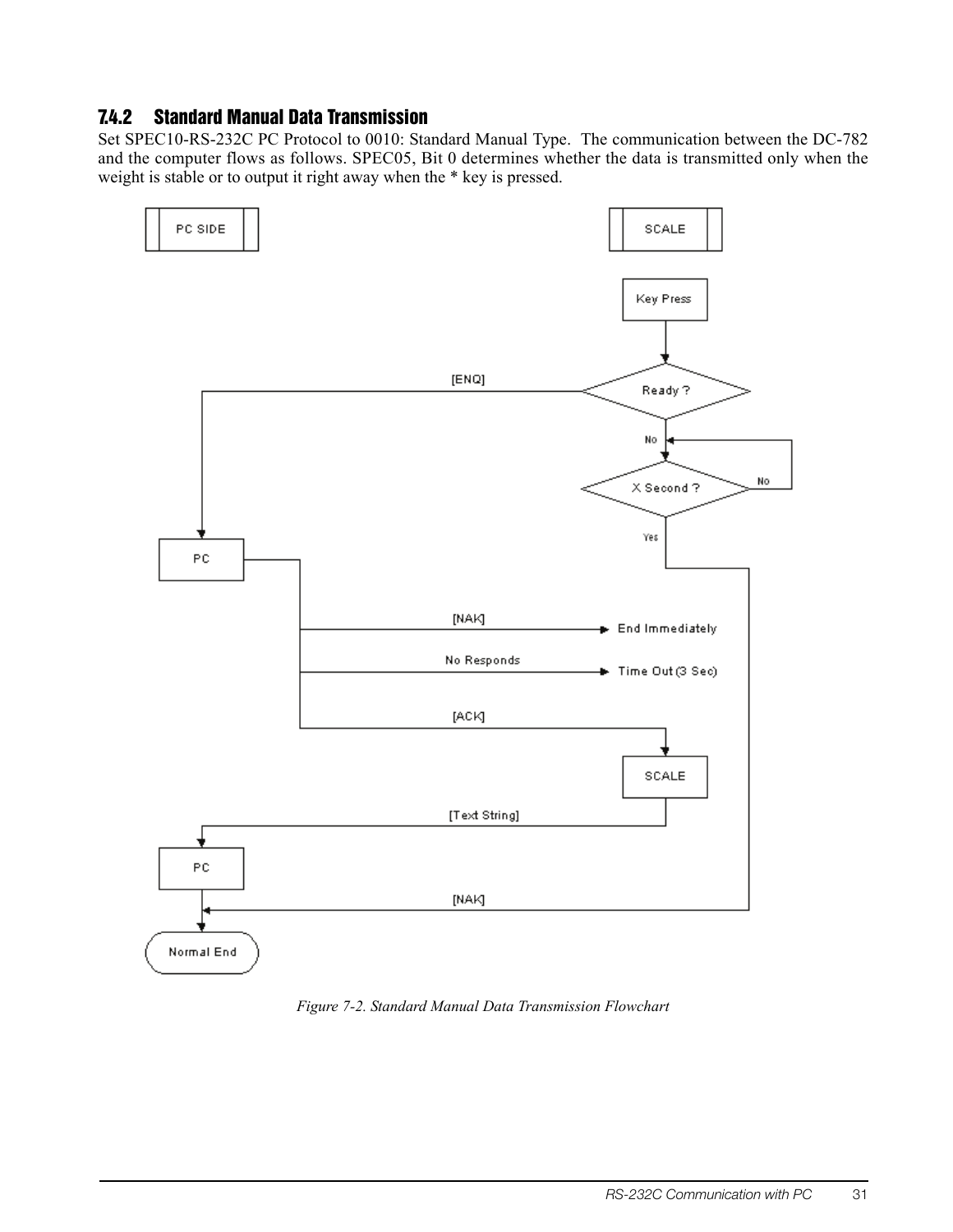#### <span id="page-35-0"></span>7.4.3 Standard Command Data Transmission

Set SPEC10-RS-232C PC Protocol to 0011: Standard Command Type. The data transmission starts by receiving the command from the PC. The communication between the DC-782 and the computer flows as follows:



*Figure 7-3. Standard Command Data Transmission Flowchart*

If handshaking is not required for your RS-232 communication with the computer, the RTS and CTS do not need to be connected in the cable and SPC06, Bit 3 - RTS/CTS Handshaking of RS-232C can be set to 1: Off.

# <span id="page-35-1"></span>7.5 Characters That Can Be Transmitted by RS-232C

[Table](#page-35-2) 7-1 shows the codes, headers, fields, and commands that can be transmitted from the RS-232C port.

| <b>Termination Code</b> | CR             | The end of the data       | 0x0d          |
|-------------------------|----------------|---------------------------|---------------|
|                         | LF             | The end of a line of text | 0x0a          |
| Data                    | $0 - 9$        | Numeric data              | $0x30 - 0x39$ |
|                         | - (Minus)      | Minus sign                | 0x2d          |
|                         | . (Decimal)    | Decimal point             | 0x2e          |
|                         | Space          | Data error or empty       | 0x20          |
|                         | OF             | Overflow                  | 0x4f 0x46     |
|                         | UF             | Underflow                 | 0x55 0x46     |
| <b>Header Codes</b>     | $\Omega$       | Net Weight                | 0x30          |
|                         | 1              | Unit Weight               | 0x31          |
|                         | $\overline{2}$ | Quantity                  | 0x32          |
|                         | $\overline{4}$ | Tare Weight               | 0x34          |
|                         | B              | <b>Status</b>             | 0x42          |

<span id="page-35-2"></span>*Table 7-1. RS-232C Codes, Headers, Fields and Commands*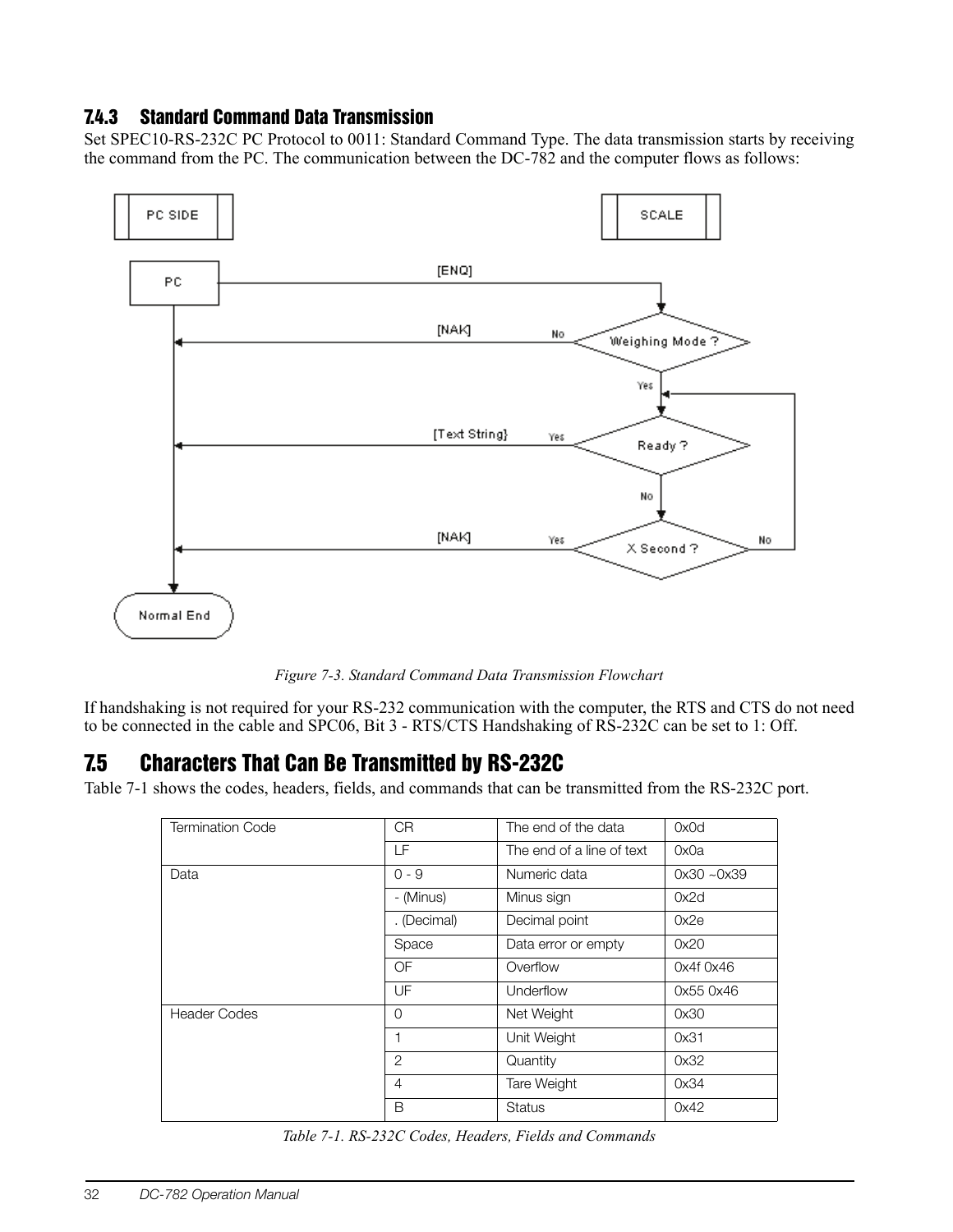| Command | <b>ENQ</b> | Enguiry         | 0x05 |
|---------|------------|-----------------|------|
|         | <b>ACK</b> | Acknowledge     | 0x06 |
|         | <b>NAK</b> | Not Acknowledge | 0x15 |

*Table 7-1. RS-232C Codes, Headers, Fields and Commands*

## <span id="page-36-0"></span>7.6 RS-232C Data Transmission Formats

The basic data transmission string format output by the DC-782 is as follows (with a more detailed discussion of each element below)

#### Data Format Without Additional Parity (Total 37 Bytes):

| Header<br>Code | <b>Status</b><br><b>Flag</b> | <b>Weight Condition</b><br>Flag | СR          | Header<br>Code | <b>Net</b><br>Weight | СR   | Header<br>Code | Tare<br>Weight |
|----------------|------------------------------|---------------------------------|-------------|----------------|----------------------|------|----------------|----------------|
| Bvte           | <b>B</b> vte                 | <b>B</b> vte                    | <b>Byte</b> | Byte           | 6 Bytes              | Bvte | <b>B</b> vte   | 6 Btye         |

| CR          | Header<br>Code | Unit<br>Weight | CR     | Header<br>Code | Ouantity | CR     | LF                |
|-------------|----------------|----------------|--------|----------------|----------|--------|-------------------|
| <b>Byte</b> | <b>Byte</b>    | 6 Bytes        | l Byte | $\lceil$ Byte  | 6 Bytes  | 1 Byte | <sub>1</sub> Byte |

#### Data Format With Additional Parity (Total 38 Bytes)

| <b>Header</b><br>Code | <b>Status</b><br>Flag | <b>Weight Condition</b><br>Flag | CR   | Header<br>Code | Net<br>Weight | CR           | Header<br>Code | Tare<br>Weight |
|-----------------------|-----------------------|---------------------------------|------|----------------|---------------|--------------|----------------|----------------|
| Byte                  | <b>B</b> vte          | Byte                            | Byte | <b>Byte</b>    | 6 Bytes       | <b>B</b> vte | <b>B</b> vte   | 6 Btyes        |

| CR          | Header<br>Code | Unit<br>Weight | CR   | Header<br>Code | <b>Duantity</b> | <b>CR</b>    | Additional<br>Parity | LF          |
|-------------|----------------|----------------|------|----------------|-----------------|--------------|----------------------|-------------|
| <b>Byte</b> | <b>Byte</b>    | 6 Bytes        | Byte | <b>B</b> yte   | 6 Bytes         | <b>B</b> yte | <b>B</b> yte         | <b>Byte</b> |

NOTE: If the additional parity is 0x0d, 0x0a or 0x00, it will be changed to 0x1d, 0x1a or 0x10 respectively. **Status Flag:**

| Not  | Fixed | Not  | Not  | Not  | <b>Juantity</b> | Net | Additional |
|------|-------|------|------|------|-----------------|-----|------------|
| Jsed | to    | Jsed | Jsed | Jsed | Overflow        |     | Parity     |

Bit 7: Not used; always set to zero.

Bit 6: Fixed to 1.

Bit 5: Not used.

Bit 4: Not used.

Bit 3: Not Used

Bit 2: Ouantity Overflow - 0: when no overflow, 1: when overflow

Bit 1: Net - 0: when tare subtraction not performed, 1: when tare subtraction performed

Bit 0: Additional Parity Flag - 0: when additional parity flag not added in text, 1: when flag is added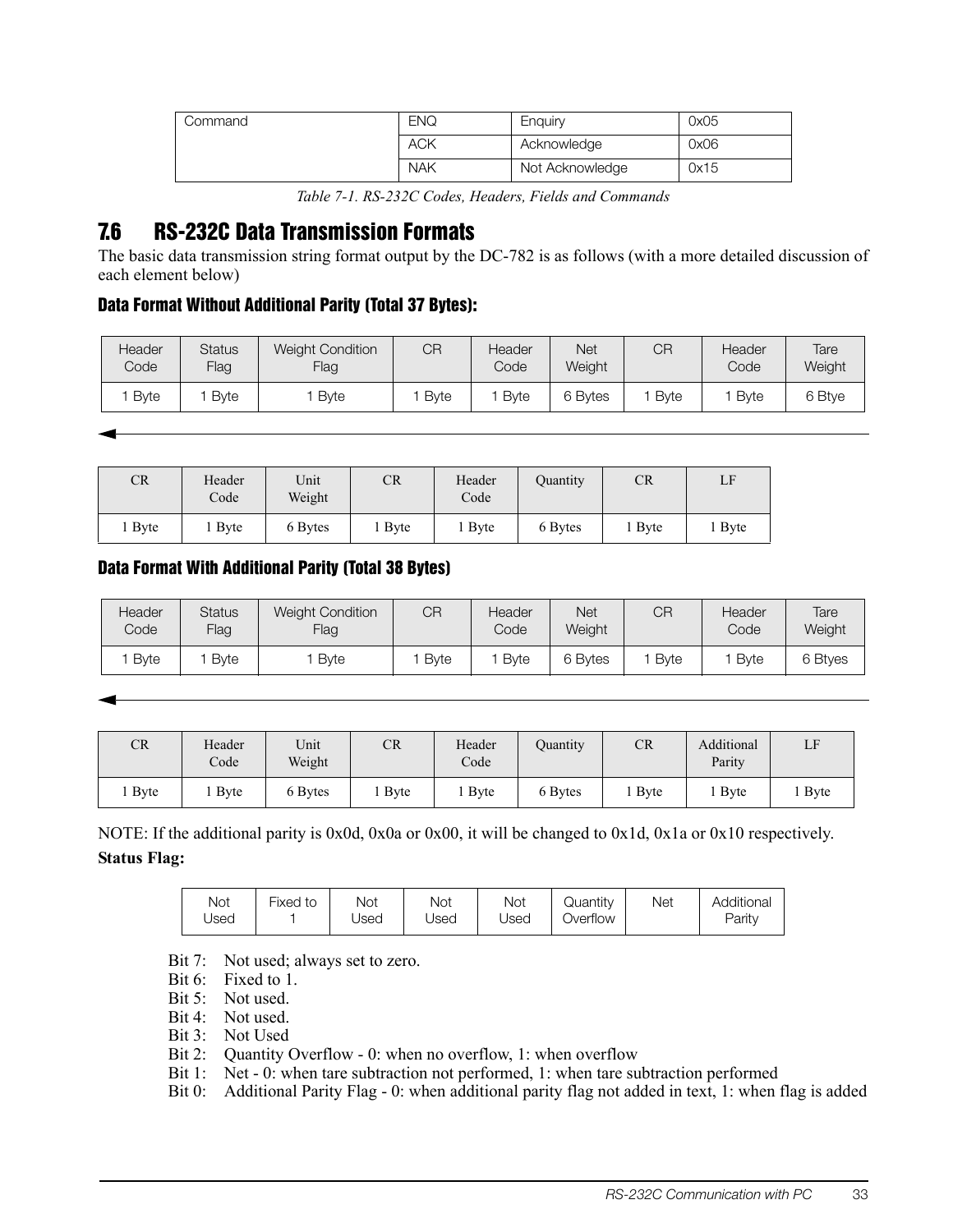#### **Weight Condition Flag:**

| Not<br>Jsed | Fixed to | <b>Not</b><br>Jsed | Weight<br>JF | Weight<br>OF | Negative<br><b>Net</b><br>Weight | Weight<br>Stable | Zero Sign |
|-------------|----------|--------------------|--------------|--------------|----------------------------------|------------------|-----------|
|             |          |                    |              |              |                                  |                  |           |

Bit 7: Not used; always set to zero

Bit 6: Fixed to 1

Bit 5: Not used

- Bit 4: Weight UF 0: when no weight underflow; 1: when weight underflow
- Bit 3: Weight OF 0: when no weight overflow; 1: when weight overflow
- Bit 2: Negative Net Weight 0: when net weight is not negative; 1: when net weight is negative
- Bit 1: Weight Stable 0: when weight is stable; 1: when weight is not stable
- Bit 0: Zero Sign 0: when zero sign is not set; 1: when zero sign is set.

#### **CR:**

A carriage return "CR" must appear at the end of the data for each ID Code.

#### **Header Code:**

Header codes in the RS-232C data output can be turned on and off using SPEC09, Bit 0 - Header Code in Text of RS-232C (0: No; 1: Yes). For a list of the possible header codes, please see [Table](#page-35-2) 7-1.

#### **ID Code Data:**

Data about an ID Code is only transmitted if an ID Code has been recalled from the scale's memory. The data transmitted (if present in memory and unless modified by the specifications discussed below) is as follows:

- 1) ID Code
- 2) Set Point
- 3) Gross Weight
- 4) Net Weight
- 5) Unit Weight
- 6) Tare Weight
- 7) Quantity
- 8) Total Quantity
- 9) Status

Specifications can be set to turn on and off the transmission of certain data fields in different combinations:

- SPEC09, Bit 3 Tare Weight in the Text of RS-232C
- SPEC09, Bit 2 Unit Weight in the Text of RS-232C
- SPEC09, Bit 1 Quantity in the Text of RS-232C
- SPEC09, Bit 0 Header Code in the Text of RS-232C
- SPEC08, Bit 0 Status and Weight Condition Flag in Text of RS-232C
- SPEC08, Bit 1 Additional Parity Code in Text of RS-232C

#### **Additional Parity:**

If needed, additional parity can be added to the RS-232C data string. It is set in SPC10, Bit 0 - Additional Parity Code in Text of RS-232C (0: No; 1: Yes). Note that if the additional parity is equal to 0DH, 0AH, or 00H, it will be automatically changed to 1DH, 1AH, or 10H.

#### **LF:**

A Line Feed ("LF") must be added at the end as a transmission termination code.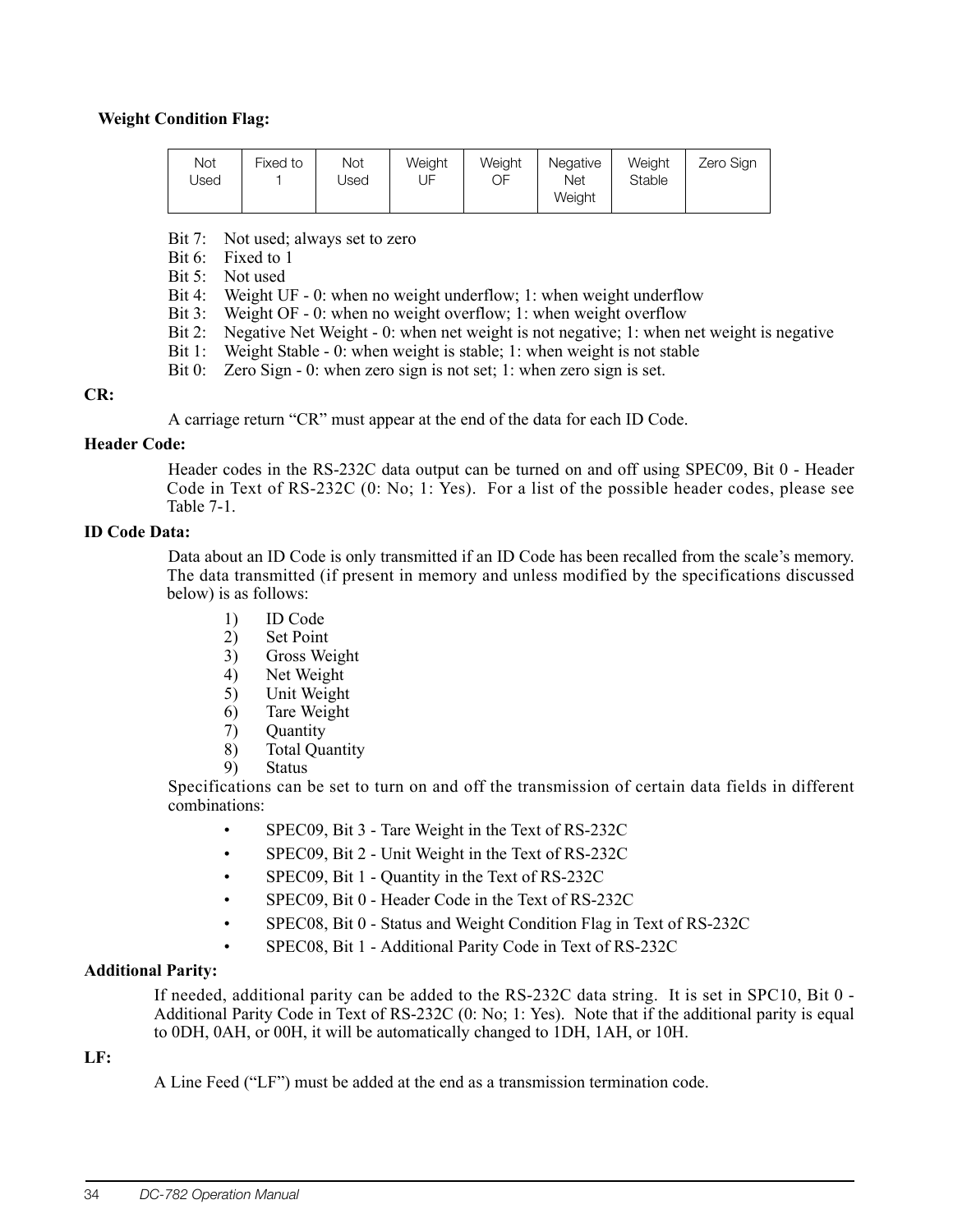#### **Data Transmission Examples**

#### *Example 1:*

| If the following are true: | Net Weight = $3.400$ lb                           |
|----------------------------|---------------------------------------------------|
|                            | Tare Weight = $1.200$ lb                          |
|                            | Unit Weight = $1.7000$ (lb/1000 pcs)              |
|                            | Quantity = $2000$ (pieces)                        |
|                            | Weight Status $=$ Stable                          |
|                            | (with header codes and without additional parity) |

The data transmission will be as follows:

Status Flag: 0x42

| $\overline{1}$ |  |  | $\mathbf{1}$ |  |
|----------------|--|--|--------------|--|
|                |  |  |              |  |

Weight Condition Flag: 0x42

By ASCII Code:



#### *Example 2:*

If the same parameters are true as above but only transmitting the net weight and quantity.

The data transmission will be as follows:

| $0x30$   $0x30$   $0x33$   $0x2e$   $0x34$   $0x30$   $0x30$   $0x0d$   $0x32$   $0x30$ |      |                                                  |  |  |
|-----------------------------------------------------------------------------------------|------|--------------------------------------------------|--|--|
|                                                                                         |      |                                                  |  |  |
|                                                                                         | 0x30 | $0x32$ $0x30$ $0x30$ $0x30$ $0x30$ $0x0d$ $0x0a$ |  |  |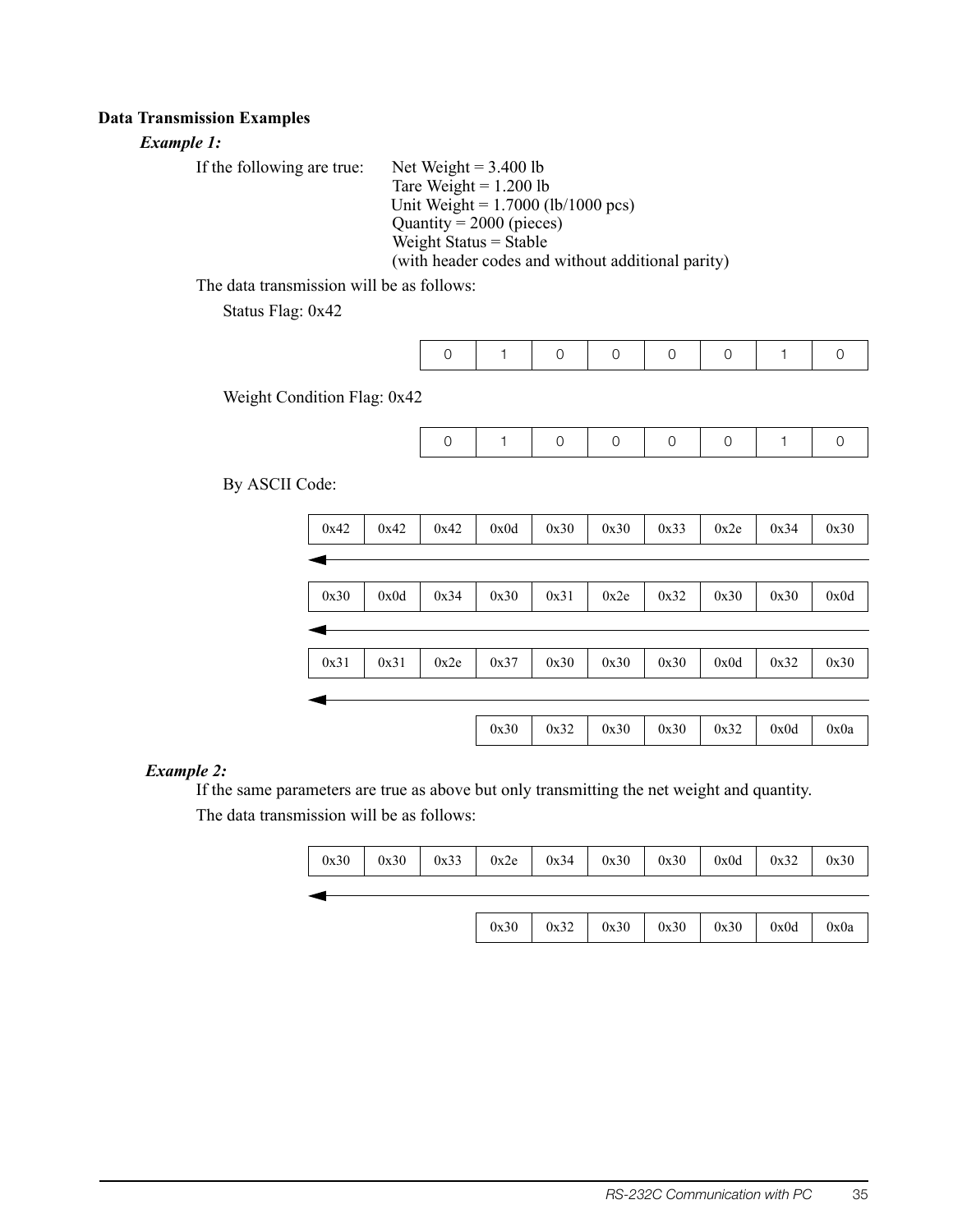#### *Example 3:*

In this example there is a weight overflow and only the status, weight condition flag and net weight are transmitted.

|      |      | $\boldsymbol{0}$ |      | $\boldsymbol{0}$ | $\boldsymbol{0}$ | $\boldsymbol{0}$ | $\boldsymbol{0}$ | 1                | $\boldsymbol{0}$ |
|------|------|------------------|------|------------------|------------------|------------------|------------------|------------------|------------------|
|      |      | $\boldsymbol{0}$ | 1    | $\boldsymbol{0}$ | $\boldsymbol{0}$ | 1                | $\boldsymbol{0}$ | $\boldsymbol{0}$ | $\boldsymbol{0}$ |
| 0x42 | 0x42 | 0x48             | 0x0d | 0x30             | 0x20             | 0x20             | 0x20             | 0x20             | 0x4f             |
|      |      |                  |      |                  |                  |                  |                  |                  |                  |
|      |      |                  |      |                  |                  |                  | 0x46             | 0x0d             | 0x0a             |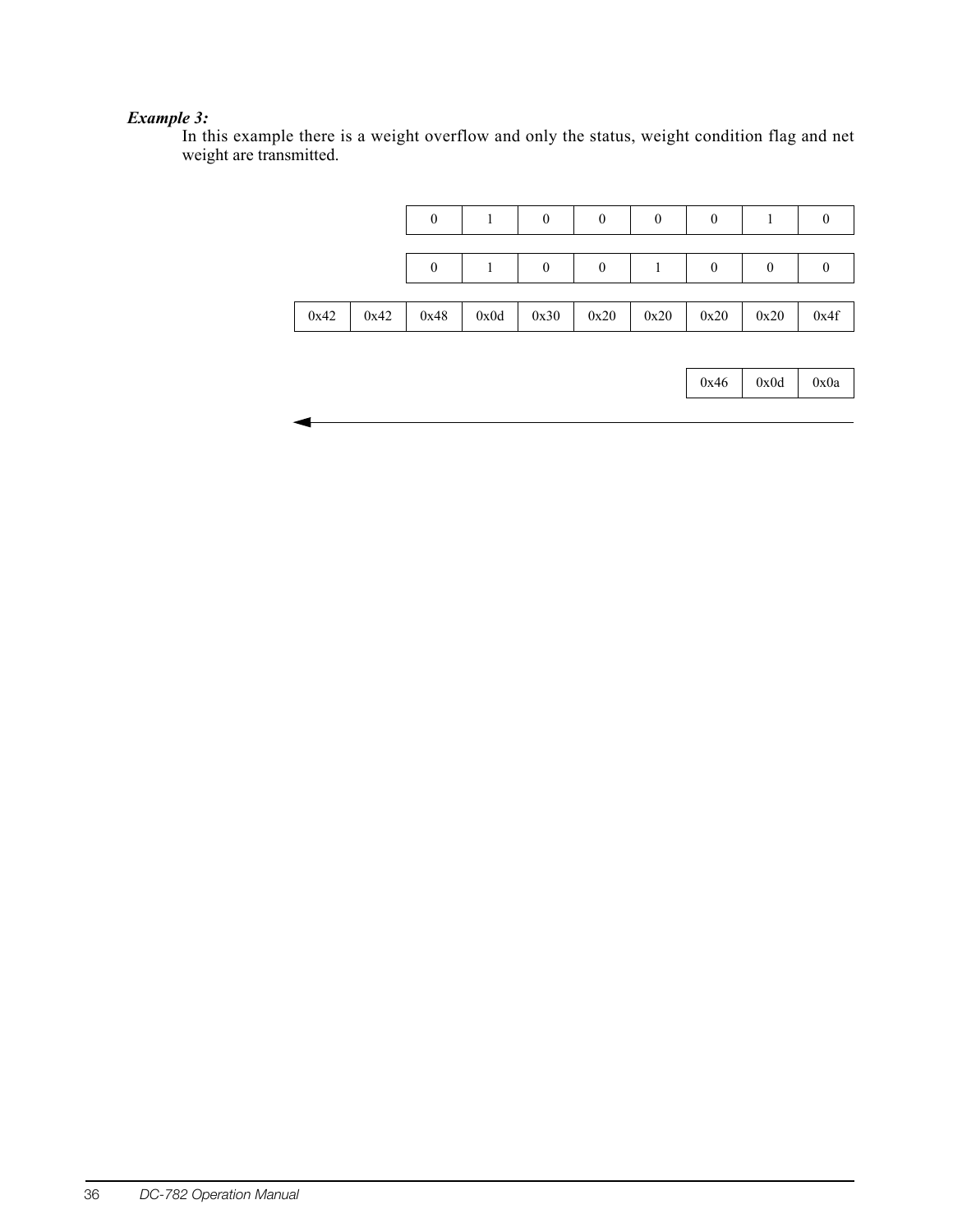# <span id="page-40-0"></span>8.0 Appendix

# <span id="page-40-1"></span>8.1 DC-782 Specifications

#### Operating Conditions

- Power Source AC117/100V
- Operating Temperature-  $-10\degree C \sim +40\degree C$  (OIML)
- Operating Humidity  $15 \sim 85\% \text{ RH}$
- Power Consumption 18W when using AC power
	- 1.2W when using rechargeable battery

#### Charging Conditions (for rechargeable battery only)

- Battery Power DC 6V 5Ah
- Power Source AC117/100V
- Charge Current 800 mA
- Charge Time 12-14 hours

#### Analog Specification

- Input Sensitivity 1mV/V
- Zero Adjust Range  $0 \pm 5$ mV
- Zero Balance Range  $0 \pm 0.5$ mV
- L/C Applied Voltage DC 3.3V
- Speed of A/D Conversion 10 times/second
- Internal Resolution 1,000,000

#### External Connectors

- AC Receptacle
- RS-232C Interface

#### Main Components

- Microcomputer R5F21257 (16 bit, 48K ROM) / R5F21258 (16 bit, 64K ROM)
- Display Device Back-Lit LCD
- Loadcell Sensitivity 1mV/V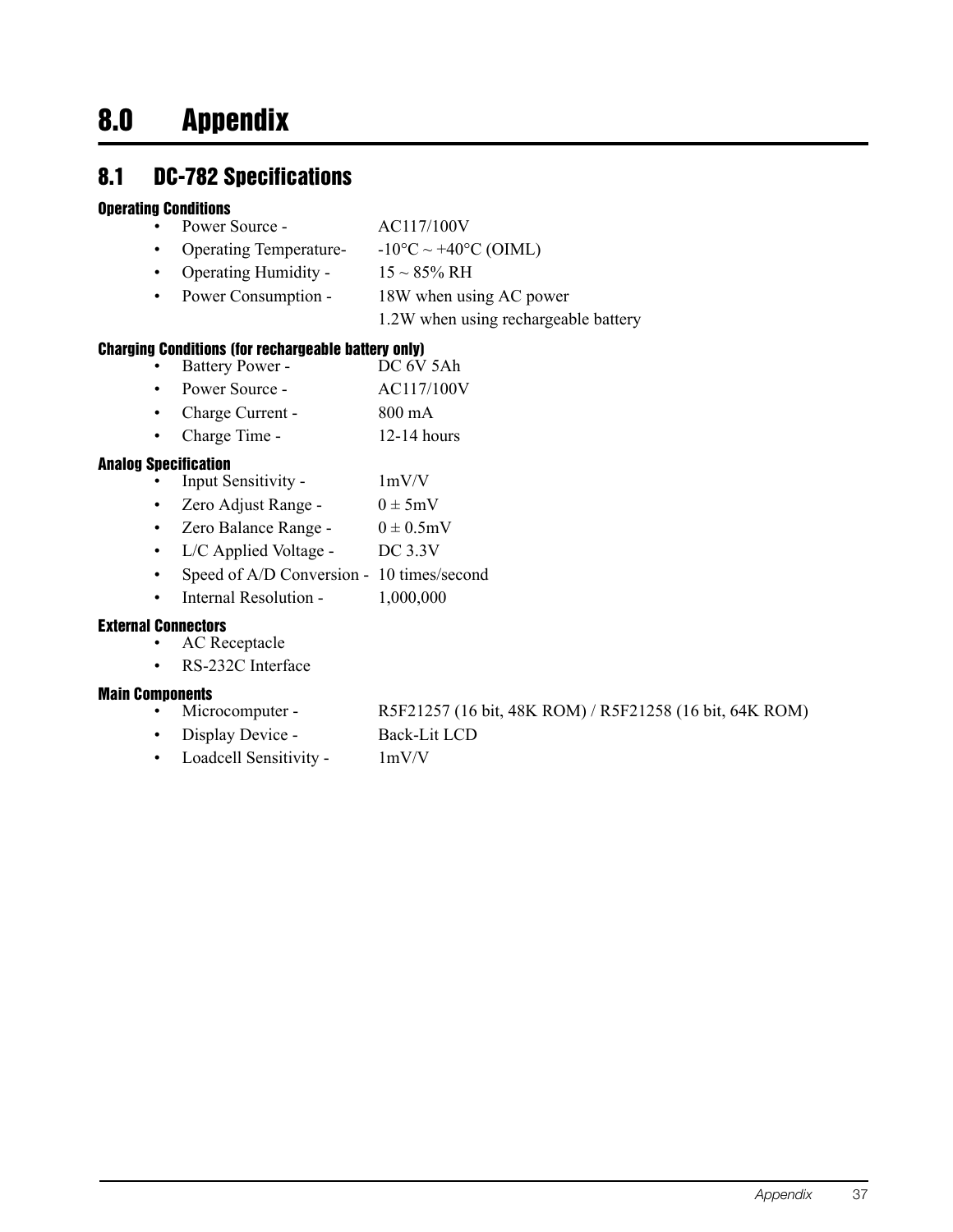# <span id="page-41-0"></span>8.2 DC-782 Error Message List

The DC-782's alphanumeric display allows for detailed error messages. Use [Table](#page-41-1) 8-1 below to find the error message, possible causes for the error and ways to correct the problem. If these suggestions fail to correct the situation, please contact your DIGI dealer for assistance. .

| Error Message  | Possible Causes                                                                                            | Corrective Action                                  |
|----------------|------------------------------------------------------------------------------------------------------------|----------------------------------------------------|
| O <sub>F</sub> | When the displayed weight exceeded<br>capacity+9d, or something is on the platter<br>when the power is on. | Remove the item on the platter.                    |
| UF             | When the displayed minus weight $>$ = 9d.                                                                  | Rezero the scale or power the on/off button again. |
| <b>ERR 01</b>  | When the communication between the main<br>board and the A/D board is not complete.                        | Contact your RLWS Distributor                      |
| <b>ERR 02</b>  | When there's a data flash erase error                                                                      | Contact your RLWS Distributor                      |
| <b>ERR 03</b>  | When there's a data flash program error                                                                    | Contact your RLWS Distributor                      |
| 888888         | Happens when the scale is not stable when<br>the power is on.                                              | Place the scale on a firm, flat surface.           |
| tOtAI FULL     | When the current total overflows the register                                                              | Clear the current total.                           |

<span id="page-41-1"></span>*Table 8-1. DC-782 Error Message List*